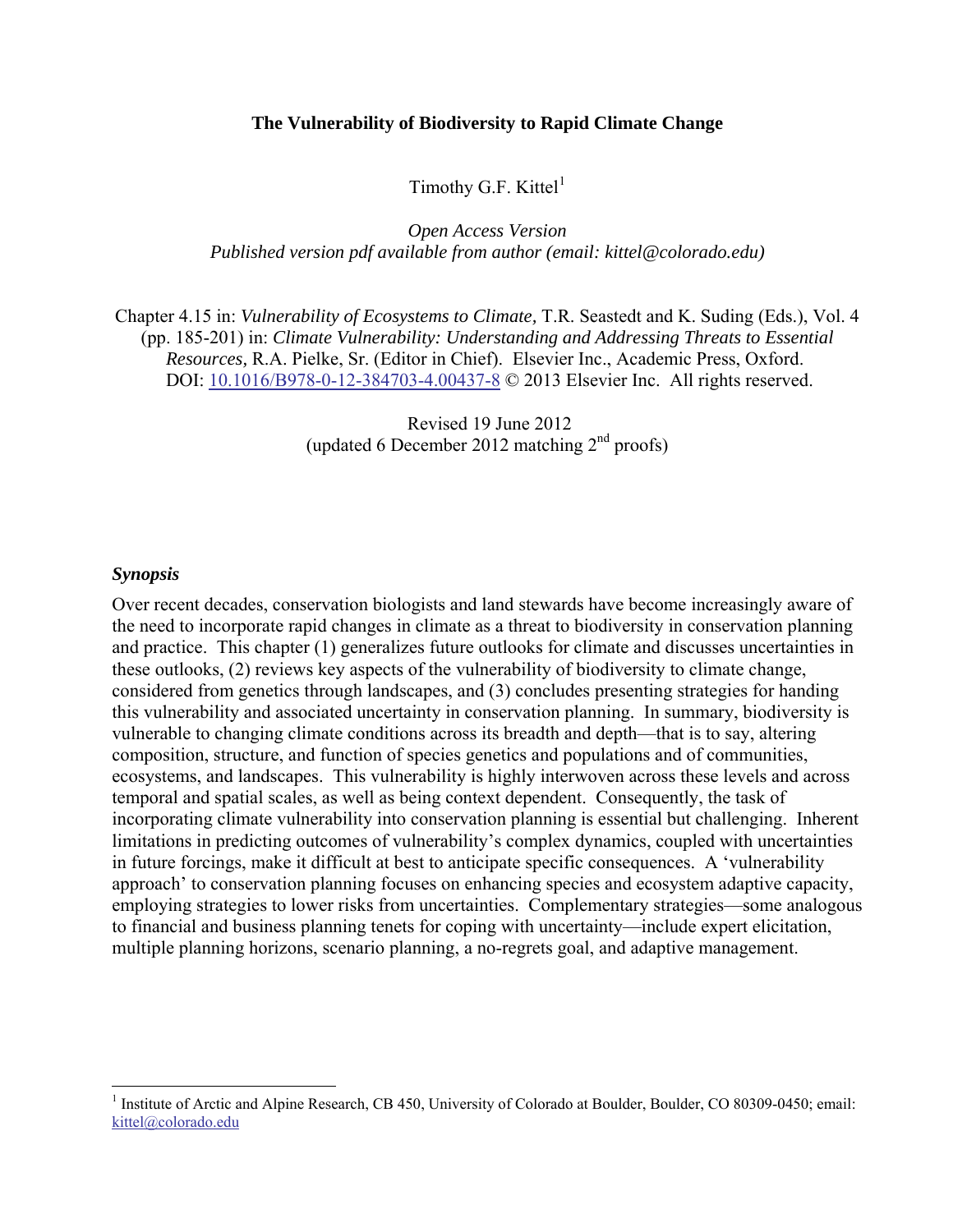#### <span id="page-1-0"></span>*Glossary*

- **Adaptive capacity** Species and system potential for resistance and resilience to environmental change; where resistance is the ability to resist a change in state and resilience is the ability to recover from a change in state following a perturbation.
- **Biological diversity (Biodiversity) –** Complexity in biotic composition, structural, and function considered at levels of species (and their genetics), communities, ecosystems, landscapes, and broader scales.
- **Microevolution** Evolutionary change (change in gene frequency over generations) within a species or its populations.
- **Rapid climate change** In the context of this chapter, all features of local and regional surface climate whose attributes may plausibly vary over decadal through centennial scales at rates disruptive to the ecology of species and their physical and biotic environments.
- **Vulnerability** System or species sensitivity to an environmental change relative to level of exposure to that threat.

#### <span id="page-1-1"></span>*Keywords*

biological diversity; climatic change; climate vulnerability; conservation biology; ecosystem change; financial investment analog; microevolution; no-regrets strategies; scenario planning; species adaptive capacity; uncertainty; vulnerability assessment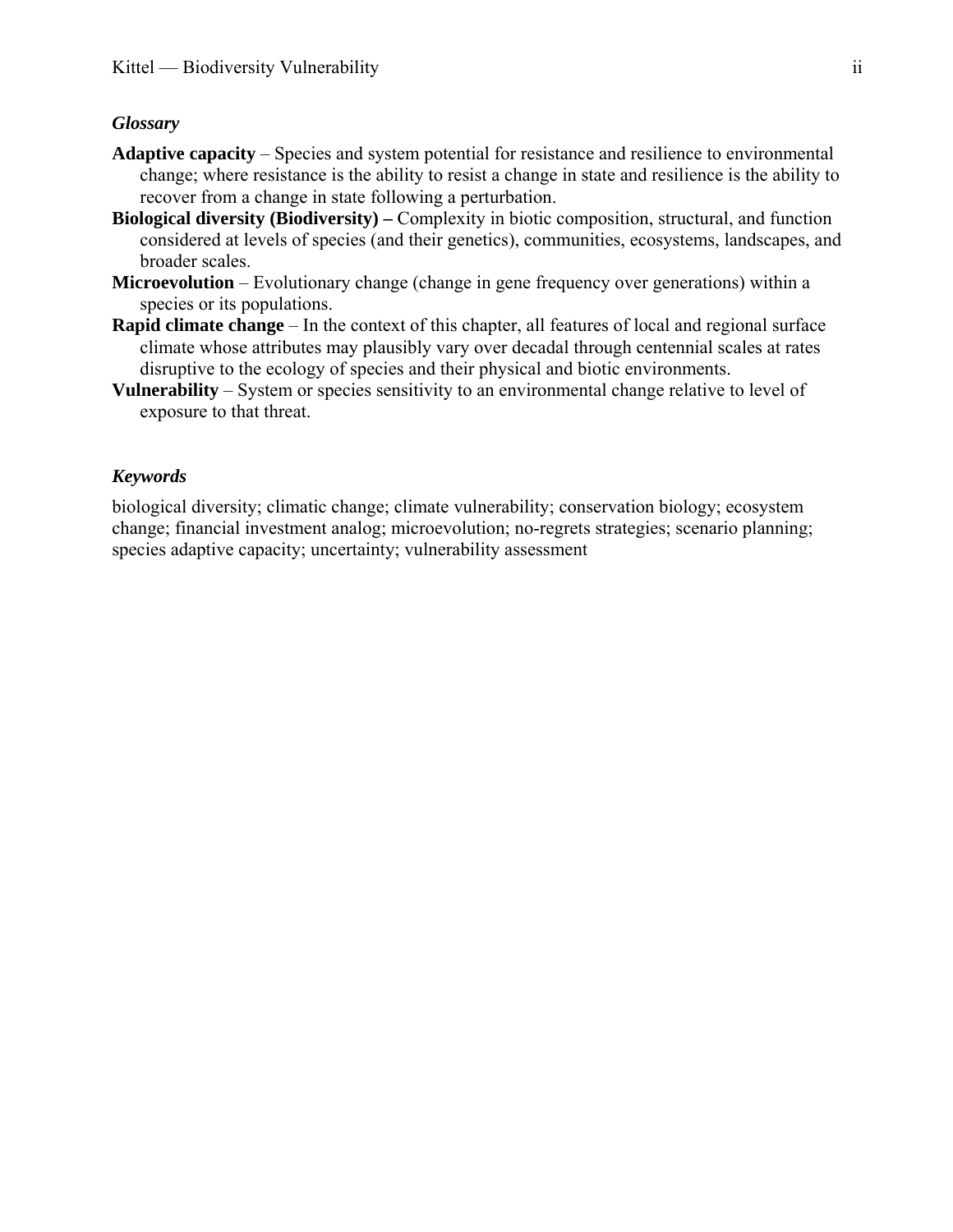# <span id="page-2-0"></span>**Table of Contents**

| 1.0                                                                                             |  |
|-------------------------------------------------------------------------------------------------|--|
| 2.0                                                                                             |  |
| 21                                                                                              |  |
| 2.1.1                                                                                           |  |
| 2.1.2                                                                                           |  |
| 2.1.3                                                                                           |  |
| 2.2                                                                                             |  |
| 2.3                                                                                             |  |
| 3.0                                                                                             |  |
| 3.1                                                                                             |  |
| 3.2                                                                                             |  |
| 3.2.1                                                                                           |  |
| 3.2.2                                                                                           |  |
| 3.2.3                                                                                           |  |
| 3.2.4                                                                                           |  |
| 3.2.5                                                                                           |  |
| 3.3                                                                                             |  |
| 3.3.1                                                                                           |  |
| 3.3.2                                                                                           |  |
| 3.4                                                                                             |  |
| 3.5                                                                                             |  |
| Implications for Biodiversity Conservation: Fundamentals, Uncertainties, and Planning 15<br>4.0 |  |
| 4.1                                                                                             |  |
| 4.2                                                                                             |  |
| 4.3                                                                                             |  |
| 4.3.1                                                                                           |  |
| 4.3.2                                                                                           |  |
| 4.3.3                                                                                           |  |
| 4.3.4                                                                                           |  |
| 4.3.5                                                                                           |  |
| 4.3.6                                                                                           |  |
| 4.4                                                                                             |  |
|                                                                                                 |  |
|                                                                                                 |  |
|                                                                                                 |  |
|                                                                                                 |  |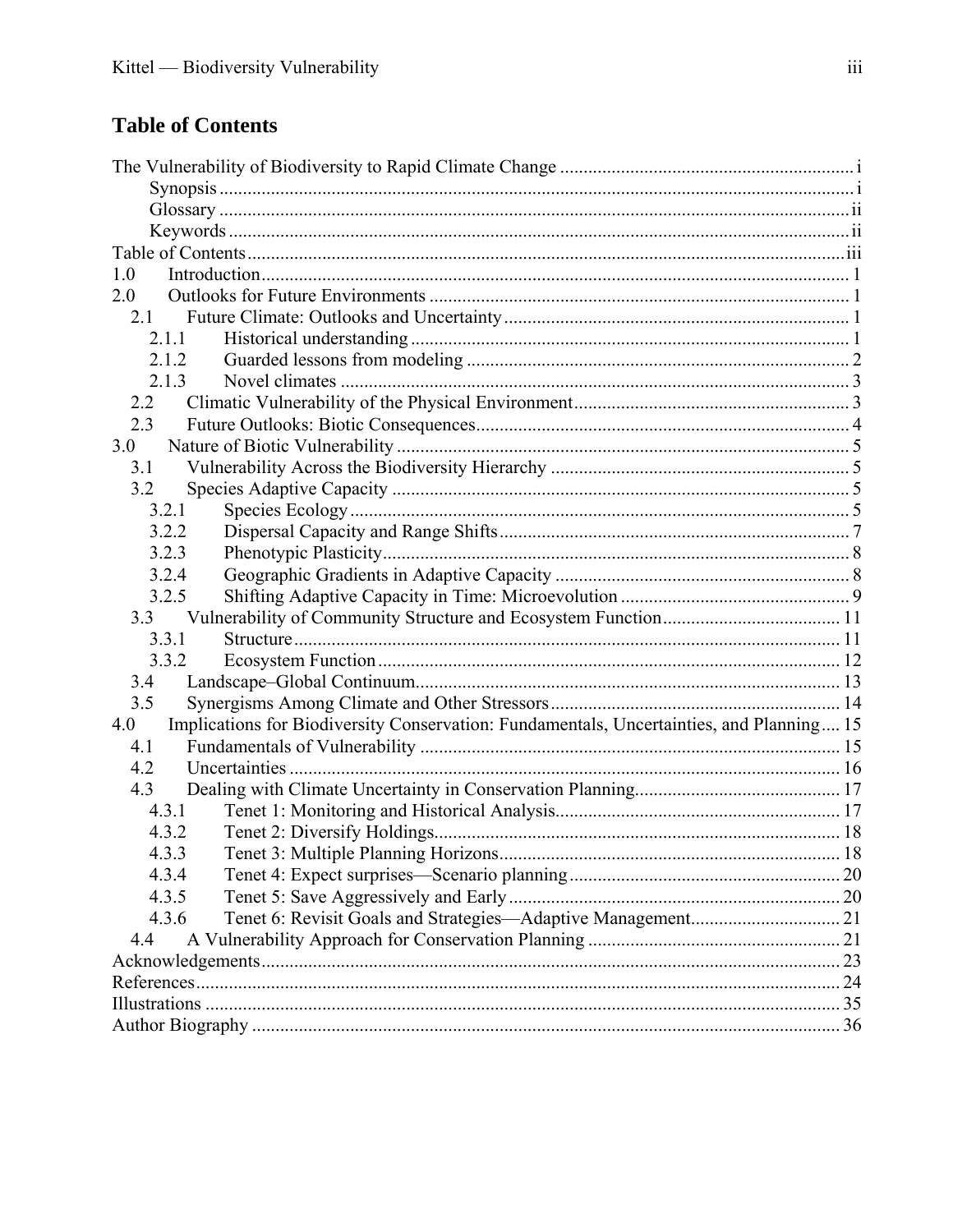# <span id="page-3-0"></span>**1.0 Introduction**

Over recent decades, conservation biologists and land stewards have become increasingly aware of the need to incorporate rapid changes in climate as a threat to biological diversity ('biodiversity') in planning and management ([Comer et al. 2012;](#page-27-0) [Game et al. 2010;](#page-29-0) [Glick et al. 2011](#page-29-1); [Hannah et al.](#page-29-2)  [2002a](#page-29-2); [Hansen et al. 2003;](#page-29-3) [Joyce et al. 2009;](#page-31-0) [Mawdsley et al. 2009;](#page-32-0) [National Park Service 2010](#page-32-1)). This need has intensified as we better understand the multidimensional vulnerability of the biosphere to this and other threats [\(Rosenzweig et al. 2007](#page-34-0); [Walther et al. 2002\)](#page-35-0) and the societal consequences of biodiversity loss to ecosystem services ([Chapin et al. 2000;](#page-27-1) [Fischlin et al. 2007](#page-29-4)). Simultaneously, we better appreciate the large uncertainties in foreseeing future states of species and their landscapes and corresponding difficulties in incorporating vulnerability to changing climatic conditions in natural resource management plans ([Kittel et al. 2011c;](#page-31-1) [Lawler et al. 2010](#page-31-2)).

In this chapter, I start by presenting generalized outlooks for and uncertainties in climatic and biotic futures to provide context for discussions in subsequent sections (Section 2.0). The core of the chapter is a review of key aspects of the vulnerability of biodiversity to climate change, considered from species—and their genetics—through community and ecosystem dynamics (Section 3.0). My thesis is that this vulnerability is highly complex—running through all levels of biodiversity—and arises from ecological and evolutionary processes that are strongly interactive, span a wide range of temporal and spatial scales, and are context dependent. Inherent limitations in predicting outcomes of such complex dynamics, coupled with uncertainties in future forcings, make it difficult at best to anticipate specific consequences of this vulnerability. I conclude the chapter presenting strategies for handing such uncertainty in conservation planning (Section 4.0).

# <span id="page-3-1"></span>**2.0 Outlooks for Future Environments**

#### <span id="page-3-2"></span>**2.1 Future Climate: Outlooks and Uncertainty**

The vulnerability of species or ecosystems can be considered in terms of resistance (to changing state) and resilience (ability to recover) to changing climatic conditions and so are relative to the magnitude of the threat. In this regard, I refer to 'rapid climate change' as meaning all features of local and regional surface climate whose attributes may plausibly vary over decadal through centennial scales at rates disruptive to the ecology of species and their physical and biotic environments. An assessment of the vulnerability of current biodiversity to such variation will only be useful to the extent we can specify what the spectrum of plausible future climates might be. For this, we can look to three approaches: historical shifts, model sensitivity, and novel possibilities. The bottom line is that these approaches provide key insights and yet have high uncertainty associated with their spatial and temporal outlooks.

#### *2.1.1 Historical understanding*

<span id="page-3-3"></span>Forward-looking biotic assessments can draw from analyses of historic periods with rapid climate shifts, such as multidecadal climatic (and linked ecological) regime changes (e.g., the Pacific Decadal Oscillation[:Mantua et al. 1997](#page-32-2); [Pederson et al. 2006\)](#page-33-0). Such an analog approach asks what would be the status of biodiversity if regional climates were to undergo shifts today similar to those observed over past periods, and looks from this point forward, placing these changes in the context of additional threats such as invasive species, exploitation, and habitat degradation.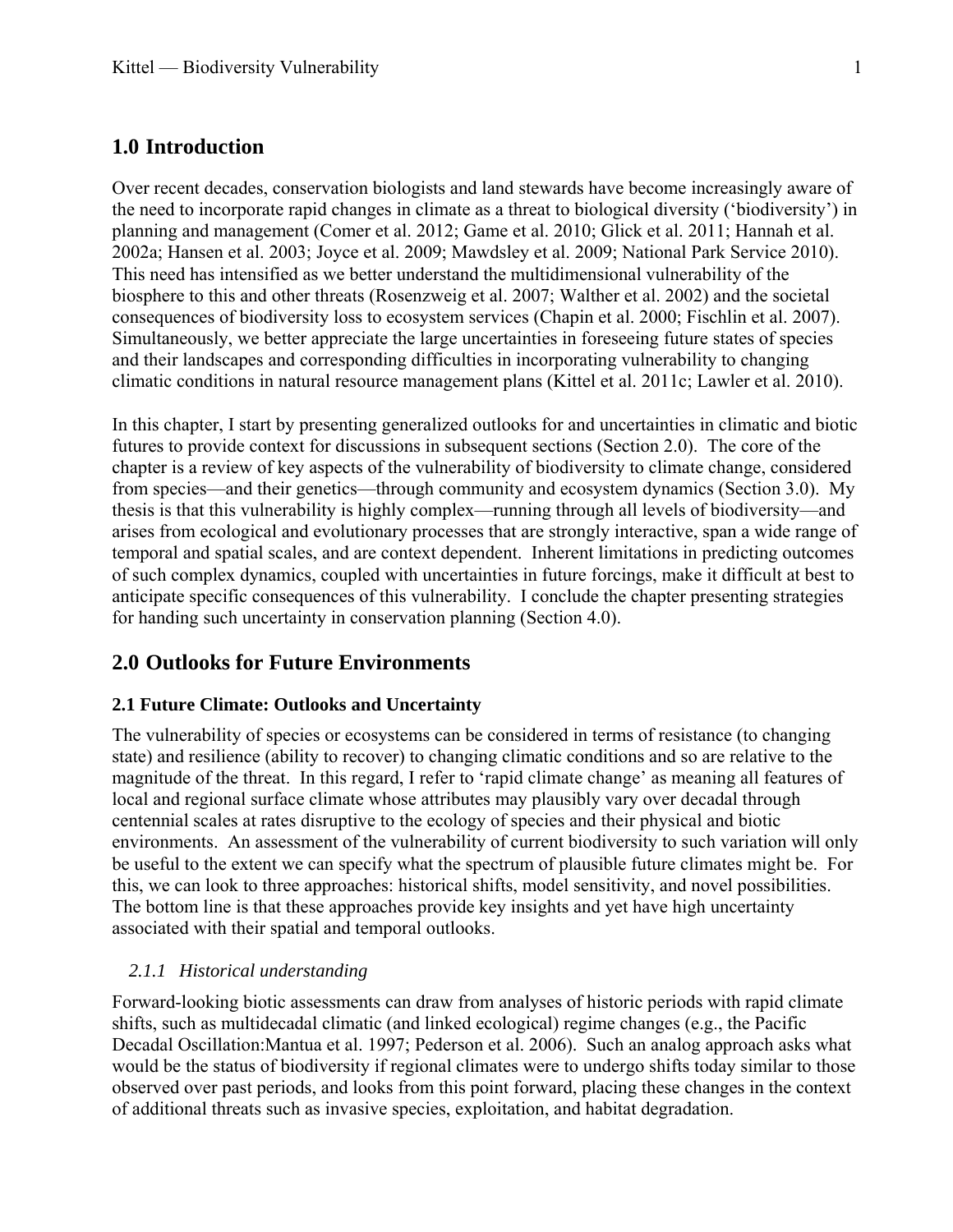The primary advantage of the historical approach is that it provides an observation-based assessment of biotic sensitivity to a known forcing. A key limitation is that the past is an imperfect analog of the future—that is, future changes will likely differ in magnitude and character from those in historical or paleo records.

#### *2.1.2 Guarded lessons from modeling*

<span id="page-4-0"></span>We can glean overarching lessons from climate model sensitivity studies, such as under scenarios of increasing greenhouse gases, sulfate aerosols, and land cover change (e.g., [Avila et al. 2012](#page-26-1); [Feddema et al. 2005](#page-28-0); [Meehl et al. 2007\)](#page-32-3). Caution is needed, however, in extracting these lessons because of high uncertainty associated with model projections. By 'high,' I mean where the uncertainty is as great as or greater than system sensitivity. This uncertainty is derived from:

- Climate system complexity limiting our ability to model climate [\(Knutti 2008](#page-31-3); [Rial et al.](#page-34-1)  [2004\)](#page-34-1).
- Uncertainty in future human forcings on climate such as those determined for various future demographic, economic, and political scenarios (as illustrated by the breadth of possible societal futures in Forster et al. [\(2007](#page-29-5))).
- Limited inclusion of the full complement of human forcings in most climate model experiments (which usually emphasize greenhouse-gas and aerosol forcing) [\(National](#page-32-4)  [Research Council 2005;](#page-32-4) [Pielke 2005](#page-33-1); [Pielke 2008](#page-33-2)).

Climate model experiments, nonetheless, convey a fundamental lesson: climate system sensitivity to a host of current and potential future anthropogenic forcings is of a magnitude and rate to raise the prospect for substantial ecological impacts with consequences for the conservation of biodiversity. While we cannot with any certainty anticipate geographic details regarding the sign or size of these effects, the very character of regional climates may likely be altered over the next decades in some generalizable but crucial ways. These entail:

- Multivariate change—including in, but not restricted to, surface temperature and precipitation. Cloud cover (and light regime), wind regime, and other parameters would be expected to change concurrent with temperature and precipitation; however, regional correlations among these variables might not hold as climate patterns shift. Minimum and maximum temperatures would also likely show different responses, as they are partly controlled by different night and daytime processes.
- Changes over a spectrum of ecological timescales—that is, changes not only in annual means, but also in extremes, seasonality, and interannual variability, such as associated with El Niño– Southern Oscillation ([ENSO, Meehl et al. 2007](#page-32-3)).
- Changes shifting over time—for example, trends are not likely to be monotonic if circulation patterns shift in and out of a region or if the climate system passes thresholds or potentially irreversible 'tipping points' ([Overpeck and Webb 2000](#page-33-3); [Schellnhuber 2009](#page-34-2)).

These plausible changes are of a magnitude and nature to jeopardize the persistence of species, structure of biological communities and food webs, and functioning of ecosystems [\(Fischlin et al.](#page-29-4)  [2007](#page-29-4); [Kundzewicz et al. 2007\)](#page-31-4).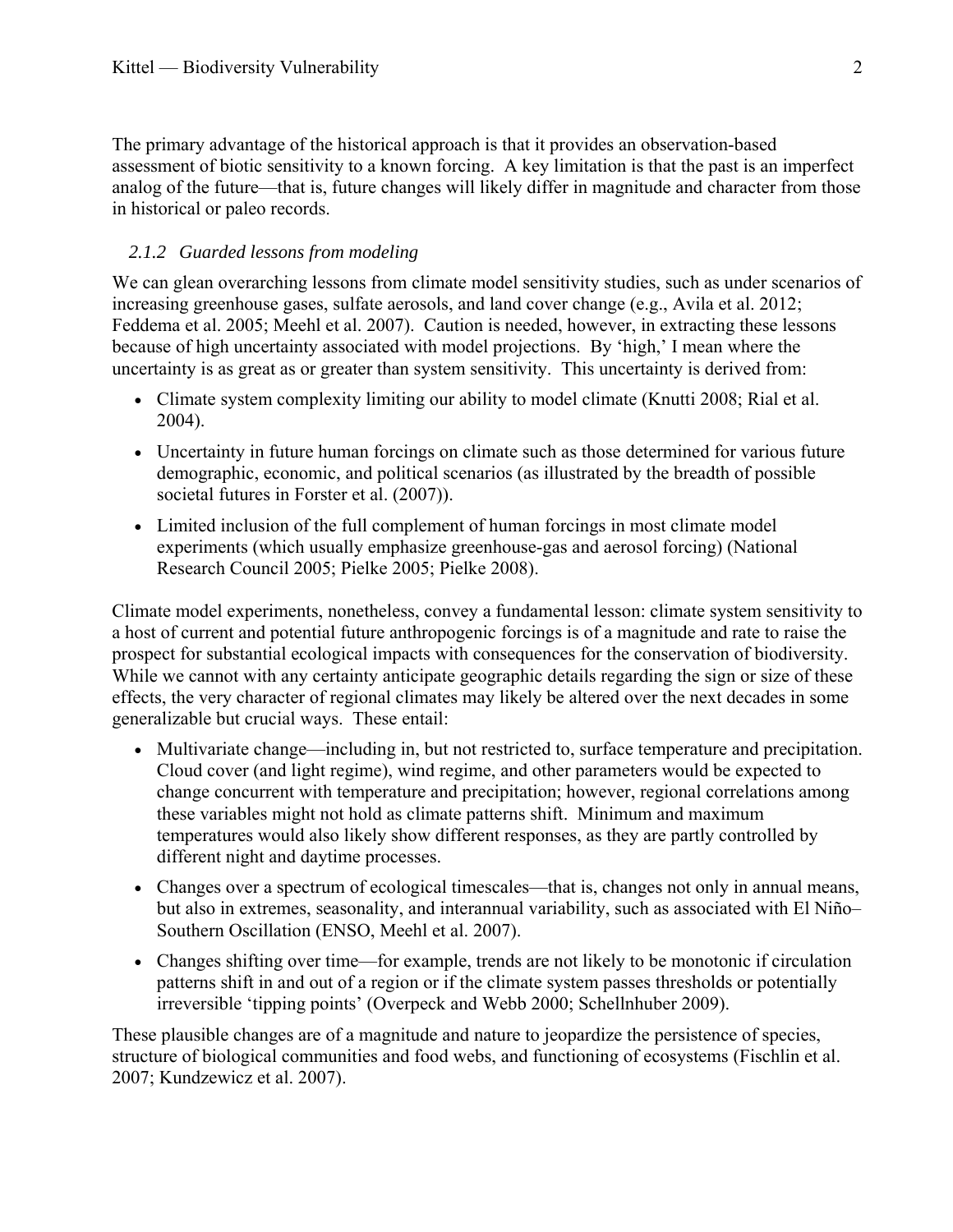#### *2.1.3 Novel climates*

<span id="page-5-0"></span>Changes in so many aspects of climate suggest the possible formation of novel climates, that is, climates with combinations of conditions with no current analog [\(Williams and Jackson 2007\)](#page-36-0). The prospect that current environmental niches would disappear and new, reconfigured ones arise places a caveat on our reliance on previously observed relationships of climatic controls over species and ecosystem dynamics. This outlook challenges us to contemplate future states beyond those experienced or expected, including less probable but still plausible futures ([Peterson et al. 2003;](#page-33-4) [Turner et al. 2003\)](#page-35-1).

# <span id="page-5-1"></span>**2.2 Climatic Vulnerability of the Physical Environment**

In addition to direct effects of climate on organisms, changes in climatic conditions could modify physical components of aquatic and terrestrial environments, with indirect consequences for species and ecosystems (Figure 1, upper left panel). Changing regional and local climates could alter landforms, drainage patterns, soil development, physical and chemical attributes of aquatic systems, and physical disturbance regimes—rearranging or opening up new habitats. Key geophysical processes include:

- Modified surface-water and groundwater hydrology. In winter-snow environments, for example, reduced snowpack and earlier spring snowmelt from warming can result in seasonal shifts in riverine hydrographs [\(Stewart et al. 2005](#page-35-2)), affecting biologically-important river, wetland, and lake conditions (e.g., water level, temperature, nutrient and sediment load, and dissolved oxygen) [\(Poiani and Johnson 1991;](#page-33-5) [Strayer and Dudgeon 2010\)](#page-35-3).
- Shifting atmospheric circulation patterns—altering ocean and lake circulation, sea ice flows, and aeolian transport (of nutrients, propagules, etc). Ocean and lake circulation changes can in turn modify the horizontal distribution of plankton (including larvae) and, coupled with altered surface heat fluxes (e.g., from warmer air temperatures), affect thermal stratification and vertical mixing of nutrients. Such horizontal and vertical structural shifts can alter marine and lacustrine food webs ([Brander 2007](#page-27-2); [Harley et al. 2006\)](#page-29-6).
- Altered geomorphology—from climate-forced catastrophic and cumulative processes. The former include slope instability and flooding arising, for example, from increases in storm frequency and intensity or from rapid deglaciation due to warming—with effects on upland and channel or shore geomorphology [\(Evans and Clague 1994;](#page-28-1) [National Research Council](#page-32-5)  [2010\)](#page-32-5). Cumulative processes include water and aeolian erosion and deposition, whose changes result in shifting landscape patterns of aggrading and degrading soils and sediments—altering drainage networks, soil structure (creating Entisols and buried horizons, for example), and water quality (e.g., from high sediment loads) [\(National Research Council](#page-32-5)  [2010;](#page-32-5) [Soil and Water Conservation Society 2003\)](#page-34-3).
- A shift in ice-dominated environments to a net thaw regime. Periglacial landscapes are an example of geomorphological surfaces that are highly sensitive to climate. As complexes of thermokarst terrain with permafrost soils and thaw lakes, these landforms exhibit both stabilizing and destabilizing interactions under increasing temperatures. Their fate depends on positive and negative feedbacks among (1) temperature change, (2) changing snowpack and vegetation (and their interaction), affecting their insulation of the soil surface, (3) soil erodibility, and (4) drainage [\(Kittel et al. 2011b;](#page-31-5) [van Cleve et al. 1991\)](#page-35-4). With respect to drainage, for example, slope inclination largely determines whether permafrost degradation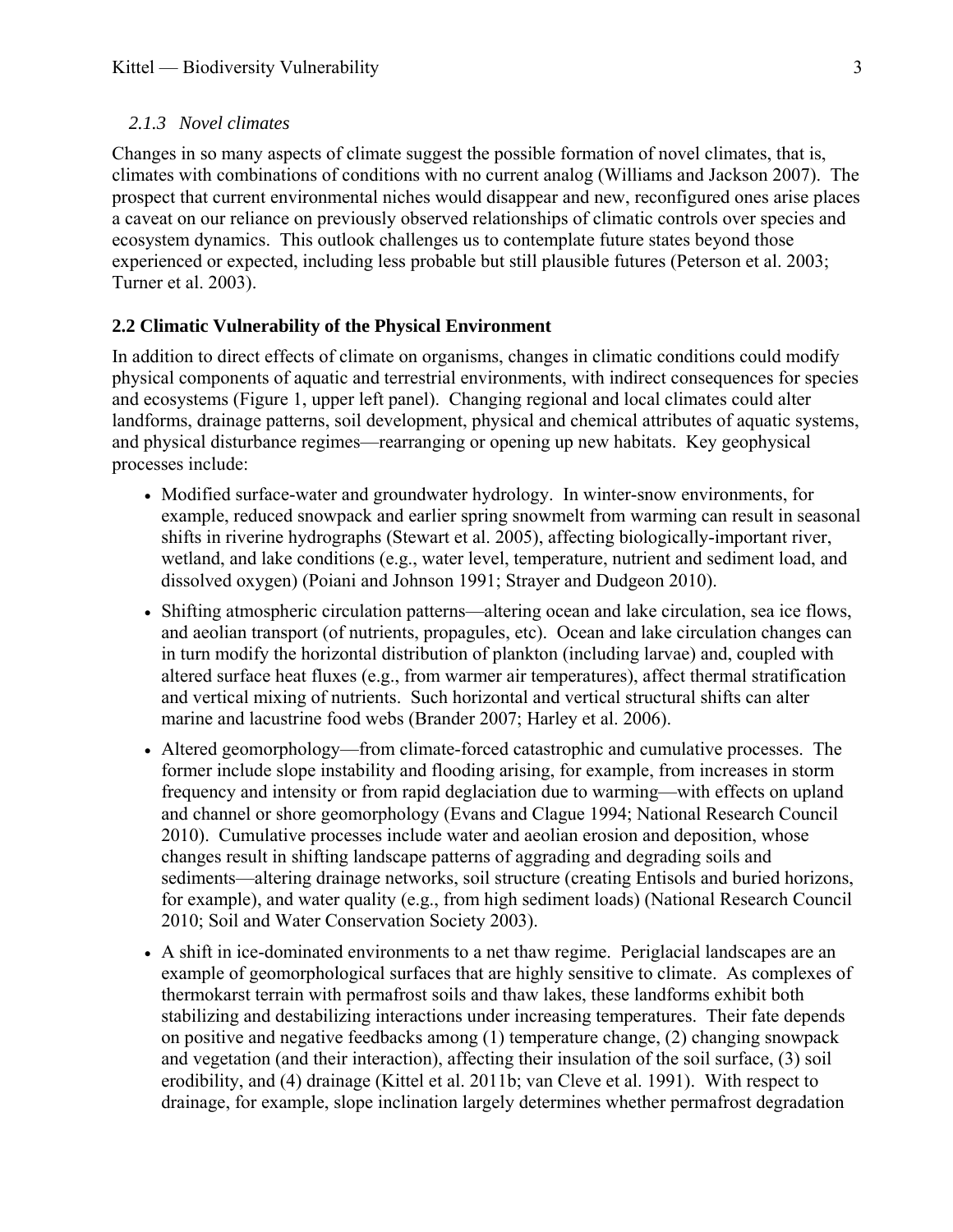under warming results in an expansion of wetlands and thaw lakes (from ground subsidence on low slopes) or in wetland loss and drying soils (from drainage on steeper slopes no longer impeded by impermeable permafrost ) (Rouse et al. 1997). In glacial environments, increased melting of glacial ice with warming alters downstream chemistry, such as through enhanced weathering rates due to increased meltwater contact with subglacial rock and, with receding glacial cover, altered microbial (biogeochemical) processes in newly exposed sediments (Baron et al. 2009).

 Other climate-dependent physical disturbance mechanisms—such as changes in frequency and intensity of forest windthrow and 'fire-climate' conditions leading to wildland fires, affecting ecological disturbance regimes ([O'Donnell et al. 2011;](#page-32-6) [Schlyter et al. 2006](#page-34-4)).

Such physical perturbations may force wholesale changes to biotic communities and their landscape patterns (Figure 1, upper panels), facilitating rapid shifts in communities that might otherwise persist under changing local and regional climates.

# <span id="page-6-0"></span>**2.3 Future Outlooks: Biotic Consequences**

We can take key lessons about biodiversity's vulnerability to plausible future climate changes from field, laboratory, remote sensing, and modeling studies ([Botkin et al. 2007;](#page-27-3) [Chapin et al. 2000;](#page-27-1) [Rosenzweig et al. 2007](#page-34-0); [Walther 2010\)](#page-35-5). As with climate outlooks, we cannot foresee the details timing, distribution, or nature—of future ecological outcomes with any certainty. This uncertainty similarly arises from (1) ecological system complexity limiting predictability, (2) uncertainty in future climatic forcing and feedbacks, and (3) limited accounting for synergisms with other environmental stressors in climate impact assessments.

Nonetheless, in the context of generalizations about near-future regional climates presented earlier (Sections 2.1.2 and 2.1.3), we can derive similar generalizations from observations and models about how biodiversity might be altered over the next decades. In broad but significant ways, these include:

- Shifting geographic ranges of marine, continental-water, and terrestrial species [\(Harley et al.](#page-29-6)  [2006\)](#page-29-6).
- Altered species phenologies [\(Root et al. 2005](#page-34-5); [Wolkovich et al. 2012](#page-36-1)).
- Species interactions spatially and temporally out of phase—altering food webs, competitive interactions, and mutual associations (e.g., pollination) ([Both et al. 2009](#page-27-4); [Jha et al. 2012\)](#page-30-0).
- Changing community structure—potentially giving rise to novel ecosystem types ([Overpeck](#page-33-6)  [et al. 1992](#page-33-6); [Seastedt et al. 2008;](#page-34-6) [Urban et al. 2012](#page-35-6)).
- Changes in ecosystem function—altering biophysical and biogeochemical processes, including primary production [\(Nemani 2003](#page-32-7)).
- Disruption of ecosystem services—affecting societal use of resources as water, food, etc. ([Cardinale et al. 2012;](#page-27-5) [Chan et al. 2011;](#page-27-6) [Fischlin et al. 2007](#page-29-4)).

Temporal behavior of these ecological responses will generally follow not only from climatic (and other) forcing, but also from internal stabilizing or non-equilibrium dynamics. The result being: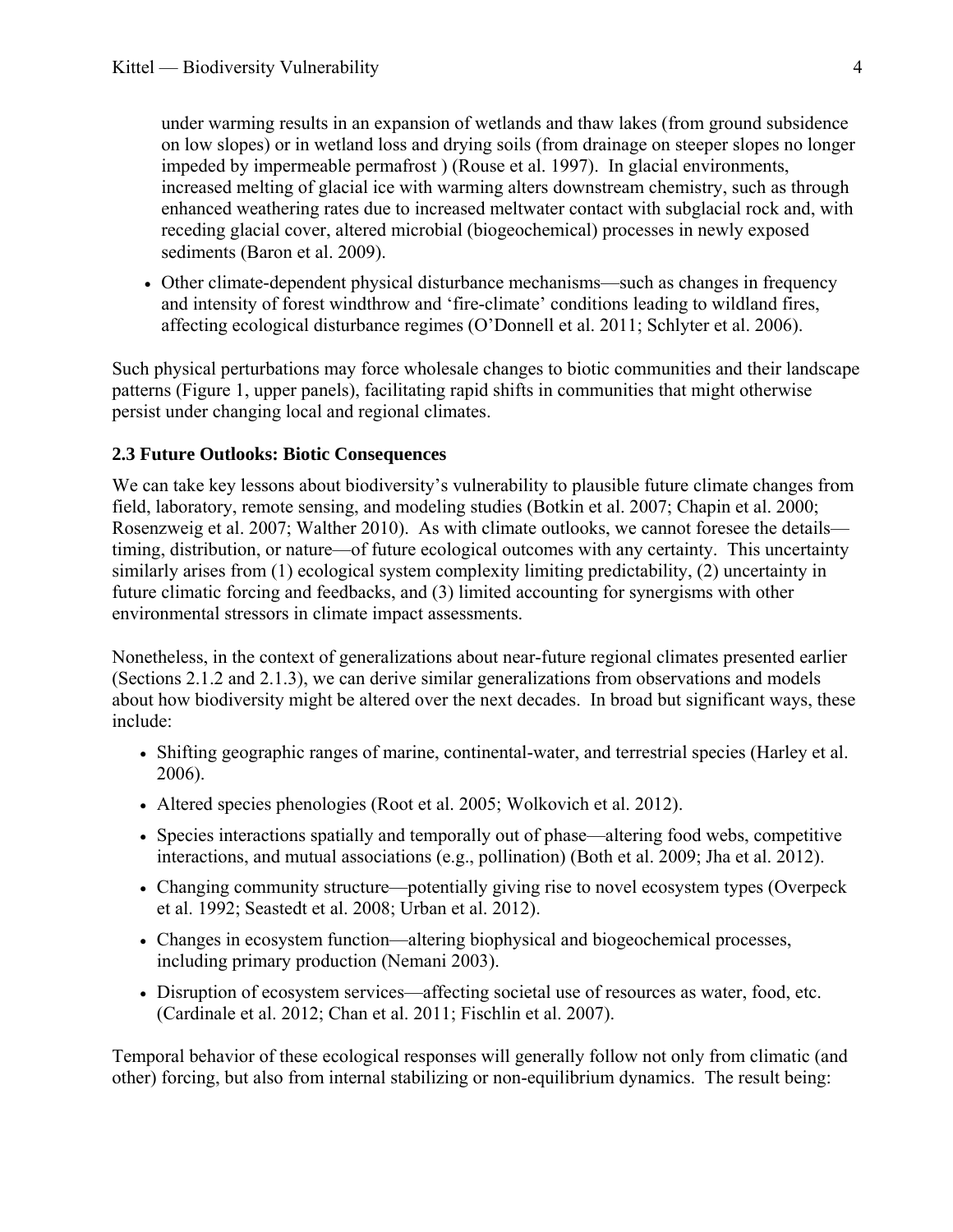- A new equilibrium, inasmuch as such has existed historically, would be long in coming, pending first climatic and then ecological stabilization (e.g., at centennial scales)—resulting in extended periods dominated by seral stages.
- Following from shifting climate regimes, ecological changes would not be monotonic—with no single specific outcome developing and persisting over the long term (e.g., no 'winner' or 'loser' species).
- Internal dynamics would exhibit system lags, regime shifts, and tipping points [\(Allen and](#page-36-2)  [Holling 2010](#page-36-2); [Biggs et al. 2009](#page-27-7); [Jones et al. 2009](#page-31-6); [Metzger et al. 2009](#page-32-8)).

These potential outcomes arise from the fundamental nature of biodiversity and its climatic vulnerability. Processes and factors controlling this vulnerability are explored next.

# <span id="page-7-0"></span>**3.0 Nature of Biotic Vulnerability**

#### <span id="page-7-1"></span>**3.1 Vulnerability Across the Biodiversity Hierarchy**

Biodiversity broadly includes complexity across levels of biotic organization from genetics and populations to communities, landscapes, and ecoregions (and so on). Within these levels, biodiversity also includes complexity with respect to composition (elements present), structure (arrangement of elements), and function (interactions among elements) [\(Noss 1990](#page-32-9)). The structure and function of genetic through ecoregional diversity contribute to the maintenance of species diversity and are themselves established as important conservation goals ([Groves et al. 2002\)](#page-29-7). Biodiversity is vulnerable to climate across this hierarchy in complex and highly interactive ways ([Fischlin et al. 2007;](#page-29-4) [Walther et al. 2002](#page-35-0)). This section starts with a species-level approach to climate vulnerability, focusing on a species' adaptive capacity and its links to genetic diversity, and then discusses community and ecosystem vulnerability, landscape connectivity, and synergisms with other threats.

# <span id="page-7-3"></span><span id="page-7-2"></span>**3.2 Species Adaptive Capacity**

#### *3.2.1 Species Ecology*

#### *Physiological Range*

A species' adaptive capacity—that is, the potential for resistance and resilience to environmental change—arises from flexibility in its ecological relationships (Figure 1, middle left panel). On first consideration, such flexibility with respect to climate is tied to the breadth and shape of physiological response curves—such as with respect to interacting thermal, moisture, light, chemical (nutrients, salinity), and other climate-linked environmental conditions. Broad physiological optima will support species resistance; while species with narrow physiological limits are subject to catastrophic responses (e.g., tropical organisms with little freeze tolerance). (The genetics of broad versus narrow climatic optima is discussed later on.) In addition, physiological tolerances change with life stage in many species [\(Harley et al. 2006](#page-29-6)), so that vulnerability may be linked to a critical time or may shift among factors during an organism's lifespan.

#### *Species Interactions*

The link between a species' adaptive capacity and physiology may, however, be muddled by interactions with associated species, including competitors, predators, prey, mutualists, and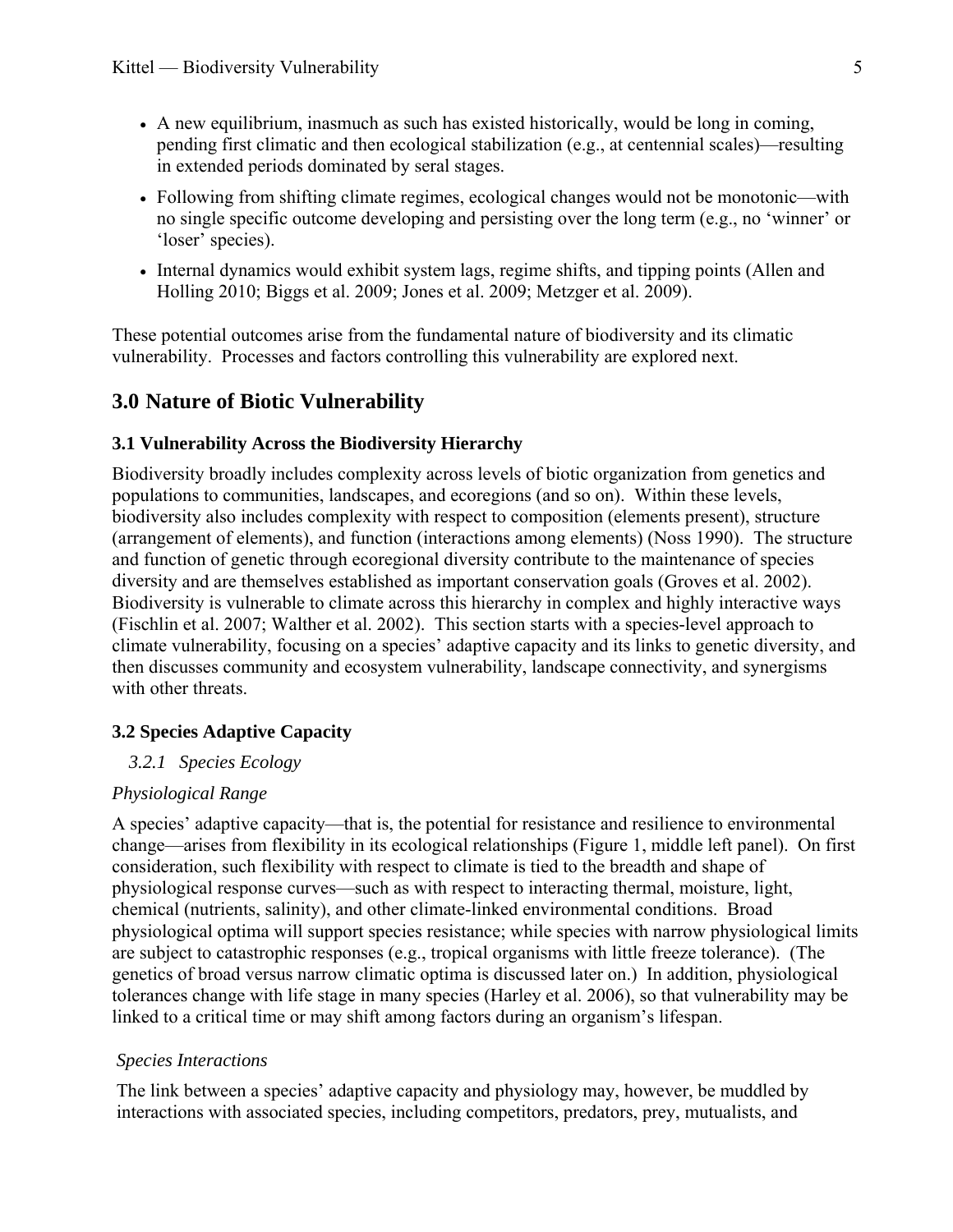pathogens (Figure 1). Consequently, species vulnerability may be just as much determined indirectly via climate responses of associates (and so by altered community compositional and structural diversity) as by direct forcing of a changing climate. The impact of community restructuring (discussed later) on a species' vulnerability propagates in through trophic and other ecological networks—that is, from beyond the species' most immediate connections. Altered interspecific interactions can ameliorate a species' vulnerability, such as through competitive release, or exacerbate it as from reduced resource availability. Species with high adaptive capacity:

- Can readily shift resource utilization under shifting competitive and trophic environments.
- Are not highly dependent on mutualistic relationships (or at least not with species lacking matched adaptive capacity) ([Hughes et al. 2003;](#page-30-1) [Jha et al. 2012](#page-30-0)).
- Have resistance (expressed or latent) to emergent diseases.

#### *Population Viability*

Population dynamics also determine species vulnerability Figure 1). Direct climatic impacts on reproduction and mortality rates alter population viability across a range of timescales (e.g., from hourly events to decadal variability). Such controls over population size are manifested as both density-independent climate effects (as from catastrophic events) and density-dependent effects (where the climate impact depends on, for example, the magnitude of intraspecific competition for food, shelter, and mates). At weekly scales, for example, changes in frequency and timing of severe winter storms can have both density-independent and dependent effects on large mammal survivorship ([Berger 1983;](#page-26-2) [Hallett et al. 2004\)](#page-29-8).

Both animals and plants exhibit climate-induced shifts in reproductive traits affecting population dynamics, such as fecundity, generation time, breeding/flowering season, and other phenological traits [\(Inouye 2008](#page-30-2); [Isaac 2009](#page-30-3); [Post et al. 2001\)](#page-33-7). How traits respond to climate and the consequences for population viability depend on a species' overall life-history strategy—such as for r- versus K-selected species, generalists versus specialists, and for different mating systems; in these contrasts, similar climatic behavior can generate opposite outcomes ([Isaac 2009](#page-30-3)).

Population viability is also tied to species interactions, as those discussed above. At seasonal scales, reproduction and survivorship are altered by loss of phenological synchrony between:

- A species' climate-cued life-history events and climate-cued trophic resource availability, as seen in migratory and winter-dormant vertebrates [\(Both et al. 2009](#page-27-4); [Forchhammer and Post](#page-29-9)  [2004;](#page-29-9) [Harrington et al. 1999](#page-30-4); [Inouye et al. 2000](#page-30-5)).
- The climate-cued life-history events of mutualists, as for plants and their pollinators [\(Jha et al.](#page-30-0)  [2012\)](#page-30-0).

At interannual and longer scales, climate affects predator–prey population cycles—such as that involving Canadian lynx and snowshoe hare ([Stenseth 2007\)](#page-35-7)—and climate-regulated host–disease dynamics, as in insect herbivore–parasitoid systems ([Hance et al. 2007;](#page-29-10) [Stireman et al. 2005](#page-35-8)) and plant host–pathogen interactions [\(Brasier and Scott 1994;](#page-27-8) [Woods et al. 2005](#page-36-3)).

The constraints imposed on adaptive capacity by intra- and interspecific interactions tend to narrow a species' range relative to its potential climatic limits based on physiology alone. If changing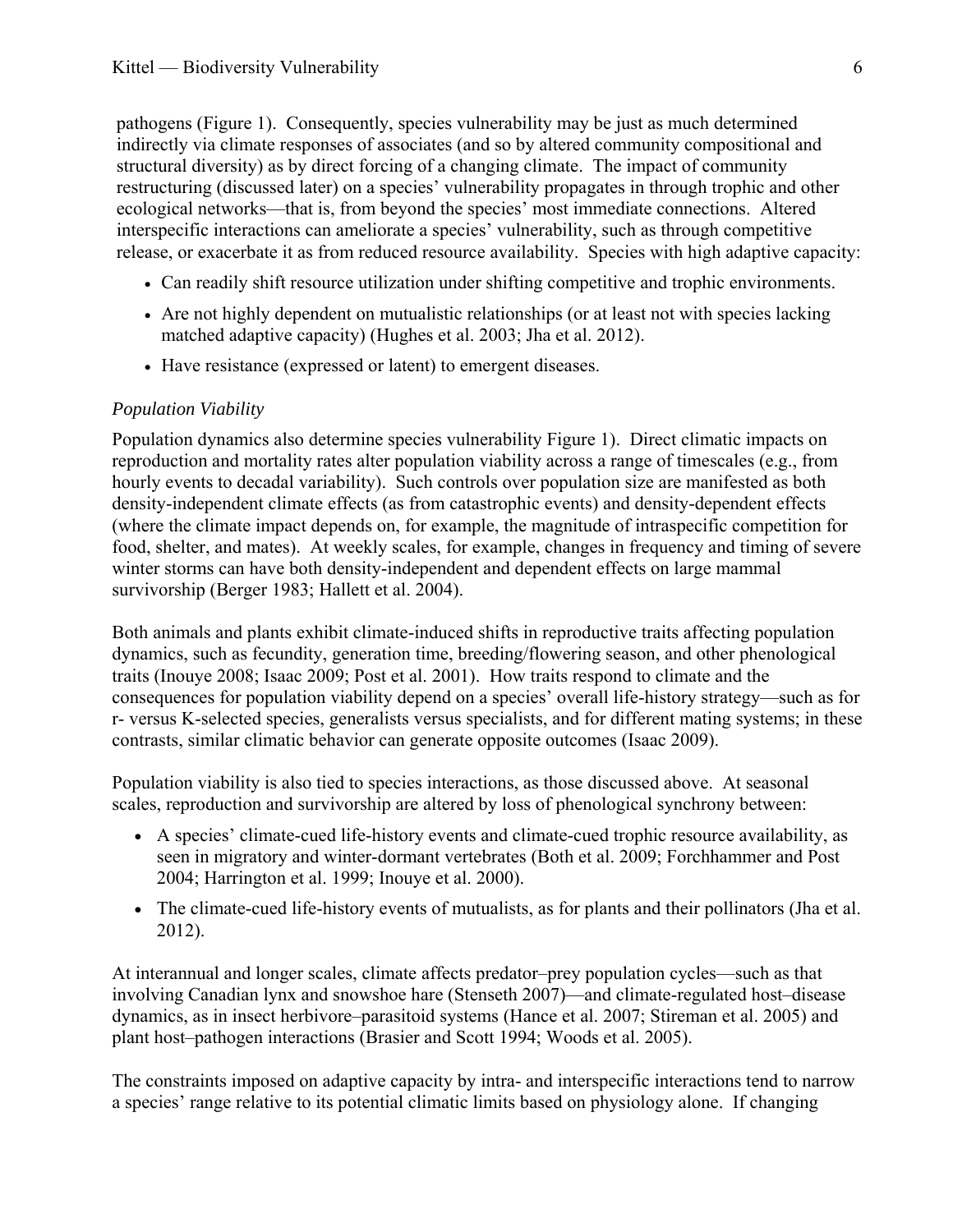population and community dynamics shift these constraints, a species may reveal latent capacity to fill niches that are consistent with its physiological limits but from where it has been excluded.

#### *3.2.2 Dispersal Capacity and Range Shifts*

<span id="page-9-0"></span>Vulnerability also depends on a species' ability to disperse away from sites becoming less favorable to improving ones—that is, to successfully track suitable conditions as they shift across a landscape or region (Figure 1, middle left panel). While the potential for species range shifts is often evaluated with empirical 'climate envelop' or environmental niche models, dispersal success is tied to dispersal life history strategies and interspecific interactions generally not incorporated in these models ([Davis et al. 1998](#page-28-2); [Wiens et al. 2009](#page-36-4)) (however, see [Anderson et al. 2002;](#page-26-3) [Keith et al.](#page-31-7)  [2008](#page-31-7)).

Even within taxonomic groups, species differ in dispersal attributes, which set their potential for keeping up with elevational or lateral shifts in climates [\(Chen et al. 2011;](#page-27-9) [Urban et al. 2012](#page-35-6)). Species factors include:

- Capacity for diffusive or jump dispersal, whether by self-locomotion or facilitation by wind, water, or other species.
- Establishment life-history strategies (e.g., reproductive rates, competitive abilities, and adult survivorship associated with early versus late successional species).

Successful dispersal is also a function of environmental conditions along the way. Source–to–sink abiotic and biotic site factors include:

- A species' current distribution and population size (source strength), including persistent relict populations existing outside of its generalized climatic range ([Botkin et al. 2007](#page-27-3)).
- Landscapes en route presenting physiographic or biotic barriers and corridors (including limitations or opportunities offered by human-modified domains).
- Suitability of potential sink habitats in terms of their abiotic, trophic (food resources, predator), and competitive setting ([Urban et al. 2012](#page-35-6)).

Species whose in situ adaptive capacity is low—and thus vulnerable to local extirpation—and additionally are poor dispersers and isolated from emerging favorable sites by physiography or human landuse are additionally vulnerable to extinction (Figure 1, bottom left panel). While these processes look at the leading edge of range shifts, demographic factors and reproductive traits (e.g., longevity, cloning) and disturbance tolerance are species-specific controls over lags (species persistence) at the trailing edge ([Elliott-Fisk 1983;](#page-28-3) [Hampe and Petit 2005\)](#page-29-11).

Species differences in adaptive capacity in general and dispersal ability in particular would lead to differential rates of range movement under a shifting climate (and disturbance) regime. A resulting mixture of colonizing, lagging, and declining species will contribute to community structural disruption, the predominance of seral (successional) associations, and, potentially, to the rise of novel communities (Figure 1) [\(Urban et al. 2012](#page-35-6); [Williams and Jackson 2007\)](#page-36-0). The nature and rate of community change will depend on:

- Relative 'openness' of the current community—versus one presenting a highly competitive environment.
- Climate vulnerability—and hence degree of persistence—of dominant and keystone species that maintain existing community structure.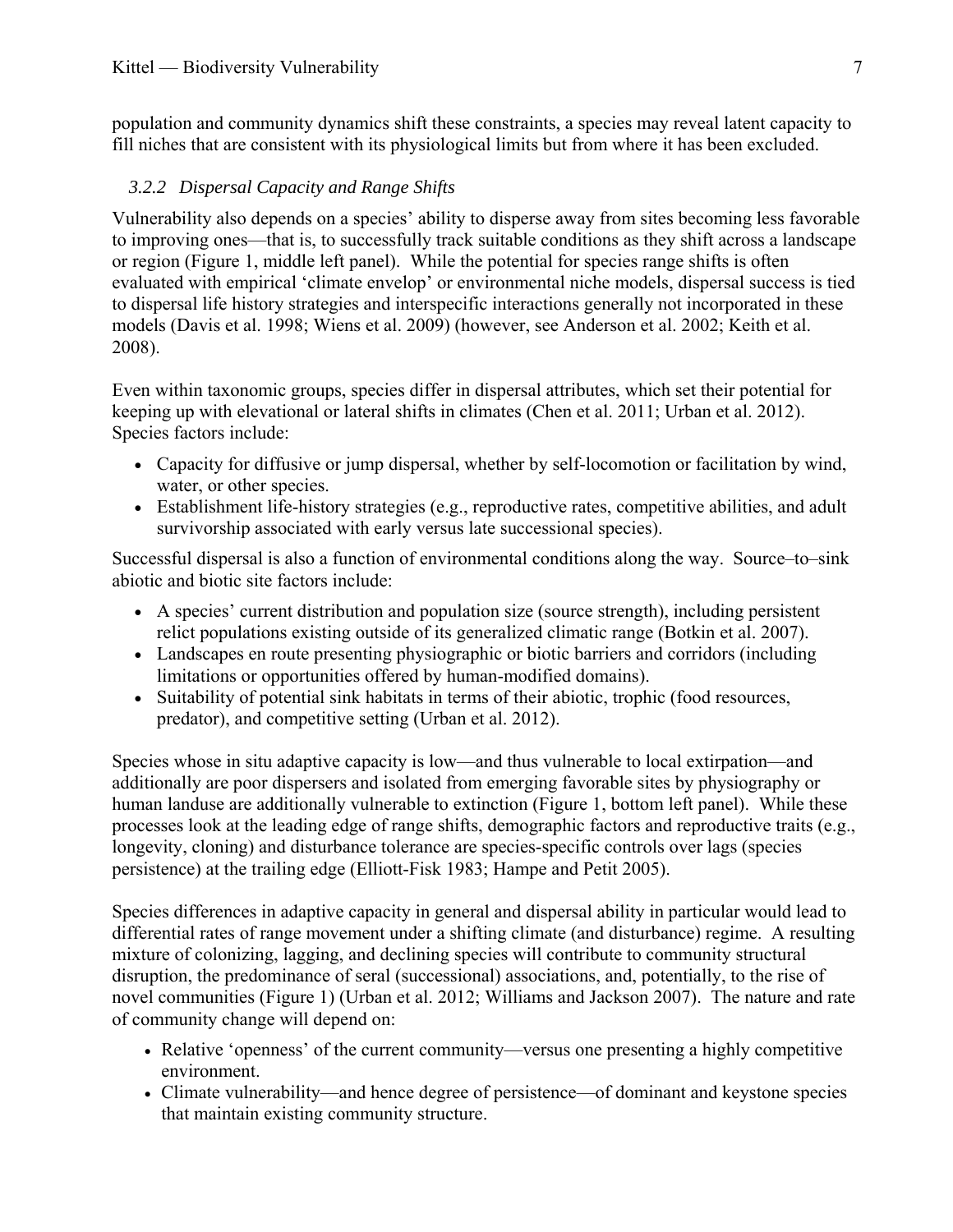- State-changing disturbance (fire, insect outbreaks).
- Dispersal and establishment abilities of arriving species.

Under slow rates of climatic change, communities may maintain their composition but alter their relative structure, at least in the shorter term ([Breshears et al. 2008](#page-27-10); [Kelly and Goulden 2008](#page-31-8)). However, under high disturbance with rapid changes in local climate, communities may collapse, presenting open environments to arriving species. Community structural vulnerability is discussed further in Section 3.3.1.

#### *3.2.3 Phenotypic Plasticity*

<span id="page-10-0"></span>Phenotypic plasticity can shift adaptive capacity under a rapidly changing climate without relying on genetic variation [\(Reed et al. 2011](#page-33-8); [Rice and Emery 2003\)](#page-34-7). Requirements for adaptive phenotypic plasticity are that:

- environmental cues are sufficiently reliable to trigger plastic responses,
- plastic responses sufficiently track the pace and breadth of environmental changes,
- fitness benefits exceed costs of maintaining plastic potential [\(Reed et al. 2011](#page-33-8)).

The degree of plasticity varies widely among taxa. For some species, adaptive plasticity is not sufficient to optimize fitness throughout a species' current climatic range ([e.g., as seen for a](#page-28-4)  [temperate-grassland annual forb in a reciprocal transplant study, Etterson 2004a\)](#page-28-4), potentially leading to reduced local population viability under a shifting climate. For others, it may be as great as to accommodate wide climatic shifts. For example, over the Pleistocene glacial–interglacial cycle, a kangaroo rat species largely maintained its current distribution by shifting its realized niche likely through phenotypic plasticity, rather than with genetic change ([Jezkova et al. 2011\)](#page-30-6).

#### *3.2.4 Geographic Gradients in Adaptive Capacity*

#### <span id="page-10-1"></span>*Genetic Differentiation Across a Species' Range*

As the underlying basis for adaptive capacity, genetic make-up sets the vulnerability of a species to a changing environment. However, abiotic and biotic constraints on populations tend to affect a species' adaptive capacity differently at range extremes and at extremes versus in its core, applying different selective pressures and driving geographic genetic differentiation ([Bentz et al. 2001;](#page-26-4) [Case](#page-27-11)  [and Taper 2000](#page-27-11); [Davis et al. 2005;](#page-28-5) [Etterson 2004b](#page-28-6); [Hampe and Petit 2005;](#page-29-11) [Howe et al. 2003\)](#page-30-7). Consequently, physiology, life history, and other (genetic-based) elements of adaptive capacity may differ substantially for populations at the core of a species' distribution versus those at its limits. Such populations may then have different responses to similar climatic change. A species' vulnerability then varies geographically not only with varying availability of suitable habitats, but also with location-specific genetically determined capacity to adjust to new local niches (e.g., [Etterson 2004b;](#page-28-6) [Rehfeldt et al. 1999\)](#page-33-9).

A consequence of this geography is that populations in the core of a species' range may be maladapted to its marginal climates. Such a 'core population' may not be viable under a climate shift that brings it near to, but still within, the limits of the species' current climate range. Under these conditions, empirical niche (climate envelop) models would overestimate a species' persistence.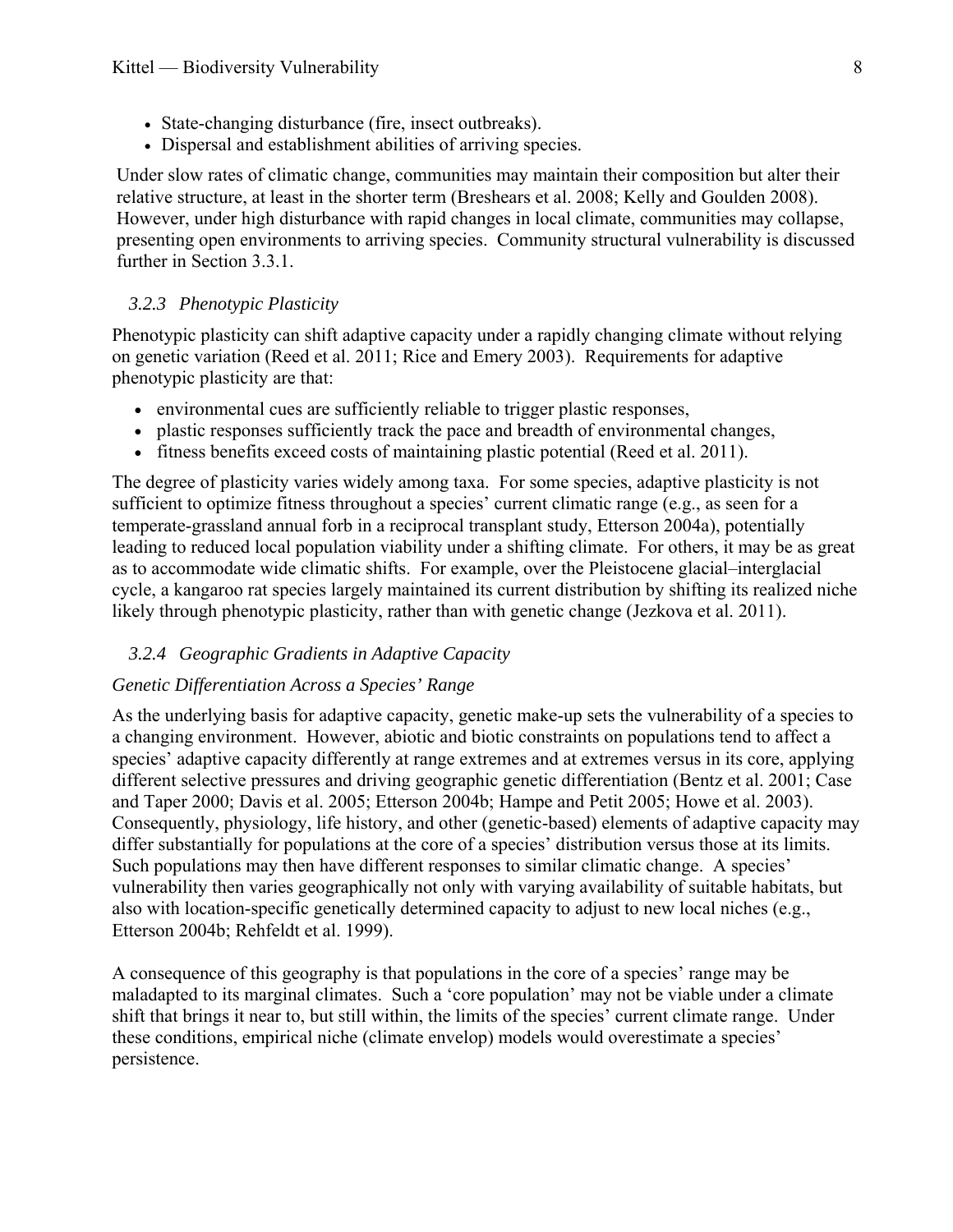#### *Role of the Past*

Biogeographic history (how species got to where they are now) and evolutionary history (how they changed along the way and once there) are determinants of current genetic geography. Regional climatic history plays a role in such geographic differentiation. For example, it can act to reduce local genetic diversity under diametric conditions of:

- steady climate regimes, through stabilizing selection ([Rice and Emery 2003\)](#page-34-7),
- rapid climate change or severe events (such as sustained drought), creating genetic bottlenecks.

In both of these cases, past conditions potentially reduce current adaptive capacity and increase local vulnerability to future climate shifts. Effects of climatic variability on genetics are discussed further in the next section.

#### *3.2.5 Shifting Adaptive Capacity in Time: Microevolution*

<span id="page-11-0"></span>Direct abiotic and indirect biotic forcing associated with a changing climate apply corresponding selective pressures; the question is whether these pressures can sufficiently shift population genetics at ecological timescales to reduce species vulnerability. Microevolution, that is, evolutionary change within a species or its populations, has allowed some taxa to adapt to recent human-forced environmental change, including altered climatic conditions ([reviewed in Rice and Emery 2003](#page-34-7)). This is to say, that genetic shifts in populations that maintain their viability can occur at rates matching rapid environmental change. Consequently, evolutionary rates may be large enough for some species to adapt to rapidly changing local climate, reducing the probability of their extinction ([Reed et al. 2011;](#page-33-8) [Rice and Emery 2003\)](#page-34-7).

#### *Climatic Selective Pressures*

Climate-linked selective pressure produces three generalized outcomes as a function of climatic temporal behavior ([Reed et al. 2011;](#page-33-8) [Rice and Emery 2003](#page-34-7)):

- Climatic consistency gives rise to stabilizing selection reducing generic diversity, in turn reducing adaptive capacity, as mentioned earlier.
- Directional change in climatic conditions supports net directional selection, shifting adaptive capacity. However, rapid climate shifts exert strong selective pressure which may exceed microevolutionary potential (discussed shortly). A consequence of strong selection is high levels of mortality. This may make even currently robust populations vulnerable by diminishing their size and condition to levels where they become subject to stochastic fluctuations in numbers and genetics (genetic drift) [\(Reed et al. 2011\)](#page-33-8). This threat to population viability may occur even as directional selection is moving phenotypes to a new environmental optimum in the remaining population.
- If climatic variability increases in a way that gives inconsistent direction to selection pressures, it can disrupt both stabilizing and directional selection. This would lead to poor climatic optimization and reduced adaptive capacity. Alternatively, increased variability can promote selection for phenotypic plasticity, but only if the altered climate regime has a predictable element that be relied on as an environmental cue—a required condition for plasticity noted earlier. Without this predictability, however, plasticity would be less reliable and so less favored under increased climate variability ([Reed et al. 2011\)](#page-33-8).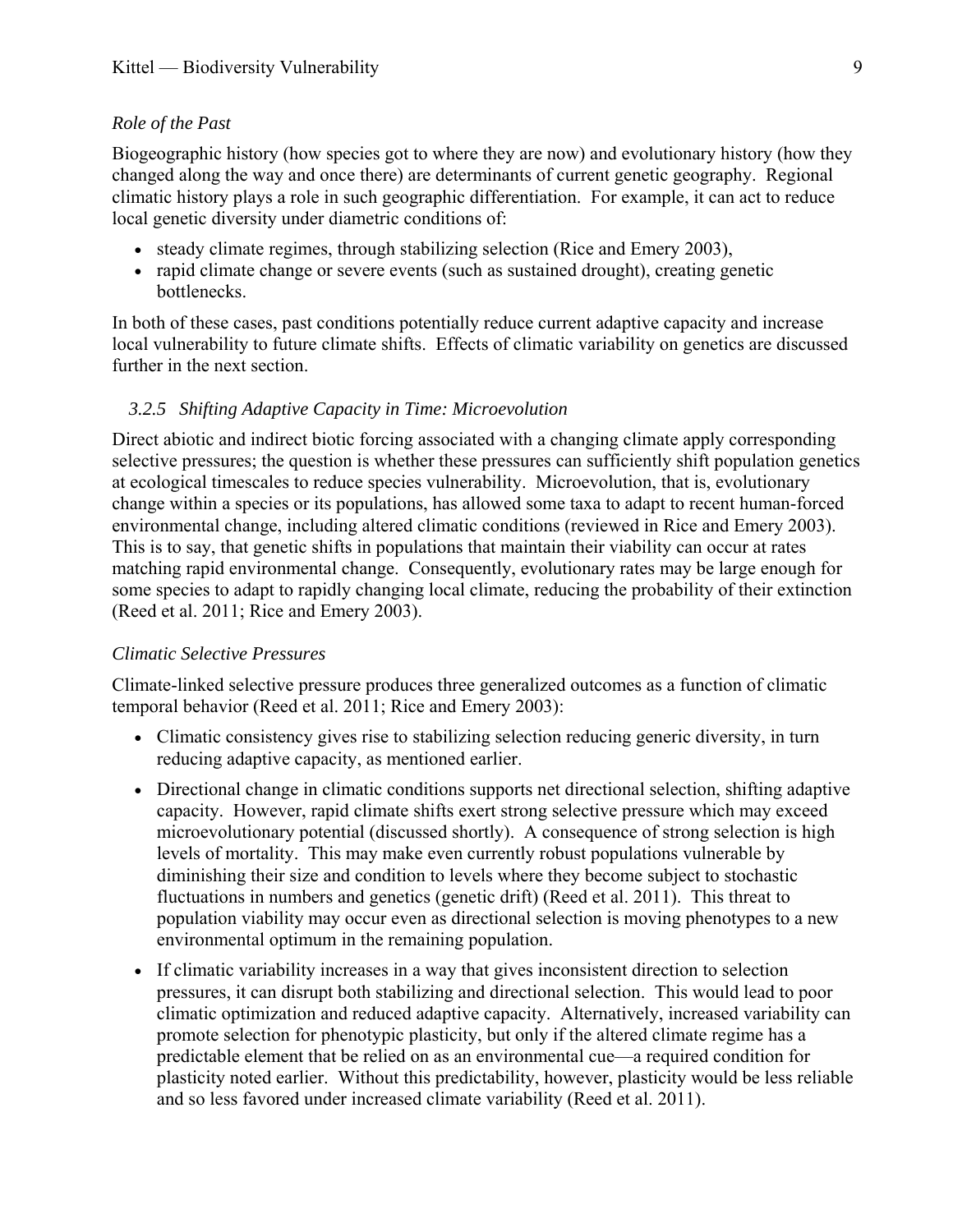Strong environmental perturbation can, in addition, trigger release of cryptic genetic variation variation present but otherwise not phenotypically expressed [\(Gibson and Dworkin 2004;](#page-29-12) [McGuigan and Sgrò 2009](#page-32-10)). Such a release produces novel, potentially adaptive phenotypes ([Hayden et al. 2011\)](#page-30-8). Suggested trigger mechanisms are through environmental disruption or genetic mutation [\(which itself can be induced by environmental stress, Reed et al. 2011\)](#page-33-8).

# *Factors Controlling Microevolution*

Microevolution is limited by (1) genetics, (2) reproductive biology and demographics, and (3) coevolutionary processes ([Rice and Emery 2003](#page-34-7)). Genetic factors which constrain or facilitate microevolution include:

- Local genetic diversity, providing either a genetic source for adaptive shifts or a drag from genetic load (suboptimal genes reducing fitness).
- Metapopulation gene flow, which can provide a population with either (1) genotypes well adapted to new conditions or (2) maladapted genes more suited to the source location and so adding genetic load (i.e., antagonistic gene flow).
- Phenotypic plasticity, discussed earlier, which can buffer the negative effects of strong selective pressure and allow time for genotypes to track environmental shifts.
- Positive or negative genetic correlation among adaptive traits (which each support an optimal phenotypic response to an environmental change) can accelerate or hinder selection relative to traits that act independently. Traits which act in concert (through synergistic genetic interaction) promote adaptive change. On the other hand, with negatively-correlated traits, promotion of one trait reduces selection for the other. Such antagonistic genetic interaction makes directional selection ineffective in optimizing a phenotype to a consistently changing environment [\(Etterson and Shaw 2001](#page-28-7)). Genetic interactions are further complicated when traits that are positively correlated under selection favoring some phenotypes are negatively correlated in selection favoring others ([Snitkin and Segrè 2011](#page-34-8)).

On this last topic, positive genetic correlations may not be stable under multivariate environmental change, where selective pressure is for phenotypes to track multiple shifting optima [\(Reed et al.](#page-33-8)  [2011\)](#page-33-8). Additionally, under the development of shifting or novel climates, a breakdown of currently reliable correlations among environmental variables (such as between temperature and day-length seasonality) may disrupt current positive genetic correlations ([such as among traits setting cold](#page-30-7)[season acclimation in temperate and boreal plants, Howe et al. 2003\)](#page-30-7).

Microevolutionary factors related to reproductive biology and demography include:

- Environmentally-cued shifts in sexual versus asexual reproduction in plant, animal, and microbial taxa ([Chen and McDonald 1996;](#page-27-12) [Elliott-Fisk 1983;](#page-28-3) [Hughes et al. 2003](#page-30-1)).
- Generation time, fecundity, and population size—where short generations, many offspring per generation, and large populations contribute to higher population growth potential, facilitating adaptive evolutionary shifts [\(Hughes et al. 2003](#page-30-1); [Reed et al. 2011](#page-33-8)).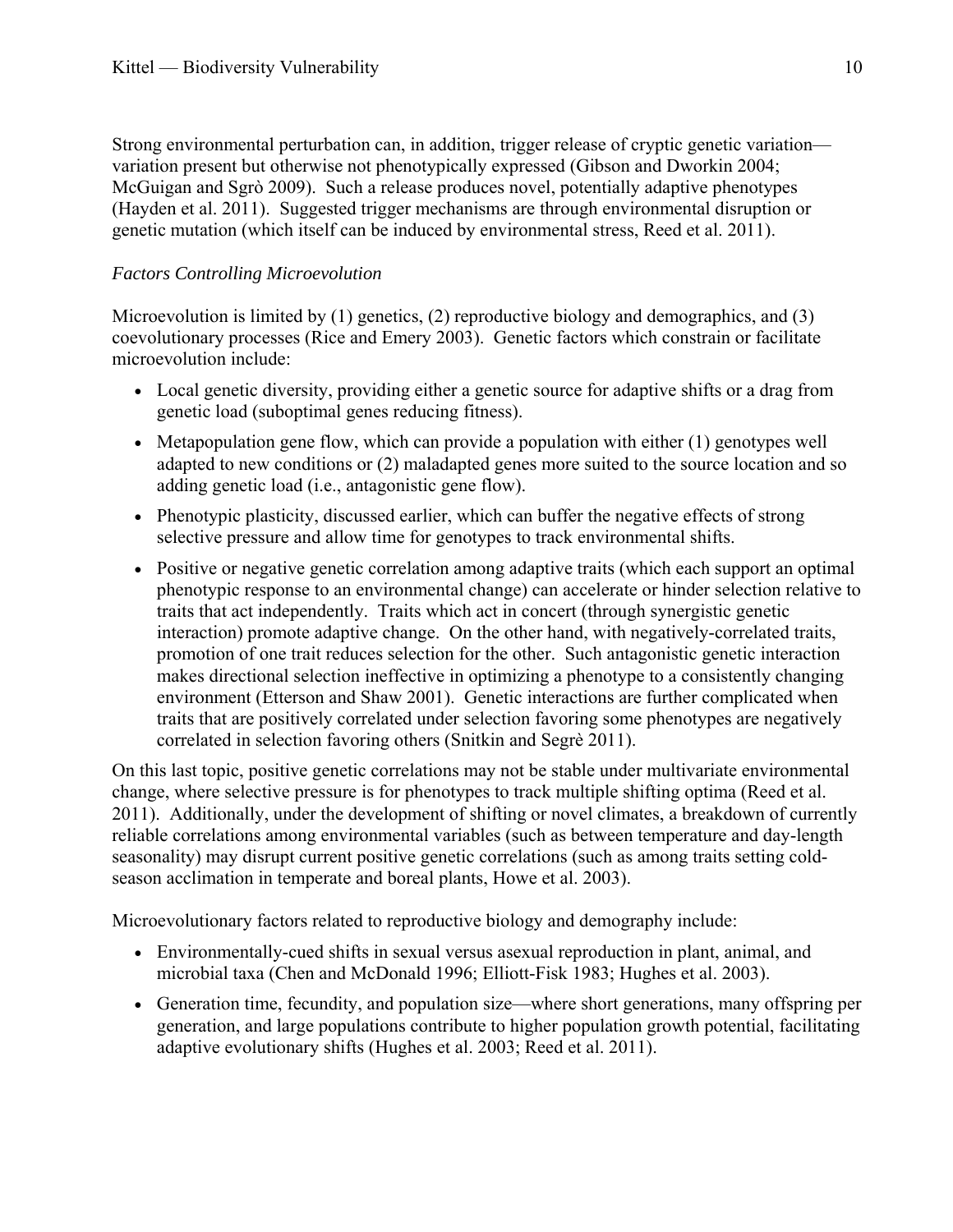• Reproductive longevity of adults and viability of dormant propagule reservoirs (e.g., seed banks)—which can provide either genotypes that have come around again to be well adapted or ones that increase genetic load [\(Hughes et al. 2003](#page-30-1); [Rice and Emery 2003](#page-34-7)).

Coevolutionary selective pressures arise from shifting trophic, mutualistic, or epidemiologic interactions. These pressures may be particularly crucial when one species' microevolutionary response is tightly constrained by the adaptive capacity of and concurrent (but not necessarily matching) evolutionary changes in coevolved associates ([Holt 1990;](#page-30-9) [Rice and Emery 2003\)](#page-34-7).

# <span id="page-13-1"></span><span id="page-13-0"></span>**3.3 Vulnerability of Community Structure and Ecosystem Function**

# *3.3.1 Structure*

Response of communities to a changing environment is determined not only by species' individual responses to external forcing, but also by internal dynamics. Community structural changes (composition, richness, evenness) arise from the relative strengths of such forcing and species interactions. Three paths are determined by the dominance of: (1) physically disruptive climate forcing, (2) weak biotic interactions, or (3) strong, system-defining biotic interactions (Figure 1, upper left panel).

In the first case, climate drives catastrophic or cumulative changes to the physical environment sufficient to disrupt the integrity of a community (as previously discussed). Primary or secondary succession will give rise to potentially novel sequences of communities under new, shifting abiotic (climate, disturbance regime) and biotic (e.g., arriving species) conditions.

Under a climate that is not so disruptive to the physical habitat, community responses to climate depend on the strength of interactions among species [\(Chapin et al. 2000](#page-27-1)). In communities where species belong to fairly generic functional groups and interactions are weak (that is, flexible among roughly substitutable species), community structure is affected by an overall shifting presence and abundance of species as they respond to climate and to trophic, mutualistic, and competitive interactions. In this case, communities adjust primarily 'bottom up'—progressing up trophic networks in response to, for example, changes in primary producer or microbial decomposer populations, the principal facilitators of system energy or nutrient flows ([Chapin et al. 2000;](#page-27-1) [Harrington et al. 1999;](#page-30-4) [Inouye 2008;](#page-30-2) [Mantua et al. 1997;](#page-32-2) [McGowan 1998;](#page-32-11) [Walther 2010\)](#page-35-5).

In communities with strong interactions, on the other hand, structural changes may be determined by the presence and abundance of single species—such as for keystone taxa, whose presence or loss cascades 'top down' through trophic levels [\(Chapin et al. 2000](#page-27-1); [Power et al. 1996;](#page-33-10) [Walther 2010\)](#page-35-5). In general, such species-sensitive restructuring occurs where:

- Mutualistic, trophic, or competitive interactions are tight—e.g., for animal pollinator-plant interactions, top predators, and grazer-determined plant succession [\(Collins and Calabrese](#page-27-13)  [2012;](#page-27-13) [Jha et al. 2012](#page-30-0)).
- A species' traits strongly control system dynamics—such as for species that tightly regulate system resources, disturbance regime, or microclimate (e.g., nitrogen-fixer, low water-useefficiency, fire-prone, and permafrost-stabilizing plant species) ([Chapin et al. 2000;](#page-27-1) [D'Antonio and Vitousek 1992](#page-28-8); [van Cleve et al. 1991](#page-35-4); [van Wilgen et al. 1996;](#page-35-9) [Wilson and](#page-36-5)  [Agnew 1992](#page-36-5)).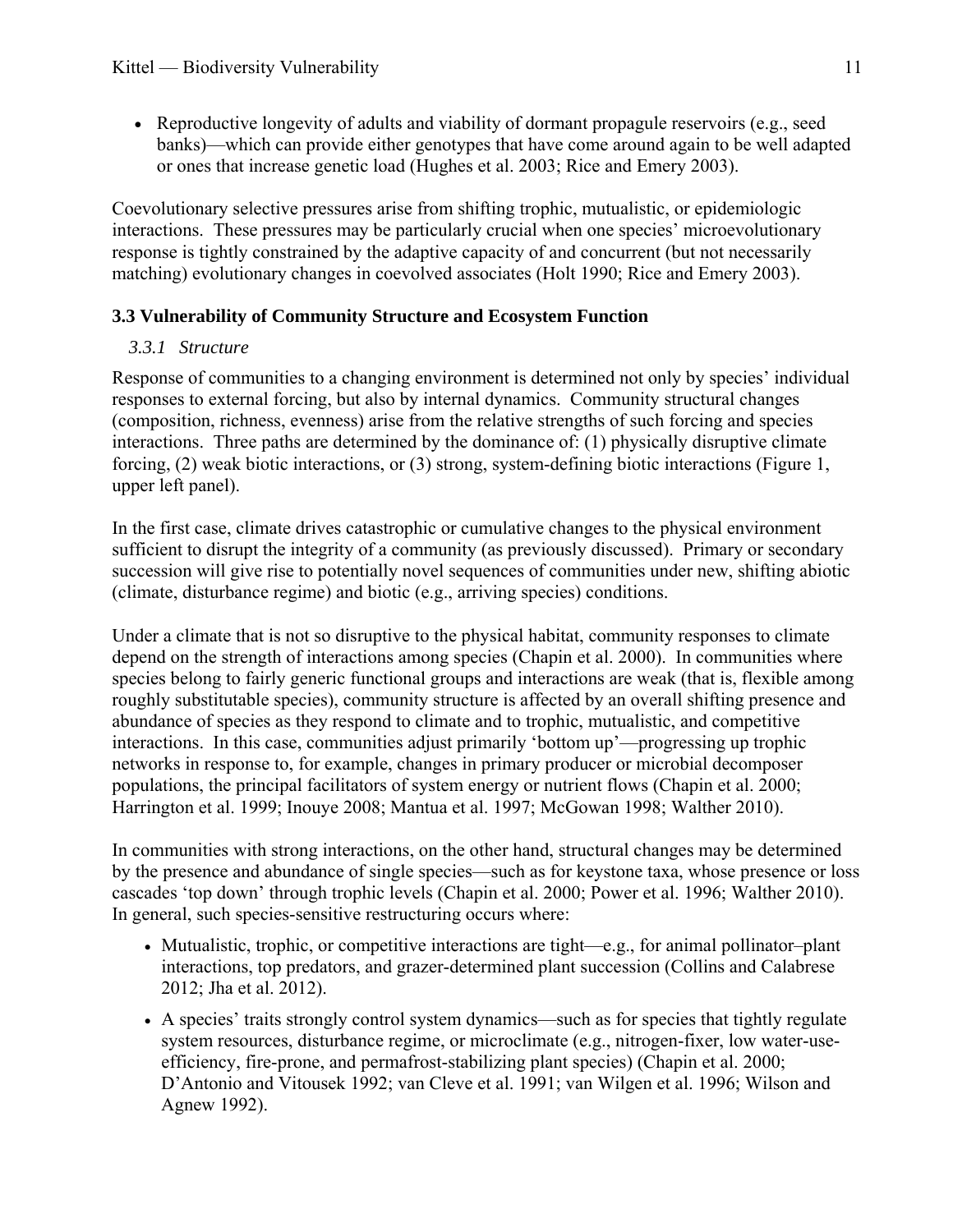Within a food web, strong bottom-up and top-down effects may both play a role—with top-down restructuring influencing lower trophic levels and bottom-up simultaneously affecting top levels ([e.g., Shurin et al. 2012\)](#page-34-9), potentially in a way that can synergistically contribute to ecosystem stability ([de Ruiter et al. 1995](#page-28-9)).

#### *Emergent versus Species Responses*

A straightforward community-level phenological response to shifts in seasonal climate may say little about individual species responses and the consequences for tight species interactions. For example, a lengthening of the growing season for mid- and high latitude terrestrial plant communities could be expected to increase food resources for herbivores. However, this community response is likely emergent from a variety of individual plant species responses—some advancing their phenologies, some with cycles sped up or lengthened, and others with little change ([Steltzer and Post 2009\)](#page-35-10). For herbivores, a consequence can be disrupted timing of plant species that provide crucial dietary needs during specific periods of the summer (e.g., in preparation for hibernation) ([Hill and Florant 1999](#page-30-10); [Steltzer and Post 2009](#page-35-10)).

# *3.3.2 Ecosystem Function*

#### <span id="page-14-0"></span>*Climate and Plant Functional Types*

Terrestrial biogeochemical processes are largely controlled by moisture and thermal regimes in interaction with soil properties (e.g., water and nutrient holding capacity), vegetation, and geomorphology (e.g., hillslope position) [\(Band et al. 1993;](#page-26-5) [Daly et al. 2000;](#page-28-10) [Parton et al. 1995\)](#page-33-11). The role of plant community structure and species composition can be generalized by plant functional types that categorize species' contributions to ecosystem physiology and architecture ([Smith et al. 1997\)](#page-34-10). Such functional distinctions affect biogeochemical rates through quantity and quality (nutrient versus structural content) of plant matter inputs inherent in contrasts of, for example, annual versus perennial herbaceous, deciduous versus evergreen woody,  $C_4$  versus  $C_3$ photosynthetic pathway, and nitrogen fixing versus non-fixing species. Climate-driven shifts in the diversity of an ecosystem's plant functional types, especially with the gain or loss of key types controlling system dynamics, can be major determinants of the climate response of energy and matter flow rates and pathways (Dí[az and Cabido 2001;](#page-28-11) [Kappelle et al. 1999](#page-31-9)). This sensitivity to shifts in key types can occur even if each type is represented by only one to a few species, resulting in little change in overall species diversity.

#### *Aboveground–Belowground Ecosystem Interactions*

Material and energy flows in terrestrial ecosystems are also determined by climate-sensitive interactions between above- and belowground realms and so by traits of these communities ([Bardgett et al. 2005;](#page-26-6) [Wall 2007](#page-35-11); [Wardle et al. 2004](#page-35-12)). Belowground microbial and faunal communities interact with the aboveground realm in ways that depend on the nature of their association with plants—those in food webs associated with roots (with primary consumption by root herbivores, parasites, and pathogens), in detrital food webs (decomposers), versus in mutualistic association with roots (mycorrhizae) ([Bever et al. 2010;](#page-26-7) [De Deyn and Van der Putten](#page-28-12)  [2005](#page-28-12); [Wardle et al. 2004\)](#page-35-12).

The aboveground community exerts strong control over detrital and root food webs primarily through the quantity and quality of plant matter inputs—a function of plant community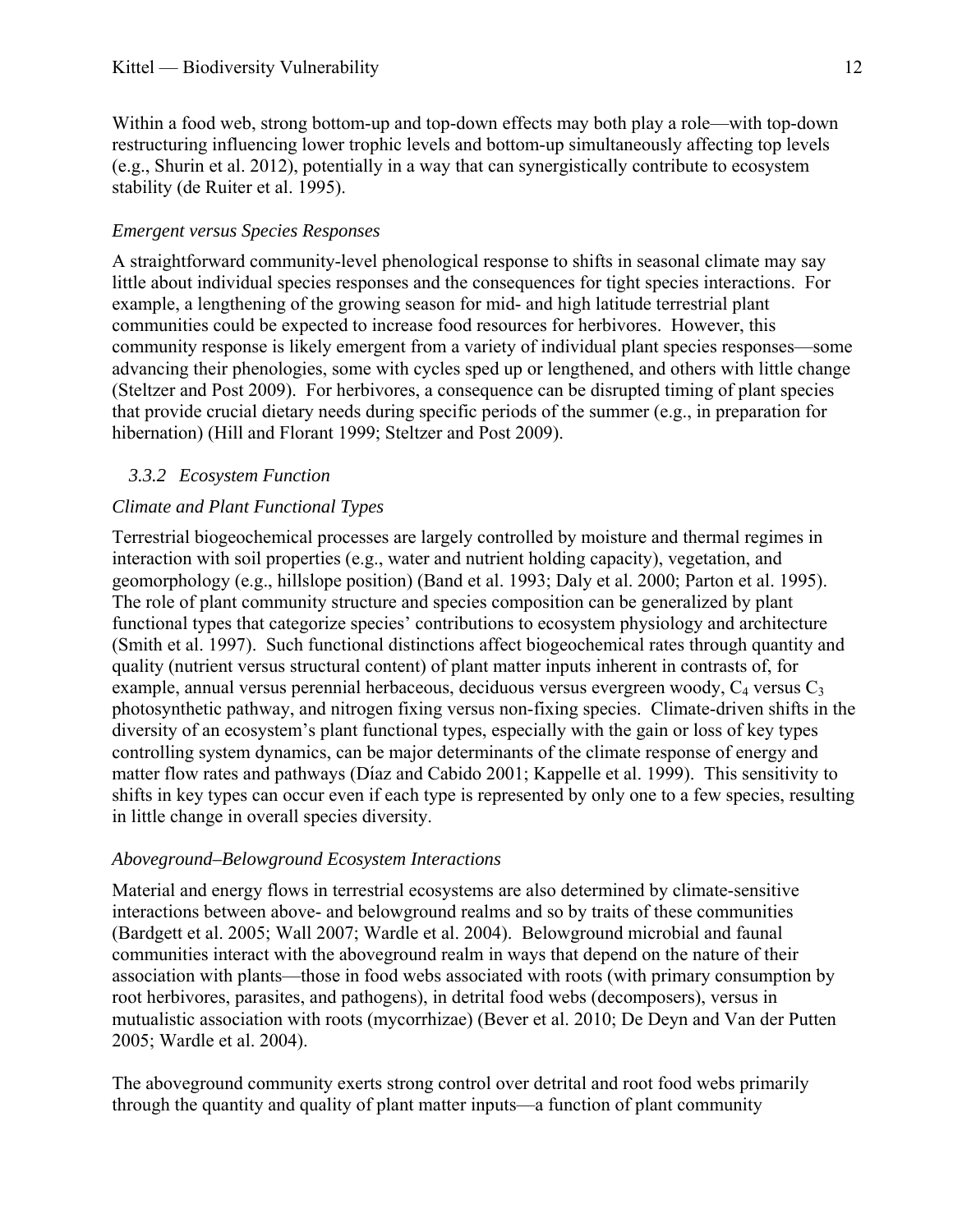composition, as described above. In addition, aboveground herbivory can alter plant tissue quality—in the short term, through plant biochemical responses (of increased nitrogen content and/or secondary defensive compounds) and, in the long term, through plant community shifts (to lower-quality forage species) ([Wardle et al. 2004\)](#page-35-12).

At the same time, belowground communities strongly influence plant productivity (and tissue quality) through:

- The detrital food web, both mineralizing organic inputs to available forms and competing with plants for these nutrients.
- Mycorrhizal facilitation of plant nutrient uptake.
- Degradation of root uptake efficiency by the root-associated food web (through root consumption and disease).
- Belowground microbial and invertebrate induction of plant defenses against aboveground herbivory and plant-shoot pathogens, altering plant growth and chemistry (defensive compounds). Such plant productivity and tissue chemical responses can be both plant- and belowground inducer-species specific and have bottom-up community effects, shifting plant competitive and trophic interactions. ([Bezemer and van Dam 2005](#page-26-8))

Climatic vulnerability of ecosystems emerges from the compositional and functional diversity of these communities and complexity of their interactions ([Chapin et al. 2000;](#page-27-1) [Kappelle et al. 1999;](#page-31-9) [Wardle et al. 2004\)](#page-35-12). Biogeochemical processes and functional group behavior are strongly sensitive to their climatic controls; however, ecosystem model intercomparison studies suggest high uncertainty in our understanding of this vulnerability even at the broadest (regional and continental) scales ([Cramer et al. 2001;](#page-28-13) [Purves and Pacala 2008;](#page-33-12) [Schimel et al. 2000\)](#page-34-11). At finer scales, the magnitude and expression of climate vulnerability are even less predictable because above- and belowground dynamics are highly nonlinear and depend on site details, such as soil fertility and, as just described, soil and plant community composition and aboveground herbivory ([Wardle et al.](#page-35-12)  [2004](#page-35-12)). Such nonlinear ecological networks are potentially capable of sudden regime shifts and passing through tipping points in their structure and function [\(Biggs et al. 2009;](#page-27-7) [Hastings and](#page-30-11)  [Wysham 2010;](#page-30-11) [Wall 2007](#page-35-11)).

# <span id="page-15-0"></span>**3.4 Landscape–Global Continuum**

The spatial arrangement of communities and ecosystem processes on the landscape brings additional complexity arising from physical and biotic connectivity. Connectivity of landscape units provides for water- and air-mediated flow of energy and materials (e.g., organic and inorganic particles, water, and propagules) downslope and downwind [\(Reiners and Driese 2001;](#page-33-13) [Seastedt et](#page-34-12)  [al. 2004;](#page-34-12) [Soranno et al. 1999](#page-34-13)). In addition, landscape continuity facilitates seasonal and ontogenetic (life-stage) migrations and range expansion ([Berger 2004](#page-26-9); [Olds et al. 2012](#page-33-14)). Such biogeochemical, population, and other linkages are vulnerable to disruption of the physical environment (e.g., shifted hydrology and destabilized landforms, as discussed earlier) and interruption of biotic continuity through rearrangement or loss of crucial communities (such as suitable habitats forming corridors or those that are key sources for transported organic material).

Connectivity extends to regional and global scales with interbasin, intercontinental, and between ocean and continent aeolian transport of aerosols (e.g., nitrogen deposition), dust (from aridlands),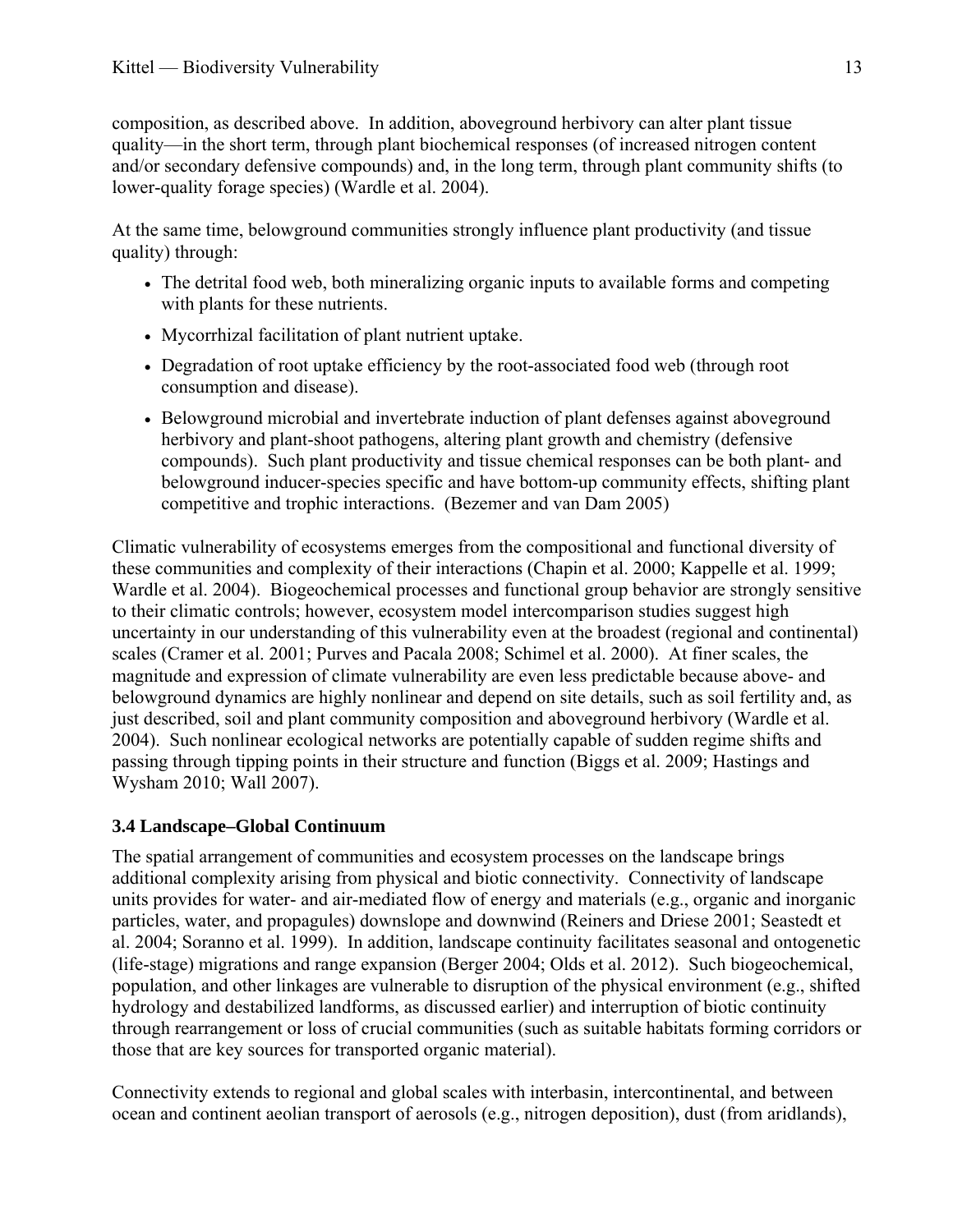and organisms (e.g., microbes, insects, propagules) [\(Baron et al. 2009;](#page-26-10) [Brander 2007;](#page-27-2) [Sharma et al.](#page-34-14)  [2007;](#page-34-14) [Washington et al. 2009;](#page-36-6) [White et al. 2012\)](#page-36-7). Sustained changes in such inputs can alter ecosystem function and structure [\(Avila and Peñuelas 1999](#page-26-11); [Fenn et al. 2003;](#page-28-14) [Steltzer et al. 2009\)](#page-35-13).

#### <span id="page-16-0"></span>**3.5 Synergisms Among Climate and Other Stressors**

Climatic impacts on species adaptive capacity are, in addition, in the context of other environmental stressors on biodiversity (Figure 1, upper left panel). These include direct anthropogenic effects such as habitat conversion [\(e.g., Vieira et al. 2009\)](#page-35-14), exotic invasive introductions (['biotic](#page-32-12)  [homogenization,' Olden et al. 2004\)](#page-32-12), and disruption of biogeochemical cycles ([Vitousek et al.](#page-35-15)  [1997\)](#page-35-15). Acting together, these stressors exhibit not only additive effects but also strong synergisms with climate ([Brook et al. 2008\)](#page-27-14). Exacerbating feedbacks between climate and other stressors include those with:

- Habitat modification—including (1) atmosphere–land surface feedbacks accompanying land use change, such as fragmentation, salinization, and desertification [\(e.g., accelerated drought](#page-31-10)  [with deforestation; Laurance and Williamson 2001](#page-31-10)) and (2), for aquatic environments, compounding influences of precipitation regime change, upland land use, and water impoundment on light, temperature, sediment load, and chemistry of continental and coastal waters [\(Walling 2009\)](#page-35-16).
- Overexploitation of species utilized for food, timber, etc.—where reduction or extirpation of populations and disruption of food web dynamics increase a species' vulnerability to other stressors (such as climate) [\(Biggs et al. 2009;](#page-27-7) [Brander 2007;](#page-27-2) [Nellemann et al. 2008](#page-32-13)).
- Altered fire disturbance regime—from environmental changes including (1) human-related fire suppression or ignition, (2) shifts to more fire-prone plant communities with the establishment of invasive exotics, and (3) fertilization from atmospheric nitrogen deposition adding fuel load ([D'Antonio and Vitousek 1992](#page-28-8); [Fenn et al. 2003](#page-28-14); [Schoennagel et al. 2004](#page-34-15)).
- Altered chemical environment—inducing biogeochemical and community changes from (1) elevated atmospheric CO<sub>2</sub>-induced fertilization (of terrestrial plants) and ocean acidification (to the detriment of calcifying marine organisms), (2) introduced toxins via air, soil, and water pollution, (3) atmospheric deposition causing soil and water acidification and enhancing nitrogen inputs (as just noted re fire), and (4) altered terrestrial nutrient runoff to continental waters and oceans [\(Baron et al. 2009;](#page-26-10) [Brander 2007;](#page-27-2) [Fenn et al. 2003](#page-28-14); [Gitay et al. 2001;](#page-29-13) [Kleypas et al. 1999](#page-31-11); [Pandolfi et al. 2011\)](#page-33-15). In terrestrial and aquatic systems, changes in physical climate influence these chemical deposition, infiltration, and runoff impacts (1) directly through shifting precipitation and snowmelt regimes and (2) synergistically, with thermal and moisture regimes also affecting these biogeochemical responses.
- Insect outbreaks—aided by climate directly through: (1) altered host plant susceptibility (e.g., plant moisture status) and (2) altered insect life cycles (e.g., a step-up in the number of breeding cycles per annum) ([Mitton and Ferrenberg 2012](#page-32-14); [Raffa et al. 2008\)](#page-33-16).
- Invasive exotics—with climate-facilitated spread of invasives through, for example, new establishment opportunities arising from shifts in: (1) dispersal routes (via wind and water circulation), (2) disturbance regimes, or (3) competitive setting (from community shifts) ([Burgiel and Muir 2010](#page-27-15); [Hellmann et al. 2008](#page-30-12)). In a climatic feedback, the impact of invasives on community structure can be strong enough to alter basin microclimates and hydrology [\(van Wilgen et al. 1996](#page-35-9)).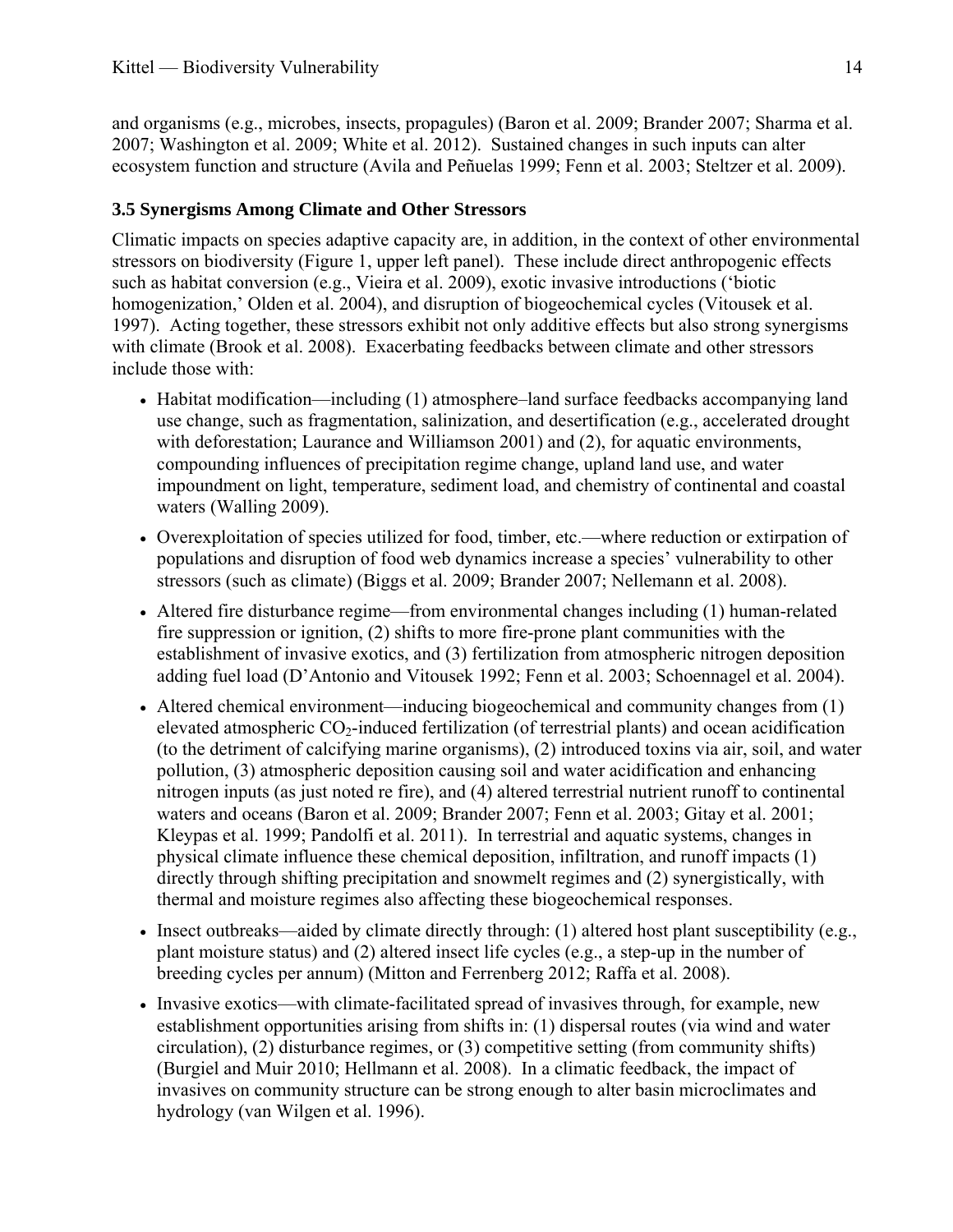Disease invasion—where the introduction and spread of emergent diseases into wildland plant and animal communities are driven by an array of factors acting individually and synergistically. These include: (1) land use change encroaching on natural areas, such as land conversion for agriculture, settlement, and water impoundment (giving rise, for example, to zoonoses—animal diseases transmitted through contact of wildlife with domestic animals and humans) [\(Patz et al. 2000](#page-33-17)), (2) atmospheric N deposition and elevated atmospheric  $CO<sub>2</sub>$  (e.g., affecting susceptibility to disease due to altered plant growth patterns) ([Mitchell et al. 2003\)](#page-32-15), (3) diminished plant community diversity resulting in increased host-species densities (e.g., directly through management or indirectly through plant preferences of introduced grazers) ([Borer et al. 2009](#page-27-16)), and (4) changing climatic conditions [\(Crowl et al. 2008;](#page-28-15) [Patz et al. 2000](#page-33-17); [Woods et al. 2005](#page-36-3)). Introduction of new diseases and elevated infection rates significantly impact the structure and function of ecosystems [\(Anderson and May 1986](#page-26-12); [Crowl et al. 2008\)](#page-28-15), with the outcome determined in interaction with climate and other stressors.

Such a multiple-stressor context provides for a more encompassing assessment of climate vulnerability, yet with concomitant levels of added uncertainty [\(Sala et al. 2000](#page-34-16)).

# <span id="page-17-0"></span>**4.0 Implications for Biodiversity Conservation: Fundamentals, Uncertainties, and Planning**

# <span id="page-17-1"></span>**4.1 Fundamentals of Vulnerability**

Fundamental lessons that emerge regarding the vulnerability of biodiversity to climate are:

- Biodiversity at species through landscape levels is vulnerable to climate acting (1) directly on organisms—which, through ecological networks, generate and are subject to higher-order population, community, and ecosystem vulnerabilities, (2) indirectly through climatic alteration of the physical environment, and (3) synergistically with other stressors.
- At the species level, adaptive capacity—countering such vulnerability—arises from (1) physiological breadth, (2) life-history strategies affecting population viability, (3) flexibility of interspecific (mutualistic, competitive, and trophic) interactions, and (4) dispersal capable of tracking shifting favorable conditions elevationally and laterally.
- Species adaptive capacity is mutable through  $(1)$  phenotypic plasticity and  $(2)$ microevolution—both highly variable among species as a function of genetic, reproductive, and coevolutionary controls. Some elements of adaptive capacity are latent—potentially released by changing conditions (such as release from competition and triggering of cryptic genetic variation).
- Genetic basis of adaptive capacity geographically varies over a species range as a consequence of (1) variation in microevolutionary potential, (2) abiotic and biotic environmental gradients affecting selective pressure, and (3) climatic and evolutionary history.
- Vulnerability of communities and ecosystem material and energy flows emerges from (1) community composition, especially as it relates to the functional diversity of species (i.e., in terms of general functional types and species with system-determining traits), (2) complexity and strength of interactions, especially the extent to which trophic network structure is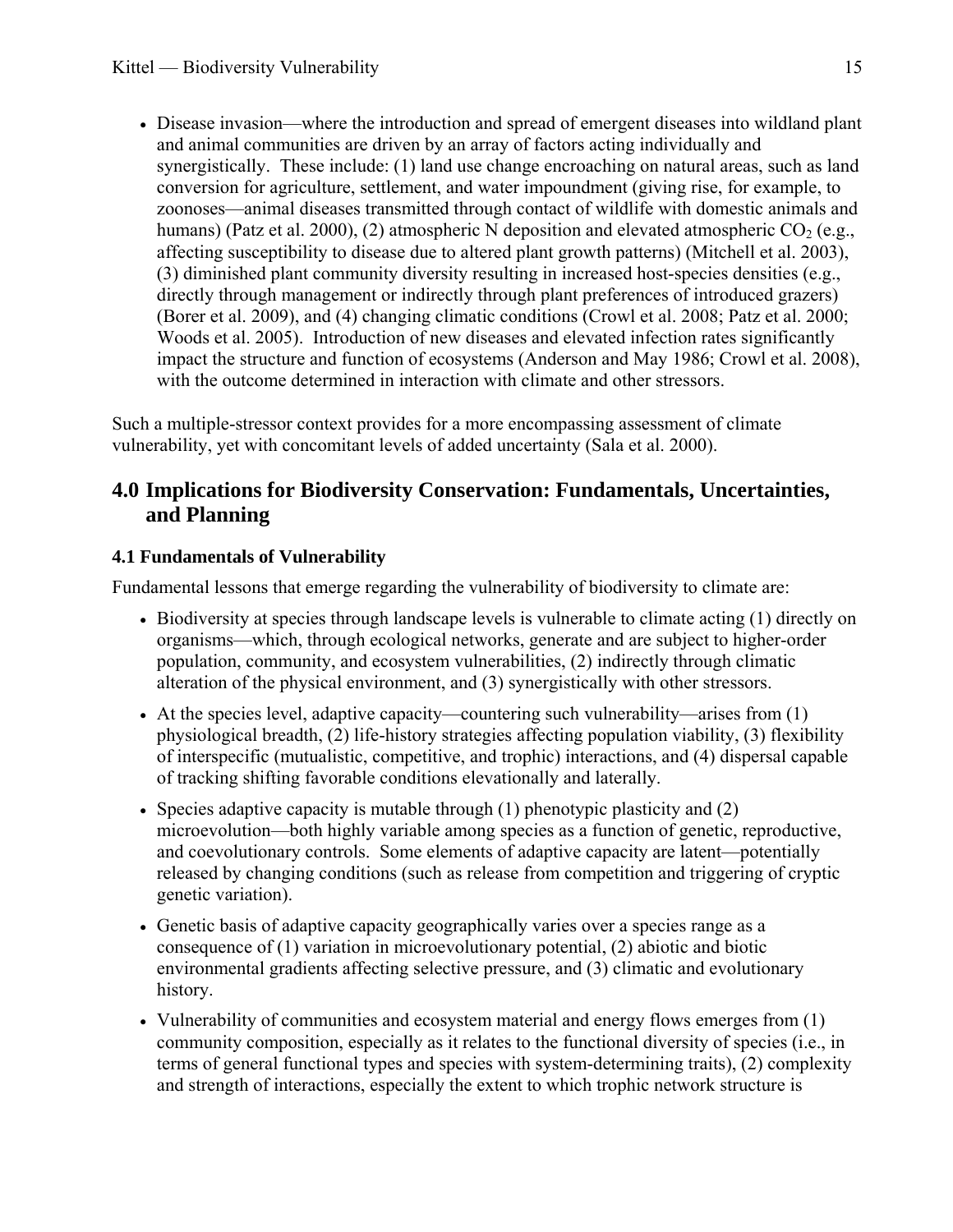determined by bottom-up and/or top-down interactions, and (3) matter and energy exchange among landscape units (and with domains farther afield).

 In all these aspects, vulnerability is context dependent, for example: what (what species, with what genetics, and in what community networks), where (in the core versus margin of its geographic range, and in what current climatic, physiographic, and ecological region), and when (what history, what foreseeable future threats).

# <span id="page-18-0"></span>**4.2 Uncertainties**

These vulnerabilities involve complex interactions among multiple system components and across a broad range of time and space scales. This complexity results in nonlinear dynamics, as previously noted, potentially exhibiting lagged ([Jones et al. 2009;](#page-31-6) [Metzger et al. 2009](#page-32-8)) and threshold (regimeshift or tipping-point) behavior [\(Barnosky et al. 2012](#page-26-13); [Biggs et al. 2009;](#page-27-7) [Burkett et al. 2005;](#page-27-17) [Malhi](#page-32-16)  [et al. 2009](#page-32-16)). Such systems are inherently difficult to predict ([Hastings and Wysham 2010;](#page-30-11) [Holt](#page-30-9)  [1990](#page-30-9); [Scheffer et al. 2009](#page-34-17); [Wardle et al. 2004](#page-35-12)), affecting our ability to assess species and system vulnerability.

Given that vulnerability is judged relative to the magnitude and nature of stressors, such assessment is also hampered by uncertainty in drivers of change—whether climatic or from other threats, as previously discussed. Predictability is additionally constrained by our limited understanding of even modest portions of vulnerability dynamics summarized in the previous section (and in Figure 1)—especially when focused on a species or community of concern, much less for whole landscapes. One source for this deficiency is insufficient observations of systems under rapid, multisource environmental change that would reveal key dynamics—such as, to name but a few:

- Latent adaptive capacity of species—such as phenotypic plasticity, microevolution, and cryptic genetic variation
- Co-microevolutionary potential of mutualists ([e.g., Rice and Emery 2003](#page-34-7))
- Cross-temporal and spatial scale population responses to climate variability (e.g., [Hallett et al.](#page-29-8)  [2004;](#page-29-8) [Stenseth and Mysterud 2005](#page-35-17))
- Role of interspecific competition during species range movement [\(Davis et al. 1998\)](#page-28-2)
- Threshold versus system-stabilizing community dynamics [\(e.g., de Ruiter et al. 1995](#page-28-9))
- Dynamics leading to the rise of novel ecosystems [\(Williams and Jackson 2007\)](#page-36-0).

In sum,

- Biodiversity is vulnerable to changing climate conditions across its breadth and depth—that is to say, altering composition, structure, and function of species genetics and populations and communities, ecosystems, and landscapes. Vulnerability is highly interwoven across these levels and across temporal and spatial scales, as well as being context dependent.
- Uncertainty in the outcomes of this vulnerability, however, is high—that is, potentially equal to or greater than the magnitude of the vulnerability.

The bottom line is that the task of incorporating climate vulnerability into conservation planning is both essential and inherently difficult.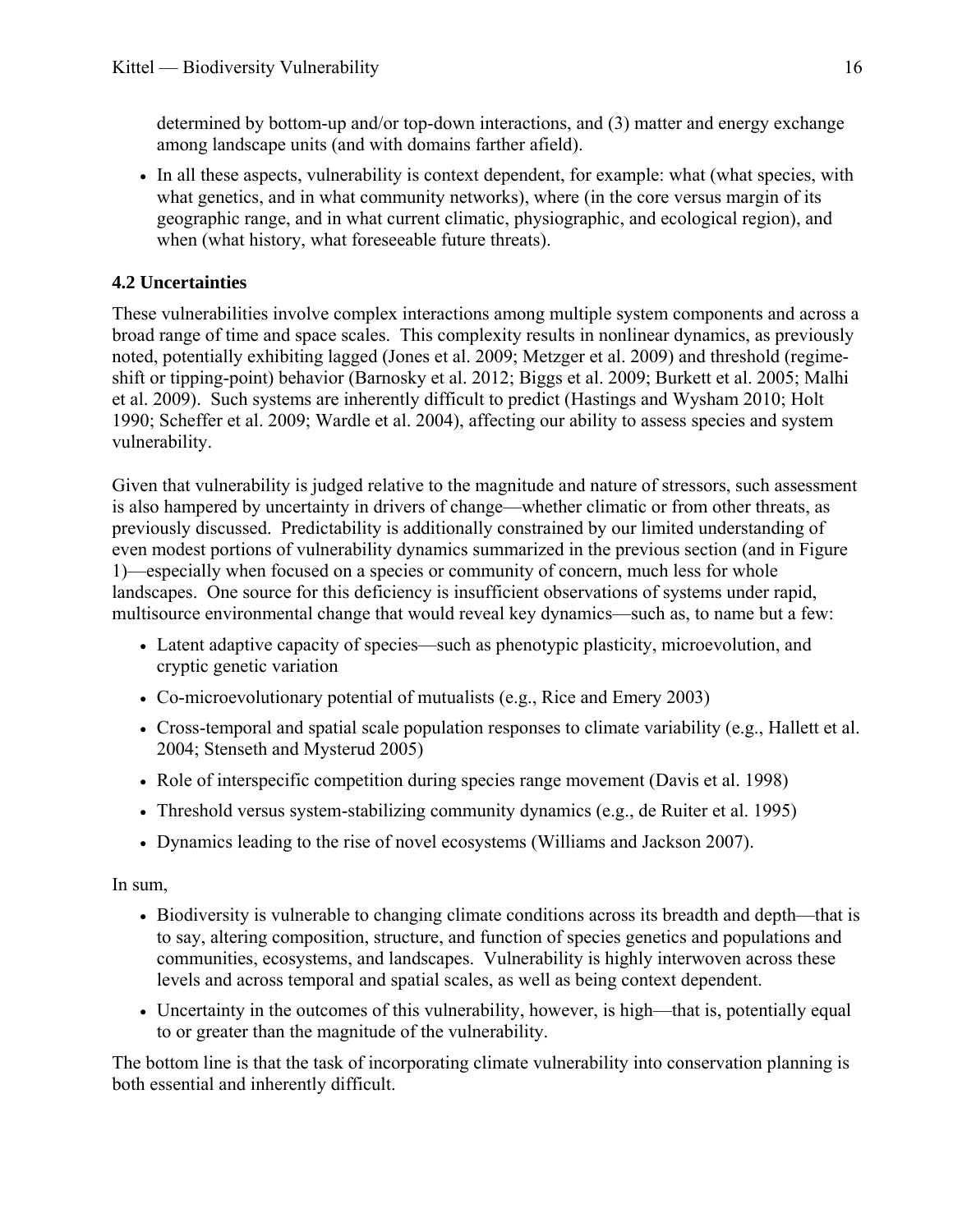# <span id="page-19-0"></span>**4.3 Dealing with Climate Uncertainty in Conservation Planning**

While plausible future changes in climate put at risk species persistence and the integrity of community networks and ecosystem function, uncertainty in how this will be played out means we are far from being able to adequately assess 'on the ground' outcomes of this vulnerability. Such uncertainty can be perceived as overwhelming, blocking progress toward including climate vulnerability in conservation planning. To overcome this roadblock, a strategy is needed to deal with uncertainty in an appropriate way—that is, a strategy that explores and copes with uncertainty, rather than putting it aside.

There are many areas in our professional and personal lives where we undertake strategic planning in the context of uncertain future conditions; nonetheless, we face these uncertainties and devise and implement plans according to our expertise and information available. Conservation planning by its nature deals with threats that have highly unpredictable elements such as habitat fragmentation, invasive species, or altered disturbance regime. We may not know, for example, the timing, duration, intensity, location, or other critical attributes of a threat, yet conservation teams devise management plans to address these threats ([Groves 2003](#page-29-14)).

We can also look for guidance for planning under uncertainty in disciplines farther afield. Uncertainty in financial markets has similarities with that in ecological systems [\(Scheffer et al.](#page-34-17)  [2009](#page-34-17)). In both cases, high uncertainty arises from:

- Low predictability due to system complexity—e.g., from nonlinear, positive and negative feedback, threshold, and cross-scale (micro- to macroeconomic, genetic to ecosystem) dynamics.
- Poorly understood (and poorly quantified) system-wide behavior or behavior of even limited domains (i.e., economic sectors, 'vulnerability domains' in Figure 1).
- Unknown, or not widely recognized, intrinsic and extrinsic threats to system stability.

We can then borrow basic tenets from financial planning for a scheme for conservation planning under an uncertain climate future. In analogy to 'to invest smart,' 'to conserve smart' is to implement strategies that recognize and handle uncertainty—that hedge against worst-case scenarios, but which do not lead to poor decisions under current conditions. I paraphrase six investment 'coping with uncertainty' tenets which contribute to an integrated conservation strategy for climate change (presented in Section 4.4). (Quoted investment lessons are not from specific sources, but, rather, are common guidance found, for example, on the Internet.)

# *4.3.1 Tenet 1: Monitoring and Historical Analysis*

<span id="page-19-1"></span>Monitoring temporal dynamics and long-term trends develops a knowledge base and intuition of system dynamics influencing biodiversity on which to base and modify decisions (analogous to "Never invest in something you don't understand"). An early emphasis on monitoring, if not already ongoing, builds an observational dataset that can be the basis for historical analyses and model development. Initiating monitoring at the onset—not after the planning process is completed nor as an afterthought to monitor a plan's effectiveness—has the benefit of providing the longest possible record. A longer observational record increases the chance of capturing dynamics counter to or more complex than our expectations (e.g., shifting or unstable behavior). Care should be taken in designing and implementing a monitoring program to assure that the record is free from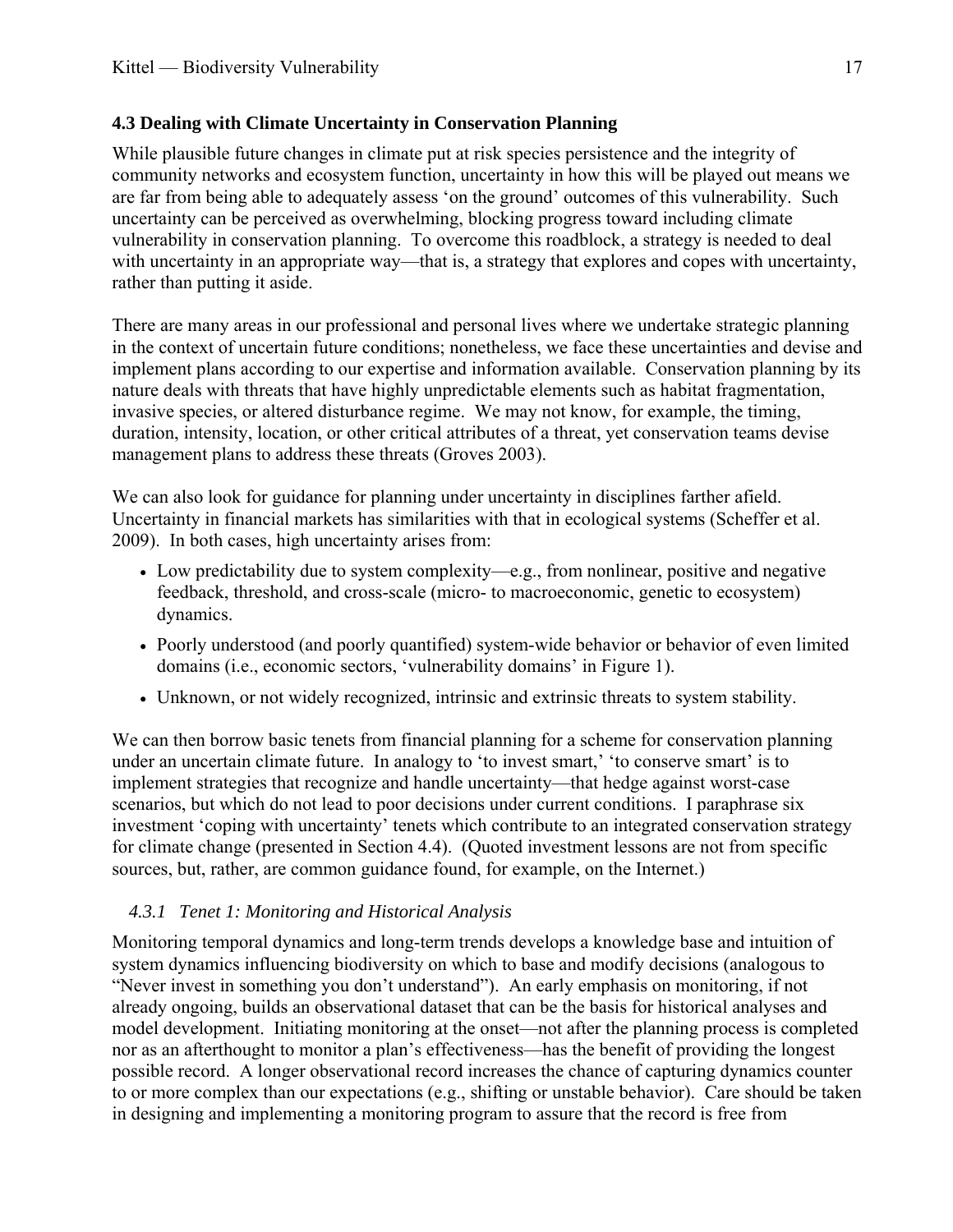inhomogeneities and other data quality issues so it may be relied on for temporal analyses [\(Kittel](#page-31-12)  [2009](#page-31-12)).

Analysis of long-term records lends valuable insights to the question of vulnerability and with it a first-order estimate of future behavior. However, this tenet comes with a caution regarding extrapolation, that future dynamics may well go outside of what has been observed in the past ("Past performance is no indication of future return").

# *4.3.2 Tenet 2: Diversify Holdings*

<span id="page-20-0"></span>A common conservation planning strategy for identifying critical locations for protective measures is to select a portfolio of best sites possible—sites with, for example, (1) the largest populations of a species or the greatest extent of an ecosystem of interest, (2) the best quality of habitat, and (3) the lowest level of threats, current or foreseeable (such as areas with substantial buffer zones—e.g., buffered from roads and other human development). These 'best of the best' criteria assist in selecting conservation sites with the most intact processes supporting biodiversity and ecological and evolutionary function.

Achieving diversity among such sites in terms of their key attributes is a complementary strategy to reduce risk to biodiversity under high environmental uncertainty ("Diversify your portfolio to reduce risk"). Selecting multiple sites under best-site criteria for multiple conservation elements (species and ecosystems) will diversity holdings as a matter of course, with sites selected to optimize criteria in different ways for different elements. However, as in investing, site diversification can adhere to yet higher standards—a diversity of sites meeting best-condition criteria may be akin to a portfolio of highly-rated stock diversified across sectors; focused on stock, it has higher risk relative to one diversified with additional instruments as bonds, real estate, and commodities ("Similarity among holdings reduces a portfolio's effective diversification"). Concepts (and tools) regarding financial portfolio optimization can be employed to design and evaluate diversification in conservation plans [\(Ando and Hannah 2011;](#page-26-14) [Moore et al. 2010](#page-32-17)).

An additional strategy to enhance diversity in site selection is to recognize opportunities to support adaptive capacity in otherwise passed-over sites. For example, low priority sites—whether an occurrence of a currently small, unviable population or a marginal habitat—may have greater value in light of climatic uncertainty if they harbor critical source populations for geographic expansion and genetic diversity or have the potential to develop into prime habitat under a more favorable climate. In addition, currently low value, degraded sites with good potential for restoration have added value if they offer an opportunity to re-establish key habitats and landscape integrity, improving species and system adaptive capacity ([Johnson et al. 2005;](#page-30-13) [Renton et al. 2012\)](#page-33-18). This is not a strategy to select poor sites per se, but to seek value in less favorable locations.

# *4.3.3 Tenet 3: Multiple Planning Horizons*

<span id="page-20-1"></span>Biodiversity conservation planning is by definition for the long-term. However, under a changing but uncertain climate, devising a plan relevant to both current and (indeterminable) future states is problematic. A solution is to develop a multiple-goal conservation plan, where different conservation strategies are developed for different planning horizons ("Establish multiple investment strategies to meet financial goals for different time horizons"). One such multi-goal approach is to focus separately on short- versus long-term climate risk, following a scenario of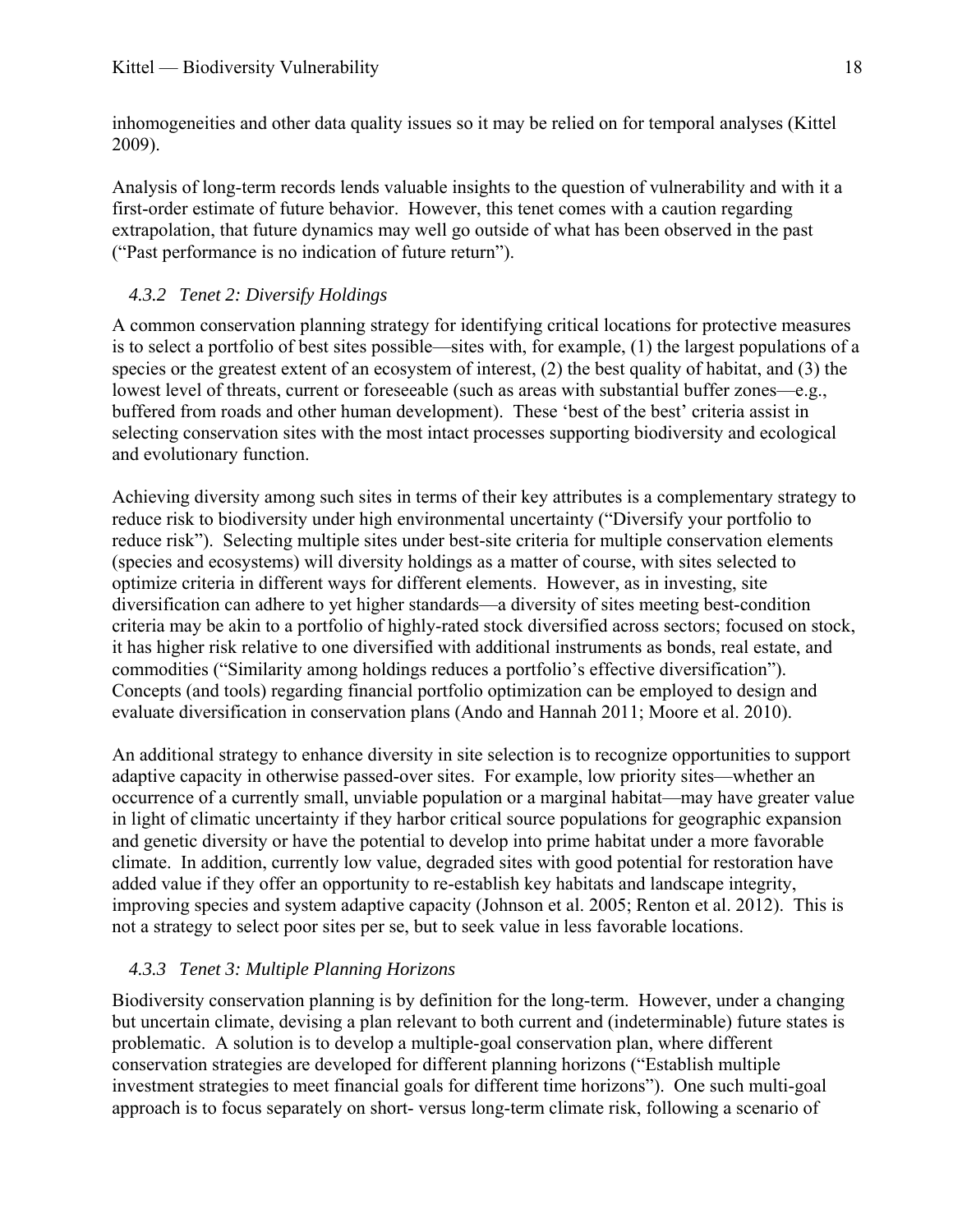climate change shifting from being moderately to severely disruptive to species and ecosystems over the coming decades—a scenario consistent with fundamental lessons regarding plausible climatic change and ecological vulnerability (Sections 2.0 and 4.1). These two planning horizons have their parallels elsewhere in species conservation assessment, such as in 10- and 100-year timeframes used for evaluating population reduction and extinction risk in the International Union for Conservation of Nature Red List ([International Union for Conservation of Nature 2010\)](#page-30-14).

# *Moderate Climatic Disruption Strategy*

Under a multiple-time horizon approach, conservation strategies for the near term could consider potential climatic change over, for example, the next 10–20 years to be sufficient to alter population survivorship and landscape processes—but under which species and ecosystems are still capable of local adaptation. Goals would then be to:

- Protect current and restore potentially high-value conservation sites (per Tenet 2)
- Implement measures to protect and enhance species and system adaptive capacity (with respect to climate, other stressors, and their synergisms) and species potential for microevolutionary change.

Corresponding strategies could include:

- Supplementing the list of species and systems of conservation concern with those elements not currently considered at risk but which may become so due to their climate vulnerability ([e.g., Horn 2011\)](#page-30-15).
- Preferentially increasing conservation goals (quantity and quality of sites) for species and systems identified as most vulnerable to climate change (e.g., [Horn 2011](#page-30-15); [Howard and Carver](#page-30-16)  [2011\)](#page-30-16).
- Selecting landscape units that increase landscape and regional connectivity and increase buffering from other threats to reduce species and system vulnerability [\(e.g., Kittel et al.](#page-31-1)  [2011c](#page-31-1)).

These goals and strategies are consistent with conservation practice employed for other threats ([Groves 2003\)](#page-29-14), and so do not rely on any innovation other than to treat climate as an additional threat with its own attributes [\(Kittel et al. 2011c](#page-31-1)). Ideally, this is a 'no regrets' strategy as it encompasses conservation actions which would have been called for without explicit consideration of climate issues and, by supporting adaptive capacity, has benefits in regard to other threats regardless of whether climate changes substantially or not [\(Howard et al. 2010](#page-30-17); [Wilby and Vaughan](#page-36-8)  [2011\)](#page-36-8). These actions are more likely 'least regrets,' as opposed to 'no regrets,' because of implementation or opportunity costs associated with increases in or some shifting of conservation priorities [\(Wilby and Vaughan 2011](#page-36-8)).

# *Severe-Disruption Strategy*

In the longer term, such as over the next 70–100 years, we can consider the possibility that climatic conditions could change so much that there is little expectation that ecosystems would be the same or that any species of concern would be retained locally ([Araújo et al. 2004](#page-26-15); [Bachelet et al. 2001\)](#page-26-16). Such a severe disruption requires that we consider substantially different adaptation strategies and conservation goals ([Seastedt et al. 2008\)](#page-34-6).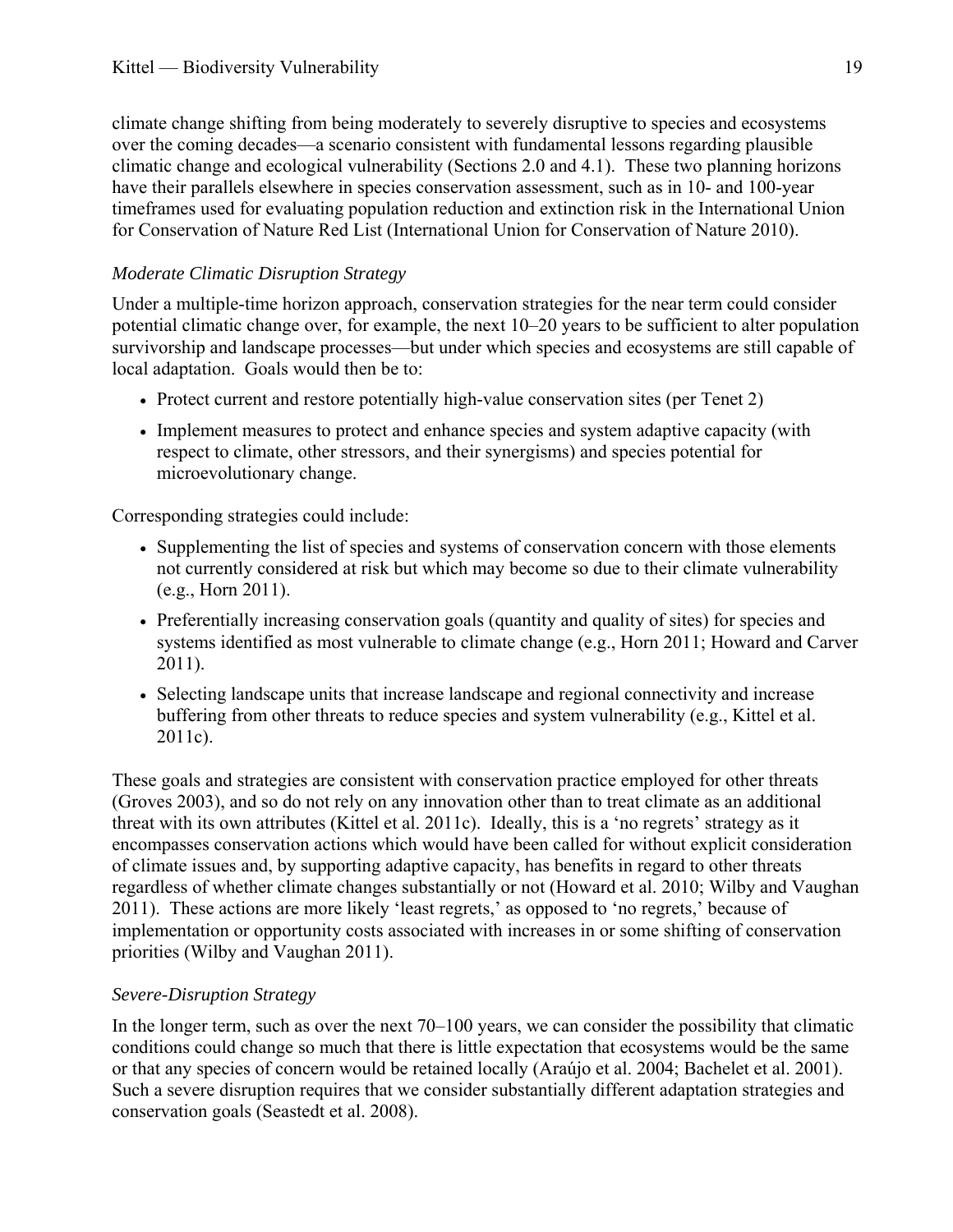Given the uncertain status of local and regional biodiversity under this scenario, an approach is to look beyond biological attributes of a landscape and consider how the physical landscape supports biodiversity (without any expectation of what ecosystems may arise there with time) ([Kittel et al.](#page-31-13)  [2011a](#page-31-13)). A strategy is to select landscapes (1) for current physical integrity (with little disruption of, for example, hydrologic network function and soil and geomorphologic processes) and (2) to capture a region's physiographic diversity (e.g., based on elevation, slope, aspect, stream order, lake basin attributes, and bedrock geology). Such landscapes may offer the best prospect for retention of intact ecological and evolutionary processes and for future development of new, functioning ecosystems ([Anderson and Ferree 2010](#page-26-17); [Beier and Brost 2010;](#page-26-18) [Cowling et al. 1999;](#page-28-16) [Kittel et al.](#page-31-13)  [2011a](#page-31-13)). As 'enduring landscapes,' these physical landscapes are largely defined by their topographic and geologic character and so are generally not sensitive to climate changes at ecological time scales (unless significant changes in geomorphology result from climate shifts, for example).

#### *4.3.4 Tenet 4: Expect surprises—Scenario planning*

<span id="page-22-0"></span>As noted earlier, species or system vulnerability is relative to the magnitude and nature of a threat. While moderate- and severe-disruption contexts (Tenet 3) give us the opportunity to develop generalized magnitude-linked strategies, we can also employ 'scenario planning' to consider vulnerability under a suite of more specific, qualitatively-distinct alternative future states. Derived from military and business applications for dealing with high uncertainty, conservation scenario planning generates a limited set of 'what if' scenarios selected to reflect the breadth of probable—as well as less probable but still plausible—futures ([Peterson et al. 2003](#page-33-4)). These form alternative reference frames for assessing species and system vulnerabilities on which to base a suite of conservation strategies. This approach can be implemented by a team of experts offering diverse perspectives, drawn from multiple disciplines and professional backgrounds (e.g., from nongovernmental organizations, agencies, and research institutions) ([Kittel et al. 2011c;](#page-31-1) [MacMillan and](#page-31-14)  [Marshall 2006;](#page-31-14) [Peterson et al. 2003;](#page-33-4) [Runge et al. 2011\)](#page-34-18).

In contrast to projections which (1) suggest a probabilistic relationship between altered drivers and outcomes (with the probability usually implied but not known or quantifiable) ([MacCracken 2001\)](#page-31-15) and (2) commonly are used in climate impact assessments ([e.g., Fischlin et al. 2007\)](#page-29-4), scenarios reflect the possible rather than just the probable and can be the foundation of vulnerability assessments [\(Kittel et al. 2011c](#page-31-1); [Peterson et al. 2003\)](#page-33-4). Scenarios can be general or specific statements of contrasting future states and can be developed from observed system behavior, system sensitivity from model projections, and 'imaginative speculation'—the last is to challenge our thinking about future dynamics beyond those experienced or expected ([Peterson et al. 2003](#page-33-4); [Turner](#page-35-1)  [et al. 2003](#page-35-1)) (an example application in conservation planning is given in: [Horn 2011](#page-30-15); [Howard and](#page-30-16)  [Carver 2011;](#page-30-16) [Kittel et al. 2011c\)](#page-31-1).

# *4.3.5 Tenet 5: Save Aggressively and Early*

<span id="page-22-1"></span>If uncertainty is so large that site diversity, multiple time horizon, and scenario planning strategies (Tenets 2–4) seem insufficient, the fallback hedge against uncertainty is to implement conservation action more extensively across the landscape ("Save aggressively to counter downside risk"). An example would be to have greater redundancy in the number of sites fulfilling any one goal. This would likely expand conservation site selection into lower priority, low quality areas ([e.g., Kittel et](#page-31-1)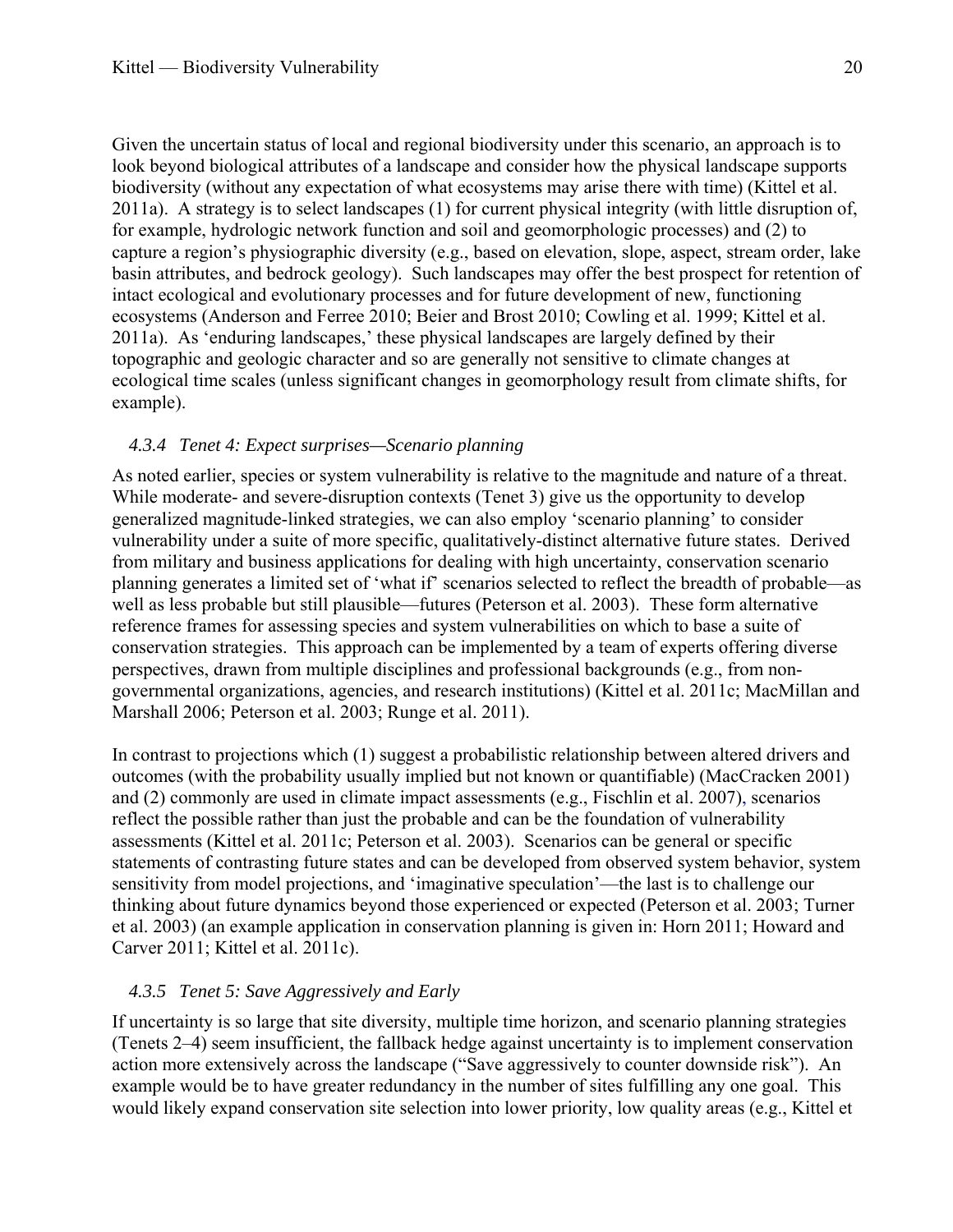[al. 2011c\)](#page-31-1) and might call for restoration to realize the potential adaptive capacity of these landscapes. As with any conservation plan, a complementary strategy is to implement its components as soon as feasible given that opportunity costs (lost opportunities) for protecting habitats and landscapes increase with time, as key environments are degraded by other stressors ("Start investing early"); this need is only intensified with climatic uncertainty ([Hannah et al. 2007](#page-29-15)).

In conservation planning, the question of "How much is enough?" is one difficult to address (1) because of uncertainty in future levels of risk from both known and unanticipated threats and (2) because, for more pragmatic considerations, conservation plans often call for a level of action greater than feasible given limited opportunity and financial resources. That said, high uncertainty in climate risk ups the level of critical conservation action needed to reduce the vulnerability of species and ecosystems and should provide additional incentive for action by agencies, conservation organizations, and other public and private stakeholders.

# *4.3.6 Tenet 6: Revisit Goals and Strategies—Adaptive Management*

<span id="page-23-0"></span>A conservation plan for reducing climate vulnerability needs to include a review process for keeping the plan on goal by incorporating monitoring feedback and new information ("Periodically reevaluate financial goals, adjust investment strategies accordingly"). This is to help cope with uncertainties in how conservation strategies will play out due to (1) unexpected species and system dynamics and (2) unanticipated changes in external forcings (including from new threats).

One approach for on-going reassessment in conservation planning is 'adaptive management' ([Keith](#page-31-16)  [et al. 2011](#page-31-16)). Adaptive management is an iterative process of (1) reassessing species and system status through monitoring, (2) evaluating current and alternative innovative strategies through research and expert elicitation, and (3) adapting conservation plans in light of these new insights ([Conroy et al. 2011](#page-28-17); [Runge et al. 2011](#page-34-18); [Williams et al. 2007\)](#page-36-9). The adaptive process could include periodic reappraisal of goals, vulnerability assessments, and strategies to take into consideration:

- Observed changes to populations, communities, and ecosystems—including those tied to conservation plan achievements and failures to date.
- Increased understanding of external forcing and internal dynamics.
- New opportunities—such as from new ideas, tools, stakeholders, and government policies.

# <span id="page-23-1"></span>**4.4 A Vulnerability Approach for Conservation Planning**

Consideration of climate in conservation planning often takes the form of impact assessments, where the goal reflects a perceived need to determine specifics of how, where, and which elements of biodiversity might be strongly altered under rapid climate change. Explicitly driven by climate projections, this approach is referred to as 'top down' as it follows the progression of cause and effect. However, this requires skillful prediction and a certainty in future forcings—which, in all practicality, are not achievable (Sections 2.1.2 and 4.2). Consequently, high uncertainty and low predictability limit the value of model projections for conservation planning. Such limitations include that: (1) spatial and temporal details in projections are not definitive enough to be relied on for planning, even when downscaled, (2) the use of ensembles of projections to capture a range of outcomes still constrains our outlook, as they (most likely) underrepresent a larger domain of possible futures that may arise from unforeseen or poorly modeled forcings and dynamics, and (3) projections do not necessarily capture critical attributes of climate relevant to understanding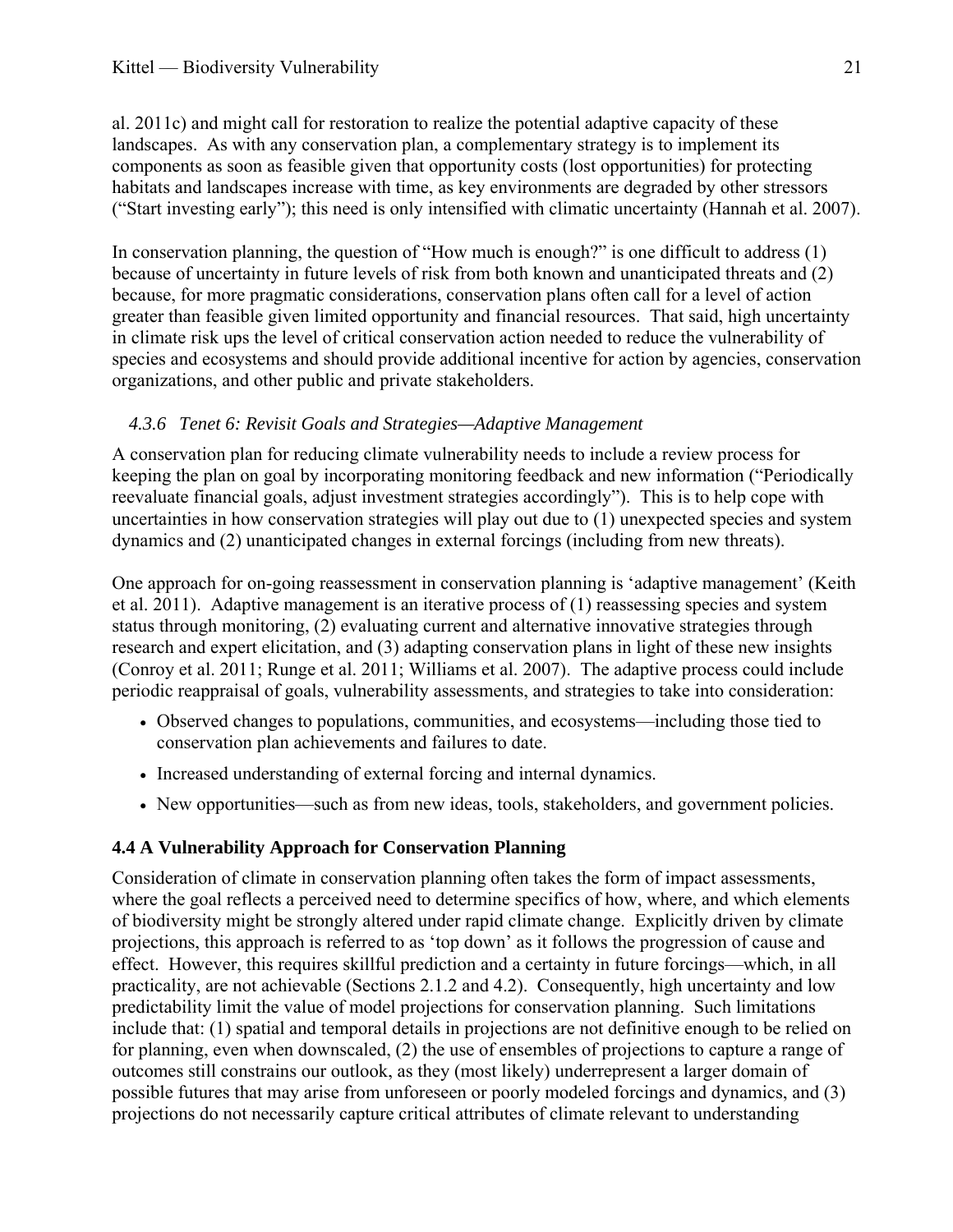ecological, hydrological, and other terrestrial and aquatic processes (such as key variables at appropriate timescales) ([Kittel et al. 2011c\)](#page-31-1).

Alternatively, if we acknowledge that high uncertainty in future outlooks cannot be sufficiently reduced, it may be more productive to rephrase our goal to one of decreasing the vulnerability of species and systems ([Dawson et al. 2011;](#page-28-18) [Kittel et al. 2011c\)](#page-31-1). This 'vulnerability approach' focuses on enhancing adaptive capacity as a means to lower or cope with risks from uncertainties ([Pielke et](#page-33-19)  [al. 2012;](#page-33-19) [Turner et al. 2003\)](#page-35-1). In contrast to projection-driven assessments, this is a 'bottom-up' approach as it looks to understand species and ecosystem dynamics that determine their vulnerability [\(Pielke et al. 2012\)](#page-33-19). This approach focuses on producing planning outcomes that better recognize and handle uncertainties, employing strategies that do not rely on the temporal and geographic details of model projections ([Kittel et al. 2011c\)](#page-31-1).

In the vulnerability approach, the investment-analog tenets (Section 4.3) give us a framework for handling uncertainty in a 'smart' (appropriate) manner while devising strategies to support the adaptive capacity of species and systems. Stemming from these tenets, planning decisions are facilitated by the integration of expert knowledge, scenario planning, a no-regrets goal, and adaptive management as follows:

- Expert synthesis of established knowledge provides an opportunity to gain insights into the resistance and resilience of species and systems to a changing climate and, based on this, to devise strategies to reduce or cope with this risk [\(Dawson et al. 2011](#page-28-18)) [\(see also: Comer et al.](#page-27-0)  [2012;](#page-27-0) [Game et al. 2011](#page-29-16); [Hannah et al. 2002b](#page-29-17); [Hansen et al. 2010;](#page-29-18) [Mawdsley et al. 2009](#page-32-0)).
- Scenario planning gives us the means to not rely on climate and ecological model projections for systems whose complexities are, as already described, inherently difficult to simulate; rather, scenario planning gives us a framework with which to envision consequences to biodiversity across a broad spectrum of plausible futures (including conceivable 'surprises').
- A no-regrets goal guides us to implement climate-adaptive strategies which benefit current conservation needs by also decreasing species and system vulnerabilities to the suite of other threats.
- Adaptive management protocols give conservation programs the flexibility to adjust strategies to changing conditions and advances in our understanding.

The broader the perspective and more integrative the expert synthesis is in its consideration of fundamental determinants of biodiversity's vulnerability to climate the better. This calls for a suite of short-term and long-term (multiple planning horizon) climate adaptive measures to sustain or restore (1) population viability, dispersal, and microevolutionary processes, (2) trophic, competitive, and mutualistic community networks, (3) landscape disturbance regimes, and (4) ecosystem energy and material flows. The resulting design is to support, at least for the near-term, existing patterns of compositional, structural, and functional biodiversity and, in the longer term, to allow for their potential reconfiguration on the landscape as climatic conditions shift.

Such strategies can be devised and deployed using current best conservation practices, including those for maintenance and reestablishment of the physical and biological integrity of the environment, along with reduction of direct and synergistic effects of other threats. Also derived from the tenets for coping with climatic uncertainty, strategic options include diversification,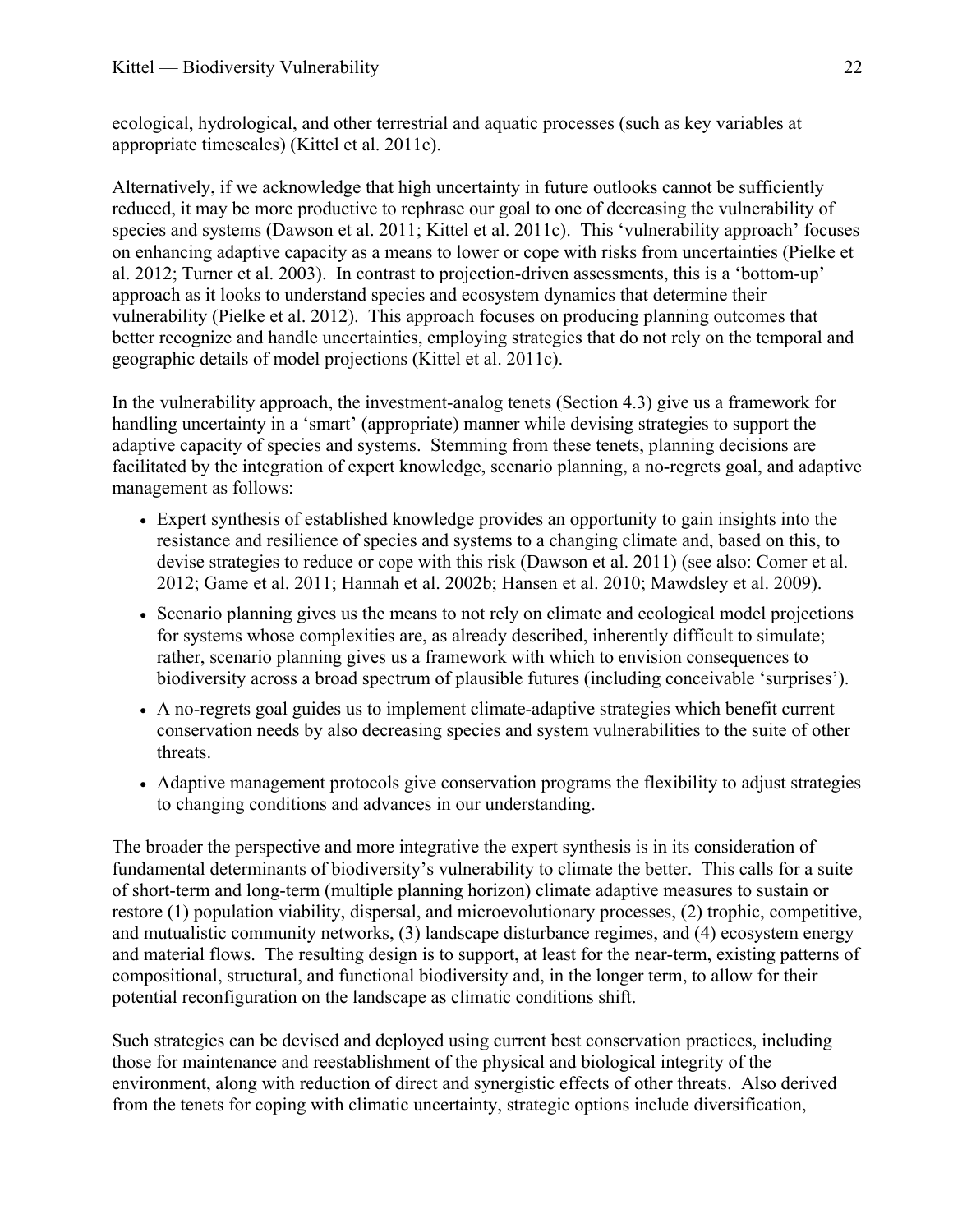restoration, enhancement of buffering and connectivity, 'enduring landscape' conservation, and 'save more/save early' actions.

This process is clearly inexact, limited by our understanding of species and system adaptive capacity (Section 3.0) and inherent constraints on environmental predictability. Given the essential yet difficult task of conservation planning in light of biodiversity's vulnerability to climate change, the vulnerability approach, integrated with strategies to handle uncertainty, offers a path for us to prepare, even if reluctantly, for an uncertain ecological future.

# <span id="page-25-0"></span>**Acknowledgements**

This work benefited greatly from discussions with colleagues at the Nature Conservancy of Canada (Victoria, BC), Instituto de Pesquisas Ecológicas (Institute of Ecological Research, Nazaré Paulista, Brazil), and The Nature Conservancy. I wish to thank Pierre Iachetti, Hannah Horn, Sara Howard, Gwen Kittel, Matthew Fairbarns, Carmen Cadrin, Alexandre Amaral Nascimento, Fernando Lima, Mariana Vale, Barry Baker, Betsy Neely, John Sanderson, Dennis Ojima, and Jill Baron for their insights re global change biology and biodiversity conservation in the context of climate change. Thanks also to Tim Seastedt and Roger Pielke, Sr., for their valuable comments on the chapter.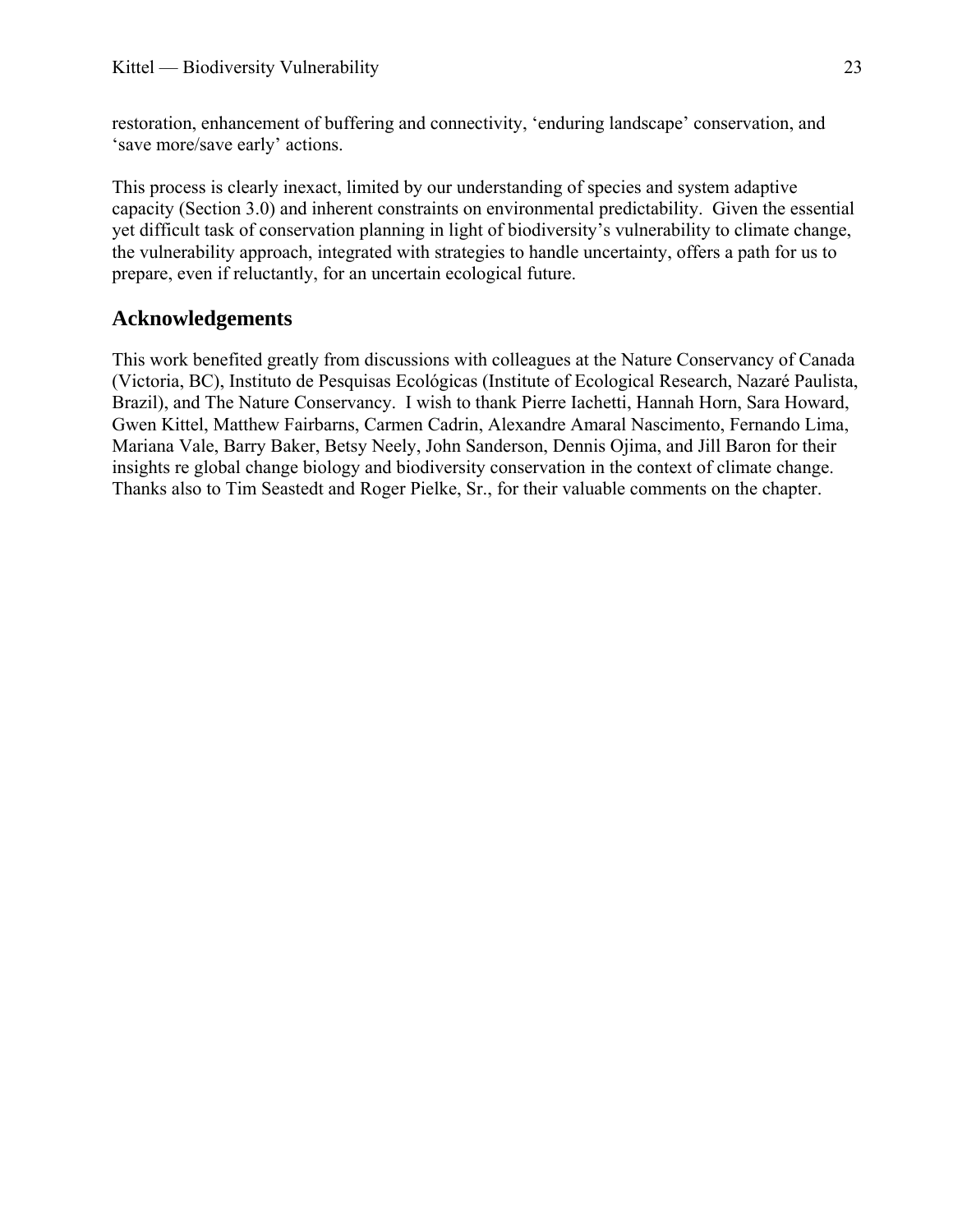# <span id="page-26-0"></span>**References**

- Allen, C. R., and C. S. Holling, 2010: Novelty, adaptive capacity, and resilience. . *Ecology and Society*, **15**.
- <span id="page-26-17"></span>Anderson, M. G., and C. E. Ferree, 2010: Conserving the stage: Climate change and the geophysical underpinnings of species diversity. *PLoS ONE*, **5,** e11554.
- <span id="page-26-12"></span>Anderson, R. M., and R. M. May, 1986: The invasion, persistence and spread of infectious diseases within animal and plant communities [and discussion]. *Philosophical Transactions of the Royal Society B: Biological Sciences*, **314,** 533-570.
- <span id="page-26-3"></span>Anderson, R. P., A. T. Peterson, and M. Gómez-Laverde, 2002: Using niche-based gis modeling to test geographic predictions of competitive exclusion and competitive release in South American pocket mice. *Oikos*, **98,** 3-16.
- <span id="page-26-14"></span>Ando, A. W., and L. E. E. Hannah, 2011: Lessons from finance for new land-conservation strategies given climate-change uncertainty. *Conservation Biology*, **25,** 412-414.
- <span id="page-26-15"></span>Araújo, M. B., M. Cabeza, W. Thuiller, L. Hannah, and P. H. Williams, 2004: Would climate change drive species out of reserves? An assessment of existing reserve-selection methods. *Global Change Biology*, **10,** 1618-1626.
- <span id="page-26-11"></span>Avila, A., and J. Peñuelas, 1999: Increasing frequency of saharan rains over northeastern spain and its ecological consequences. *Science of The Total Environment*, **228,** 153-156.
- <span id="page-26-1"></span>Avila, F. B., A. J. Pitman, M. G. Donat, L. V. Alexander, and G. Abramowitz, 2012: Climate model simulated changes in temperature extremes due to land cover change. *Journal of Geophysical Research*, **117**.
- <span id="page-26-16"></span>Bachelet, D., R. P. Neilson, J. M. Lenihan, and R. J. Drapek, 2001: Climate change effects on vegetation distribution and carbon budget in the United States. *Ecosystems*, **4,** 164-185.
- <span id="page-26-5"></span>Band, L. E., P. Patterson, R. Nemani, and S. W. Running, 1993: Forest ecosystem processes at the watershed scale: Incorporating hillslope hydrology. *Agricultural and Forest Meteorology*, **63,** 93-126.
- <span id="page-26-6"></span>Bardgett, R., W. Bowman, R. Kaufmann, and S. Schmidt, 2005: A temporal approach to linking aboveground and belowground ecology. *Trends in Ecology & Evolution*, **20,** 634-641.
- <span id="page-26-13"></span>Barnosky, A. D., and Coauthors, 2012: Approaching a state shift in earth's biosphere. *Nature*, **486,** 52-58.
- <span id="page-26-10"></span>Baron, J. S., T. M. Schmidt, and M. D. Hartman, 2009: Climate-induced changes in high elevation stream nitrate dynamics. *Global Change Biology*, **15,** 1777-1789.
- <span id="page-26-18"></span>Beier, P., and B. Brost, 2010: Use of land facets to plan for climate change: Conserving the arenas, not the actors. *Conserv Biol*, **24,** 701-710.
- <span id="page-26-4"></span>Bentz, B. J., J. A. Logan, and J. C. Vandygriff, 2001: Latitudinal variation in *Dendroctonus ponderosae* (Coleoptera: Scolytidae) development time and adult size. *The Canadian Entomologist*, **133,** 375-387.
- <span id="page-26-2"></span>Berger, J., 1983: Ecology and catastrophic mortality in wild horses: Implications for interpreting fossil assemblages. *Science*, **220,** 1403-1404.
- <span id="page-26-9"></span>——, 2004: The last mile: How to sustain long-distance migration in mammals. *Conservation Biology*, **18,** 320-331.
- <span id="page-26-7"></span>Bever, J. D., and Coauthors, 2010: Rooting theories of plant community ecology in microbial interactions. *Trends in Ecology & Evolution*, **25,** 468-478.
- <span id="page-26-8"></span>Bezemer, T., and N. van Dam, 2005: Linking aboveground and belowground interactions via induced plant defenses. *Trends in Ecology & Evolution*, **20,** 617-624.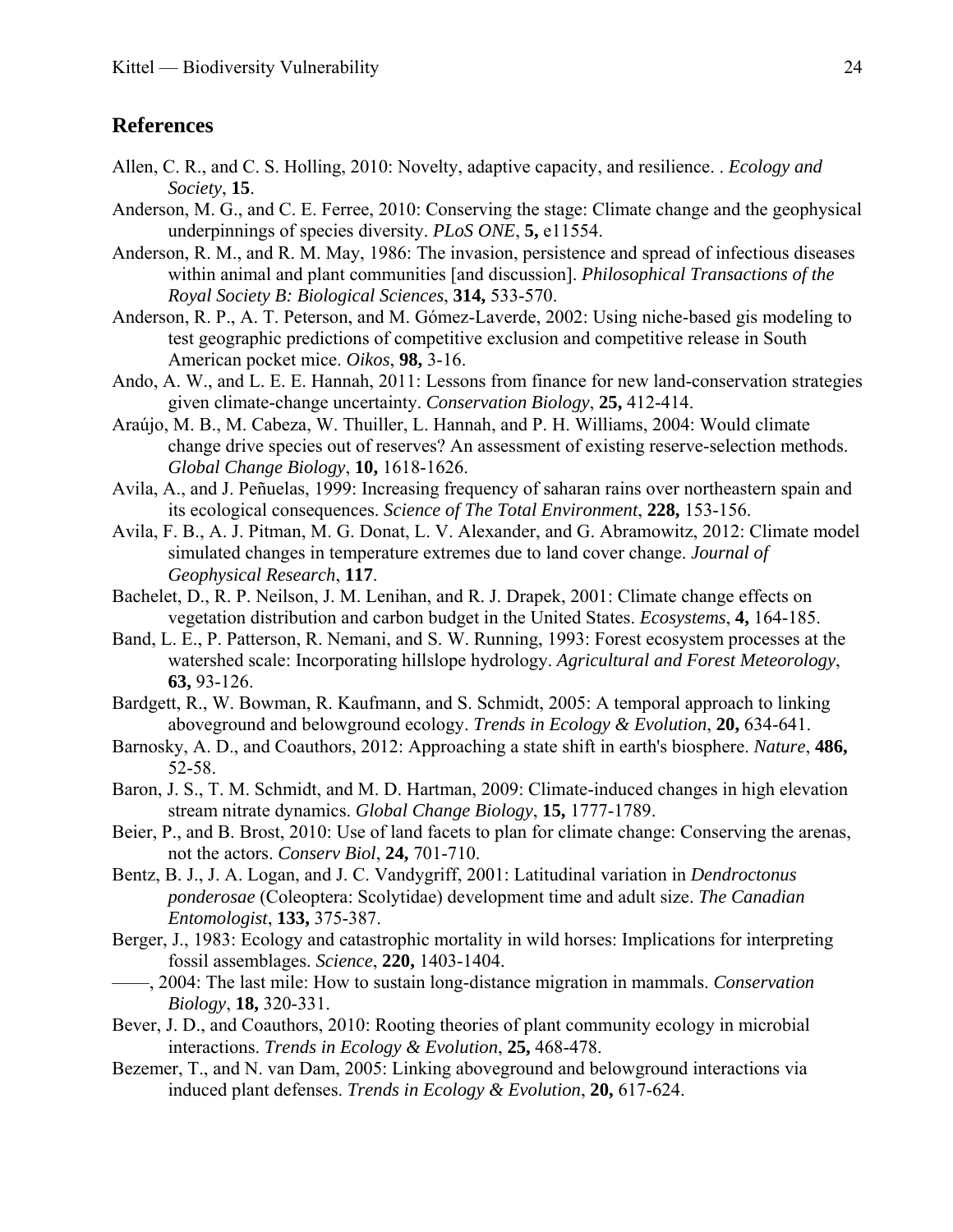- <span id="page-27-7"></span>Biggs, R., S. R. Carpenter, and W. A. Brock, 2009: Turning back from the brink: Detecting an impending regime shift in time to avert it. *Proceedings of the National Academy of Sciences of the United States of America*, **106,** 826-831.
- <span id="page-27-16"></span>Borer, E. T., C. E. Mitchell, A. G. Power, and E. W. Seabloom, 2009: Consumers indirectly increase infection risk in grassland food webs. *Proceedings of the National Academy of Sciences*, **106,** 503-506.
- <span id="page-27-4"></span>Both, C., M. Van Asch, R. G. Bijlsma, A. B. Van Den Burg, and M. E. Visser, 2009: Climate change and unequal phenological changes across four trophic levels: Constraints or adaptations? *Journal of Animal Ecology*, **78,** 73-83.
- <span id="page-27-3"></span>Botkin, D. B., and Coauthors, 2007: Forecasting the effects of global warming on biodiversity. *Bioscience*, **57,** 227-236.
- <span id="page-27-2"></span>Brander, K. M., 2007: Climate change and food security special feature: Global fish production and climate change. *Proceedings of the National Academy of Sciences*, **104,** 19709-19714.
- <span id="page-27-8"></span>Brasier, C. M., and J. K. Scott, 1994: European oak declines and global warming: A theoretical assessment with special reference to the activity of *Phytophthora cinnamomi*. *EPPO Bulletin*, **24,** 221-232.
- <span id="page-27-10"></span>Breshears, D. D., T. E. Huxman, H. D. Adams, C. B. Zou, and J. E. Davison, 2008: Vegetation synchronously leans upslope as climate warms. *Proceedings of the National Academy of Sciences of the United States of America*, **105,** 11591-11592.
- <span id="page-27-14"></span>Brook, B., N. Sodhi, and C. Bradshaw, 2008: Synergies among extinction drivers under global change. *Trends in Ecology & Evolution*, **23,** 453-460.
- <span id="page-27-15"></span>Burgiel, S. W., and A. A. Muir, 2010: *Invasive species, climate change and ecosystem-based adaptation: Addressing multiple drivers of global change.* Global Invasive Species Programme (GISP), 55 pp.
- <span id="page-27-17"></span>Burkett, V. R., and Coauthors, 2005: Nonlinear dynamics in ecosystem response to climatic change: Case studies and policy implications. *Ecological Complexity*, **2,** 357-394.
- <span id="page-27-5"></span>Cardinale, B. J., and Coauthors, 2012: Biodiversity loss and its impact on humanity. *Nature*, **486,** 59-67.
- <span id="page-27-11"></span>Case, T. J., and M. L. Taper, 2000: Interspecific competition, environmental gradients, gene flow, and the coevolution of species' borders. *The American Naturalist*, **155,** 583-605.
- <span id="page-27-6"></span>Chan, K. M. A., L. Hoshizaki, and B. Klinkenberg, 2011: Ecosystem services in conservation planning: Less costly as costs and side-benefits. *BC Journal of Ecosystems and Management*, **12,** 98–100.
- <span id="page-27-1"></span>Chapin, F. S., III, and Coauthors, 2000: Consequences of changing biodiversity. *Nature*, **405,** 234- 242.
- <span id="page-27-9"></span>Chen, I. C., J. K. Hill, R. Ohlemuller, D. B. Roy, and C. D. Thomas, 2011: Rapid range shifts of species associated with high levels of climate warming. *Science*, **333,** 1024-1026.
- <span id="page-27-12"></span>Chen, R.-S., and B. A. McDonald, 1996: Sexual reproduction plays a major role in the genetic structure of populations of the fungus *Mycosphaerella graminicola*. *Genetics*, **142,** 1119- 1127.
- <span id="page-27-13"></span>Collins, S. L., and L. B. Calabrese, 2012: Effects of fire, grazing and topographic variation on vegetation structure in tallgrass prairie. *Journal of Vegetation Science*, **23,** 563-575.
- <span id="page-27-0"></span>Comer, P. J., and Coauthors, 2012: *Climate change vulnerability and adaptation strategies for natural communities: Piloting methods in the Mojave and Sonoran deserts. Report to the U.S. Fish and Wildlife Service*. NatureServe, 73 pp.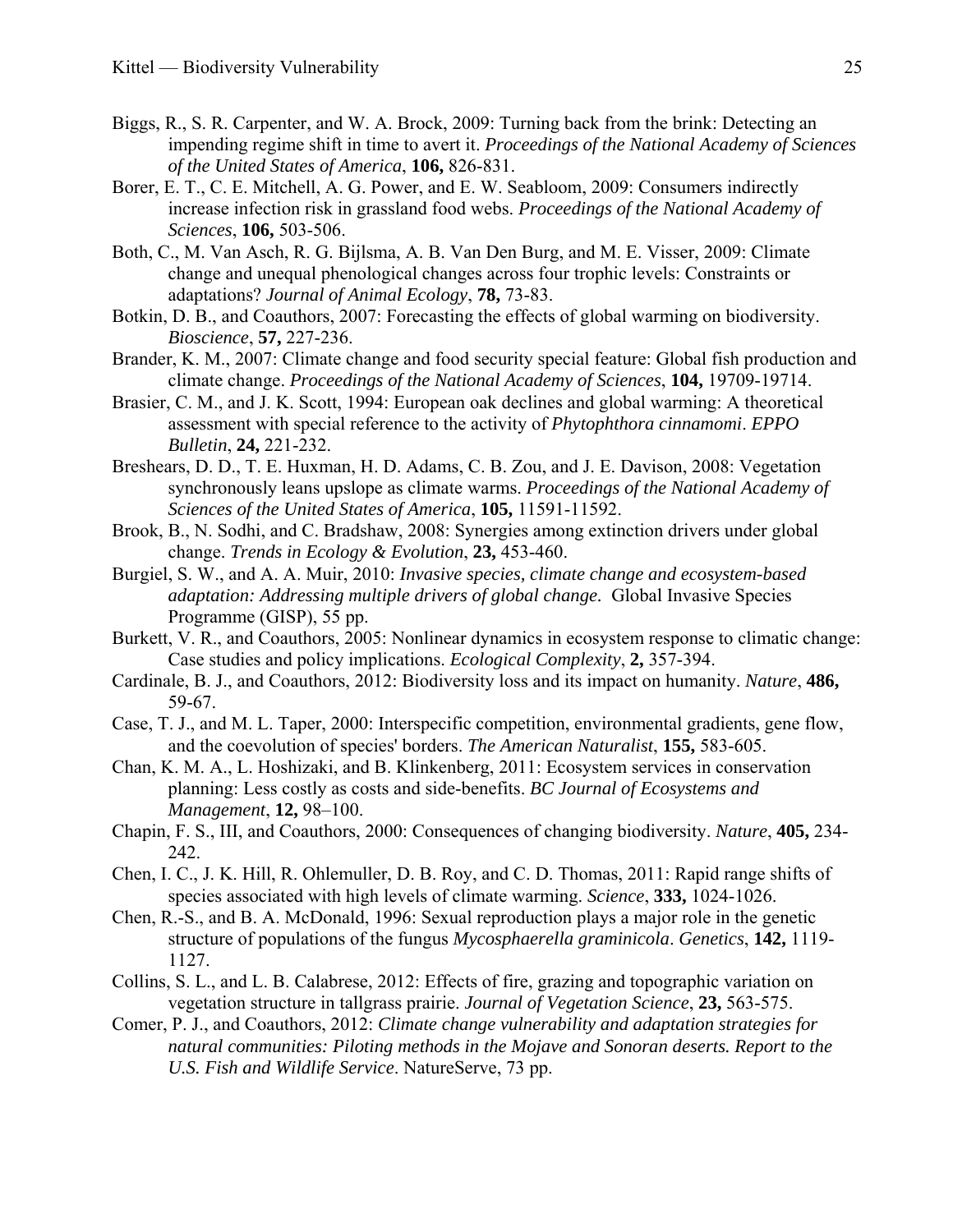- <span id="page-28-17"></span>Conroy, M. J., M. C. Runge, J. D. Nichols, K. W. Stodola, and R. J. Cooper, 2011: Conservation in the face of climate change: The roles of alternative models, monitoring, and adaptation in confronting and reducing uncertainty. *Biological Conservation*, **144,** 1204-1213.
- <span id="page-28-16"></span>Cowling, R. M., R. L. Pressey, A. T. Lombard, P. G. Desmet, and A. G. Ellis, 1999: From representation to persistence: Requirements for a sustainable system of conservation areas in the species-rich mediterranean-climate desert of southern Africa. *Diversity and Distributions*, **5,** 51-71.
- <span id="page-28-13"></span>Cramer, W., and Coauthors, 2001: Global response of terrestrial ecosystem structure and function to CO2 and climate change: Results from six dynamic global vegetation models. *Global Change Biology*, **7,** 357-373.
- <span id="page-28-15"></span>Crowl, T. A., T. O. Crist, R. R. Parmenter, G. Belovsky, and A. E. Lugo, 2008: The spread of invasive species and infectious disease as drivers of ecosystem change. *Frontiers in Ecology and the Environment*, **6,** 238-246.
- <span id="page-28-8"></span>D'Antonio, C. M., and P. M. Vitousek, 1992: Biological invasions by exotic grasses, the grass/fire cycle, and global change. *Annual Review of Ecology and Systematics*, **23,** 63-87.
- <span id="page-28-10"></span>Daly, C., D. Bachelet, J. M. Lenihan, R. P. Neilson, W. Parton, and D. Ojima, 2000: Dynamic simulation of tree-grass interactions for global change studies. *Ecological Applications*, **10,** 449-469.
- <span id="page-28-2"></span>Davis, A., L. Jenkinson, J. Lawton, B. Shorrocks, and S. Wood, 1998: Making mistakes when predicting shifts in species range in response to global warming. *Nature*, **391,** 783-786.
- <span id="page-28-5"></span>Davis, M. B., R. G. Shaw, and J. R. Etterson, 2005: Evolutionary responses to changing climate. *Ecology*, **86,** 1704-1714.
- <span id="page-28-18"></span>Dawson, T. P., S. T. Jackson, J. I. House, I. C. Prentice, and G. M. Mace, 2011: Beyond predictions: Biodiversity conservation in a changing climate. *Science*, **332,** 53-58.
- <span id="page-28-12"></span>De Deyn, G., and W. Van der Putten, 2005: Linking aboveground and belowground diversity. *Trends in Ecology & Evolution*, **20,** 625-633.
- <span id="page-28-9"></span>de Ruiter, P. C., A.-M. Neutel, and J. C. Moore, 1995: Energetics, patterns of interaction strengths, and stability in real ecosystems. *Science*, **269,** 1257-1260.
- <span id="page-28-11"></span>Díaz, S., and M. Cabido, 2001: Vive la différence: Plant functional diversity matters to ecosystem processes. *Trends in Ecology and Evolution*, **16,** 646-655.
- <span id="page-28-3"></span>Elliott-Fisk, D. L., 1983: The stability of the northern Canadian tree limit. *Annals of the Association of American Geographers*, **73,** 560-576.
- <span id="page-28-7"></span>Etterson, J. R., and R. G. Shaw, 2001: Constraint to adaptive evolution in response to global warming. *Science*, **294,** 151-154.
- <span id="page-28-4"></span>Etterson, J. R., 2004a: Evolutionary potential of *Chamaecrista fasciculata* in relation to climate change. II. Genetic architecture of three populations reciprocally planted along an environmental gradient in the Great Plains. *Evolution*, **58,** 1459-1471.
- <span id="page-28-6"></span>——, 2004b: Evolutionary potential of *Chamaecrista fasciculata* in relation to climate change. I. Clinal patterns of selection along an environmental gradient in the Great Plains. *Evolution*, **58,** 1446-1458.
- <span id="page-28-1"></span>Evans, S. G., and J. J. Clague, 1994: Recent climatic change and catastrophic geomorphic processes in mountain environments. *Geomorphology*, **10,** 107-128.
- <span id="page-28-0"></span>Feddema, J. J., K. W. Oleson, G. B. Bonan, L. O. Mearns, L. E. Buja, G. A. Meehl, and W. M. Washington, 2005: The importance of land-cover change in simulating future climates. *Science*, **310,** 1674-1678.
- <span id="page-28-14"></span>Fenn, M. E., and Coauthors, 2003: Ecological effects of nitrogen deposition in the western United States. *Bioscience*, **53,** 404-420.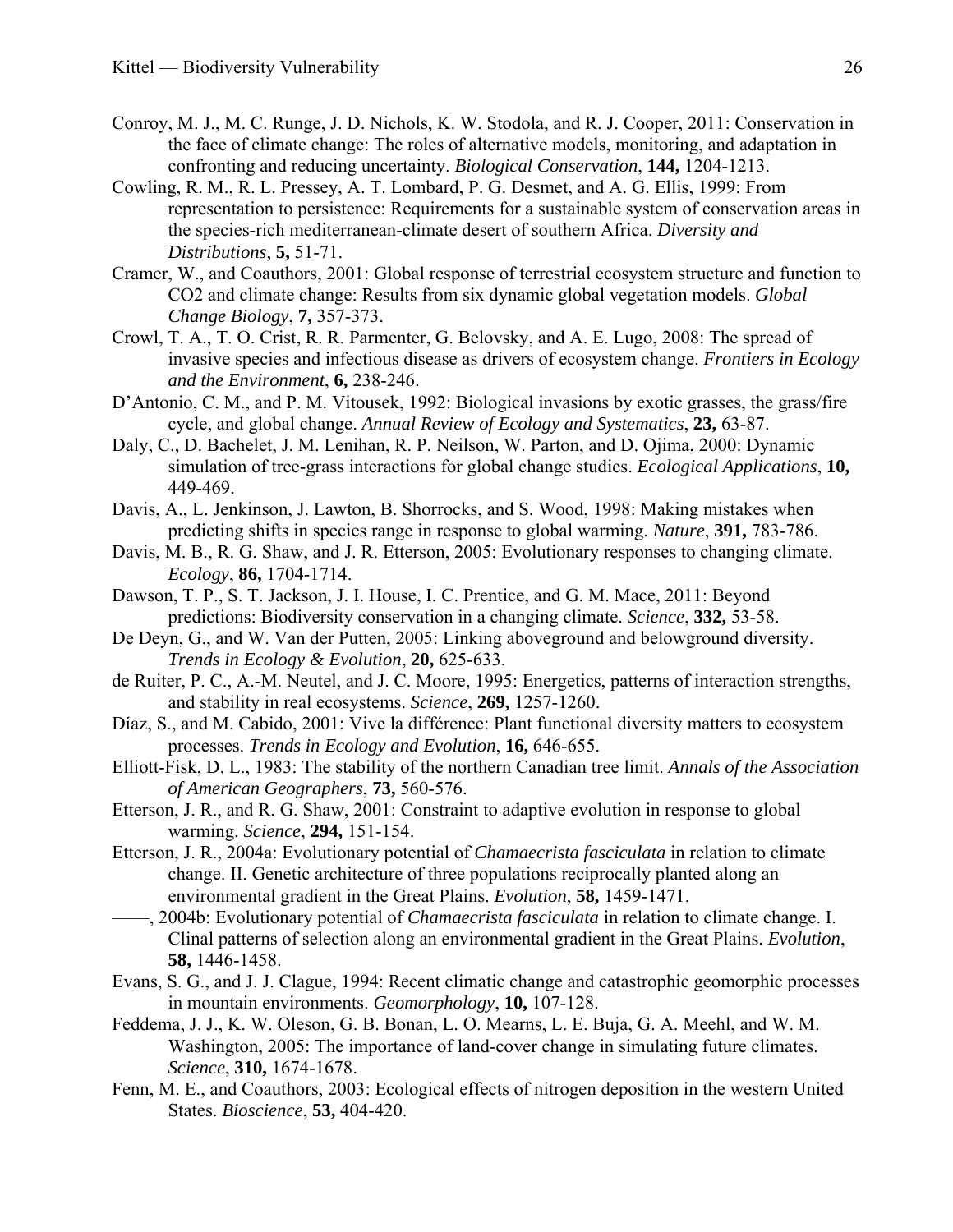- <span id="page-29-4"></span>Fischlin, A., and Coauthors, 2007: Ecosystems, their properties, goods, and services. *Climate change 2007: Impacts, adaptation and vulnerability*, M. L. Parry et al., Eds., Cambridge University Press, 211-272.
- <span id="page-29-9"></span>Forchhammer, M., and E. Post, 2004: Using large-scale climate indices in climate change ecology studies. *Population Ecology*, **46**.
- <span id="page-29-5"></span>Forster, P., and Coauthors, 2007: Changes in atmospheric constituents and in radiative forcing. *Climate change 2007: The physical science basis*, S. Solomon et al., Eds., Cambridge University Press.
- <span id="page-29-0"></span>Game, E. T., and Coauthors, 2010: *Incorporating climate change adaptation into regional conservation assessments.* The Nature Conservancy, 56 pp.
- <span id="page-29-16"></span>Game, E. T., G. Lipsett-Moore, E. Saxon, N. Peterson, and S. Sheppard, 2011: Incorporating climate change adaptation into national conservation assessments. *Global Change Biology*, **17,** 3150-3160.
- <span id="page-29-12"></span>Gibson, G., and I. Dworkin, 2004: Uncovering cryptic genetic variation. *Nature Reviews Genetics*, **5,** 681-690.
- <span id="page-29-13"></span>Gitay, H., S. Brown, W. Easterling, and B. Jallow, 2001: Ecosystems and their goods and services. *Climate change 2001: Impacts, adaptation and vulnerability. Contribution of working group II to the third assessment report of the intergovernmental panel on climate change*, J. J. McCarthy et al., Eds., Cambridge University Press, 235-342.
- <span id="page-29-1"></span>Glick, P., B. A. Stein, and N. A. Edelson, Eds., 2011: *Scanning the conservation horizon: A guide to climate change vulnerability assessment*. National Wildlife Federation, 168 pp.
- <span id="page-29-7"></span>Groves, C. R., and Coauthors, 2002: Planning for biodiversity conservation: Putting conservation science into practice. *Bioscience*, **52,** 499-512.
- <span id="page-29-14"></span>Groves, C. R., 2003: *Drafting a conservation blueprint: A practitioner's guide to planning for biodiversity.* Island Press.
- <span id="page-29-8"></span>Hallett, T. B., T. Coulson, J. G. Pilkington, T. H. Clutton-Brock, J. M. Pemberton, and B. T. Grenfell, 2004: Why large-scale climate indices seem to predict ecological processes better than local weather. *Nature*, **430,** 71-75.
- <span id="page-29-11"></span>Hampe, A., and R. J. Petit, 2005: Conserving biodiversity under climate change: The rear edge matters. *Ecology Letters*, **8,** 461-467.
- <span id="page-29-10"></span>Hance, T., J. van Baaren, P. Vernon, and G. Boivin, 2007: Impact of extreme temperatures on parasitoids in a climate change perspective. *Annual Review of Entomology*, **52,** 107-126.
- <span id="page-29-2"></span>Hannah, L., G. F. Midgley, T. Lovejoy, W. J. Bond, M. Bush, J. C. Lovett, D. Scott, and F. I. Woodward, 2002a: Conservation of biodiversity in a changing climate. *Conservation Biology*, **16,** 264-268.
- <span id="page-29-17"></span>Hannah, L., G. F. Midgley, and D. Millar, 2002b: Climate change-integrated conservation strategies. *Global Ecology and Biogeography*, **11,** 485-495.
- <span id="page-29-15"></span>Hannah, L., G. Midgley, S. Andelman, M. Araújo, G. Hughes, E. Martinez-Meyer, R. Pearson, and P. Williams, 2007: Protected area needs in a changing climate. *Frontiers in Ecology and the Environment*, **5,** 131-138.
- <span id="page-29-3"></span>Hansen, L., J. Biringer, and J. R. Hoffman, Eds., 2003: *Buying time: A user's manual for building resistance and resilience to climate change*. WWF Climate Change Program, 244 pp.
- <span id="page-29-18"></span>Hansen, L., J. Hoffman, C. Drews, and E. Mielbrecht, 2010: Designing climate-smart conservation: Guidance and case studies. *Conserv Biol*, **24,** 63-69.
- <span id="page-29-6"></span>Harley, C. D. G., and Coauthors, 2006: The impacts of climate change in coastal marine systems. *Ecology Letters*, **9,** 228-241.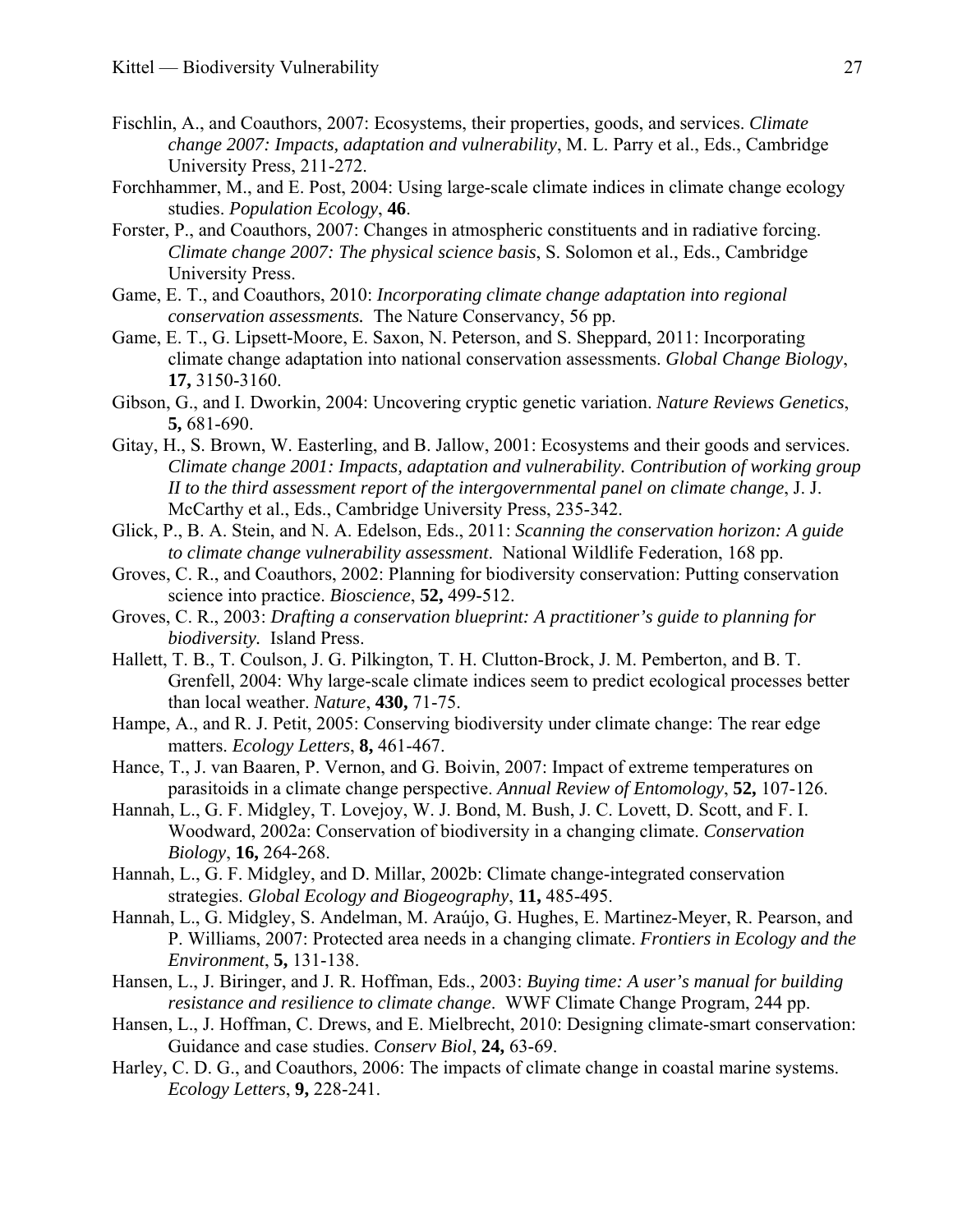- <span id="page-30-4"></span>Harrington, R., I. Woiwod, and T. Sparks, 1999: Climate change and trophic interactions. *Trends in Ecology & Evolution*, **14,** 146-150.
- <span id="page-30-11"></span>Hastings, A., and D. B. Wysham, 2010: Regime shifts in ecological systems can occur with no warning. *Ecology Letters*, **13,** 464-472.
- <span id="page-30-8"></span>Hayden, E. J., E. Ferrada, and A. Wagner, 2011: Cryptic genetic variation promotes rapid evolutionary adaptation in an RNA enzyme. *Nature*, **474,** 92-95.
- <span id="page-30-12"></span>Hellmann, J. J., J. E. Byers, B. G. Bierwagen, and J. S. Dukes, 2008: Five potential consequences of climate change for invasive species. *Conservation Biology*, **22,** 534-543.
- <span id="page-30-10"></span>Hill, V. L., and G. L. Florant, 1999: Patterns of fatty acid composition in free-ranging yellowbellied marmots (*Marmota flaviventris*) and their diet. *Canadian Journal of Zoology*, **77,** 1494-1503.
- <span id="page-30-9"></span>Holt, R. D., 1990: The microevolutionary consequences of climate change. *Trends in Ecology & Evolution*, **5,** 311-315.
- <span id="page-30-15"></span>Horn, H., 2011: Strategic conservation planning for terrestrial animal species in the Central Interior of British Columbia. *BC Journal of Ecosystems and Management* **12,** 36-53.
- <span id="page-30-17"></span>Howard, G., K. Charles, K. Pond, A. Brookshaw, R. Hossain, and J. Bartram, 2010: Securing 2020 vision for 2030: Climate change and ensuring resilience in water and sanitation services. *Journal of Water and Climate Change*, **1,** 2-16.
- <span id="page-30-16"></span>Howard, S. G., and M. Carver, 2011: Central Interior ecoregional assessment: Freshwater analysis. *BC Journal of Ecosystems and Management*, **12,** 72–87.
- <span id="page-30-7"></span>Howe, G. T., S. N. Aitken, D. B. Neale, K. D. Jermstad, N. C. Wheeler, and T. H. H. Chen, 2003: From genotype to phenotype: Unraveling the complexities of cold adaptation in forest trees. *Canadian Journal of Botany*, **81,** 1247-1266.
- <span id="page-30-1"></span>Hughes, T. P., and Coauthors, 2003: Climate change, human impacts, and the resilience of coral reefs. *Science*, **301,** 929-933.
- <span id="page-30-5"></span>Inouye, D. W., B. Barr, K. B. Armitage, and B. D. Inouye, 2000: Climate change is affecting altitudinal migrants and hibernating species. *Proceedings of the National Academy of Sciences*, **97,** 1630-1633.
- <span id="page-30-2"></span>Inouye, D. W., 2008: Effects of climate change on phenology, frost damage, and floral abundance of montane wildflowers. *Ecology*, **89,** 353-362.
- <span id="page-30-14"></span>International Union for Conservation of Nature, 2010: *Guidelines for using the IUCN red list categories and criteria. Version 8.1.* IUCN Standards and Petitions Subcommittee, International Union for Conservation of Nature.
- <span id="page-30-3"></span>Isaac, J. L., 2009: Effects of climate change on life history: Implications for extinction risk in mammals. *Endangered Species Research*, **7,** 115-123.
- <span id="page-30-6"></span>Jezkova, T., V. Olah-Hemmings, and B. R. Riddle, 2011: Niche shifting in response to warming climate after the last glacial maximum: Inference from genetic data and niche assessments in the chisel-toothed kangaroo rat (*Dipodomys microps*). *Global Change Biology*, **17,** 3486- 3502.
- <span id="page-30-0"></span>Jha, S., L. Burkle, and C. Kremen, 2012: Vulnerability of pollination ecosystem services in the face of global climate change. *Climate vulnerability: Understanding and addressing threats to essential resources: Volume 4: Ecosystem functions and services*, T. Seastedt and K. Suding, Eds., Elsevier.
- <span id="page-30-13"></span>Johnson, W. C., B. V. Millett, T. Gilmanov, R. A. Voldseth, G. R. Guntenspergen, and D. E. Naugle, 2005: Vulnerability of northern prairie wetlands to climate change. *Bioscience*, **55,** 863-872.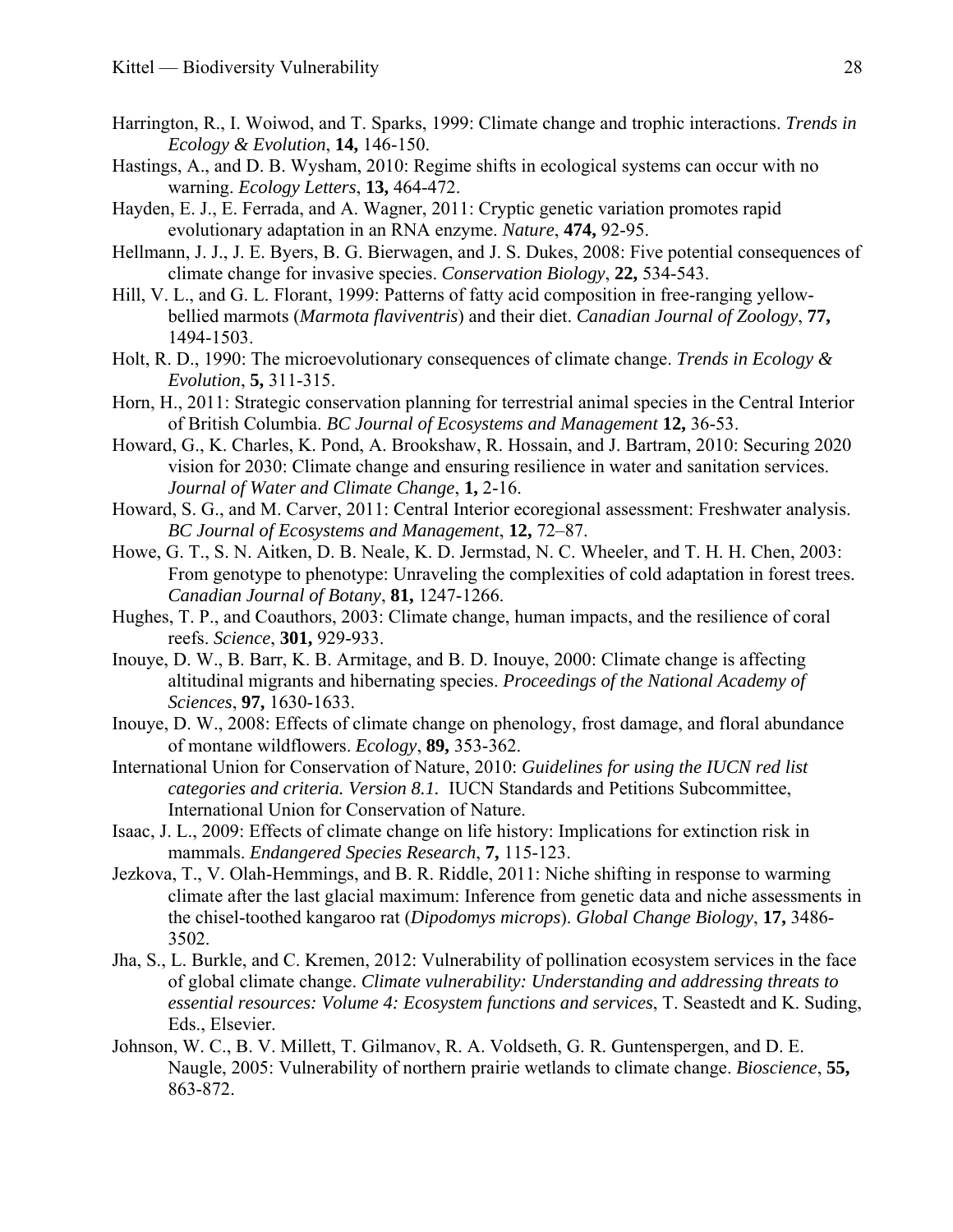- <span id="page-31-6"></span>Jones, C., J. Lowe, S. Liddicoat, and R. Betts, 2009: Committed terrestrial ecosystem changes due to climate change. *Nature Geosci*, **2,** 484-487.
- <span id="page-31-0"></span>Joyce, L. A., G. M. Blate, S. G. McNulty, C. I. Millar, S. Moser, R. P. Neilson, and D. L. Peterson, 2009: Managing for multiple resources under climate change: National forests. *Environmental Management*, **44,** 1022-1032.
- <span id="page-31-9"></span>Kappelle, M., M. M. I. Van Vuuren, and P. Baas, 1999: Effects of climate change on biodiversity: A review and identification of key research issues. *Biodiversity and Conservation*, **8,** 1383- 1397.
- <span id="page-31-7"></span>Keith, D. A., and Coauthors, 2008: Predicting extinction risks under climate change: Coupling stochastic population models with dynamic bioclimatic habitat models. *Biol Lett*, **4,** 560- 563.
- <span id="page-31-16"></span>Keith, D. A., T. G. Martin, E. McDonald-Madden, and C. Walters, 2011: Uncertainty and adaptive management for biodiversity conservation. *Biological Conservation*, **144,** 1175-1178.
- <span id="page-31-8"></span>Kelly, A. E., and M. L. Goulden, 2008: From the cover: Rapid shifts in plant distribution with recent climate change. *Proceedings of the National Academy of Sciences*, **105,** 11823-11826.
- <span id="page-31-13"></span>Kittel, G., C. Cadrin, D. Markovic, and T. Stevens, 2011a: Central Interior ecoregional assessment: Terrestrial representation in regional conservation plannning. *BC Journal of Ecosystems and Management*, **12,** 54–71.
- <span id="page-31-12"></span>Kittel, T., 2009: *The development and analysis of climate datasets for national park science and management: A guide to methods for making climate records useful and tools to explore critical questions.* National Park Service, Inventory and Monitoring Program. https://irma.nps.gov/App/Reference/Profile/2169763.
- <span id="page-31-5"></span>Kittel, T. G. F., B. B. Baker, J. V. Higgins, and J. C. Haney, 2011b: Climate vulnerability of ecosystems and landscapes on alaska's north slope. *Regional Environmental Change*, **11,** S249-S264.
- <span id="page-31-1"></span>Kittel, T. G. F., S. G. Howard, H. Horn, G. M. Kittel, M. Fairbarns, and P. Iachetti, 2011c: A vulnerability-based strategy for incorporating climate change in regional conservation planning: Framework and case study for the British Columbia Central Interior. *BC Journal of Ecosystems and Management*, *1***2,** 7-35. [http://jem.forrex.org/index.php/jem/article/view/89.](http://jem.forrex.org/index.php/jem/article/view/89)
- <span id="page-31-11"></span>Kleypas, J. A., R. W. Buddemeier, D. Archer, J.-P. Gattuso, C. Langdon, and B. N. Opdyke, 1999: Geochemical consequences of increased atmospheric carbon dioxide on coral reefs. *Science*, **284,** 118-120.
- <span id="page-31-3"></span>Knutti, R., 2008: Should we believe model predictions of future climate change? *Philos Transact A Math Phys Eng Sci*, **366,** 4647-4664.
- <span id="page-31-4"></span>Kundzewicz, Z. W., and Coauthors, 2007: Freshwater resources and their management. *Climate change 2007: Impacts, adaptation and vulnerability*, M. L. Parry et al., Eds., Cambridge University Press, 173-210.
- <span id="page-31-10"></span>Laurance, W. F., and G. B. Williamson, 2001: Positive feedbacks among forest fragmentation, drought, and climate change in the Amazon. *Conservation Biology*, **15,** 1529-1535.
- <span id="page-31-2"></span>Lawler, J. J., and Coauthors, 2010: Resource management in a changing and uncertain climate. *Frontiers in Ecology and the Environment*, **8,** 35-43.
- <span id="page-31-15"></span>MacCracken, M., 2001: Prediction versus projection - forecast versus possibility. *WeatherZine* 26**,** [http://sciencepolicy.colorado.edu/zine/archives/1-29/26/index.html.](http://sciencepolicy.colorado.edu/zine/archives/1-29/26/index.html)
- <span id="page-31-14"></span>MacMillan, D. C., and K. Marshall, 2006: The Delphi process - an expert-based approach to ecological modelling in data-poor environments. *Animal Conservation*, **9,** 11-19.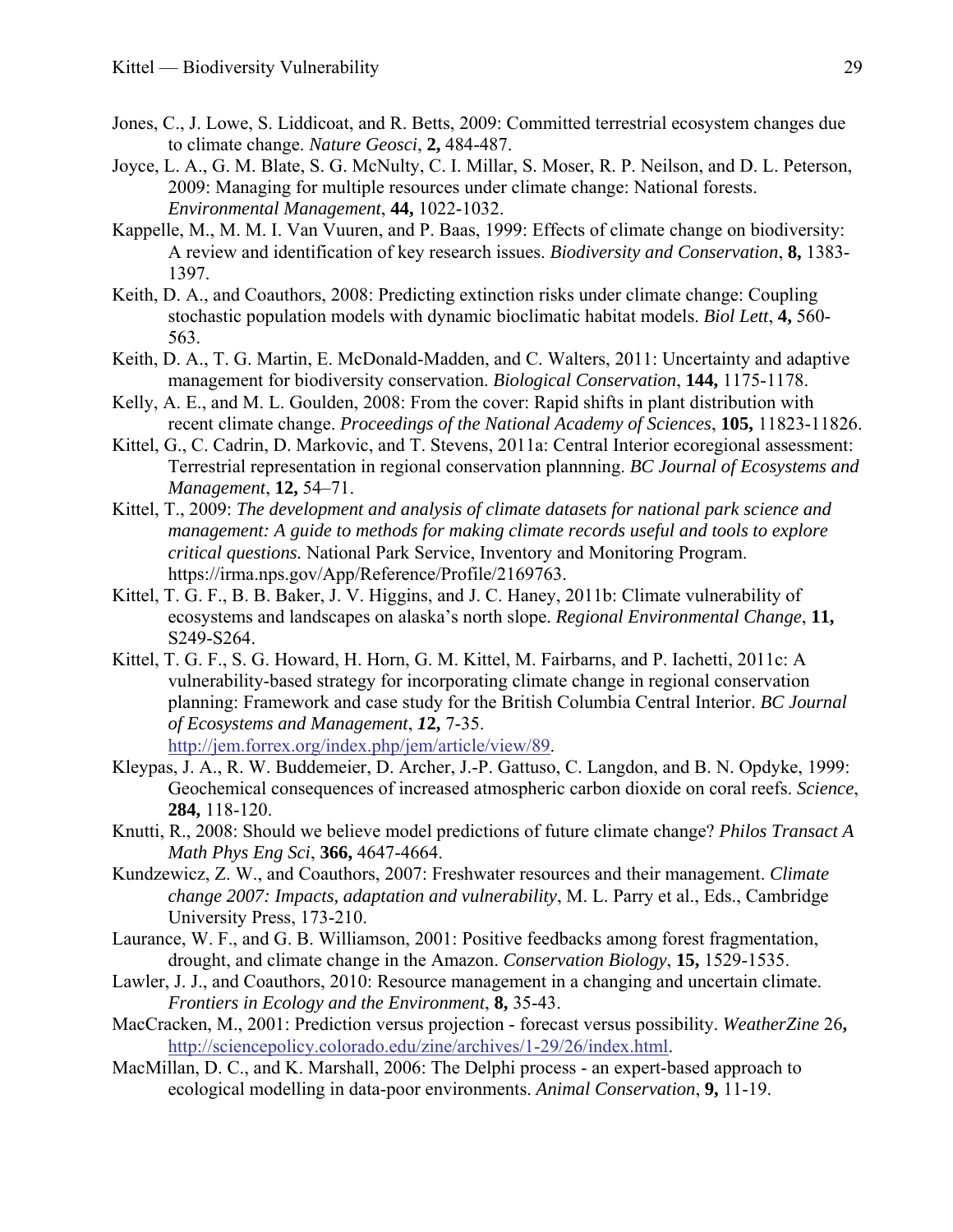- <span id="page-32-16"></span>Malhi, Y., and Coauthors, 2009: Exploring the likelihood and mechanism of a climate-changeinduced dieback of the Amazon rainforest. *Proceedings of the National Academy of Sciences of the United States of America*, **106,** 20610-20615.
- <span id="page-32-2"></span>Mantua, N. J., S. R. Hare, Y. Zhang, J. M. Wallace, and R. C. Francis, 1997: A Pacific interdecadal climate oscillation with impacts on salmon production. *Bulletin of the American Meteorological Society*, **78,** 1069-1079.
- <span id="page-32-0"></span>Mawdsley, J. R., R. O'Malley, and D. S. Ojima, 2009: A review of climate-change adaptation strategies for wildlife management and biodiversity conservation. *Conserv Biol*, **23,** 1080- 1089.
- <span id="page-32-11"></span>McGowan, J. A., 1998: Climate-ocean variability and ecosystem response in the northeast Pacific. *Science*, **281,** 210-217.
- <span id="page-32-10"></span>McGuigan, K., and C. M. Sgrò, 2009: Evolutionary consequences of cryptic genetic variation. *Trends in Ecology & Evolution*, **24,** 305-311.
- <span id="page-32-3"></span>Meehl, G. A., and Coauthors, 2007: Global climate projections. *Climate change 2007: The physical science basis*, S. Solomon et al., Eds., Cambridge University Press.
- <span id="page-32-8"></span>Metzger, J. P., A. C. Martensen, M. Dixo, L. C. Bernacci, M. C. Ribeiro, A. M. G. Teixeira, and R. Pardini, 2009: Time-lag in biological responses to landscape changes in a highly dynamic Atlantic Forest region. *Biological Conservation*, **142,** 1166-1177.
- <span id="page-32-15"></span>Mitchell, C. E., P. B. Reich, D. Tilman, and J. V. Groth, 2003: Effects of elevated CO2, nitrogen deposition, and decreased species diversity on foliar fungal plant disease. *Global Change Biology*, **9,** 438-451.
- <span id="page-32-14"></span>Mitton, J. B., and S. M. Ferrenberg, 2012: Mountain pine beetle develops an unprecedented summer generation in response to climate warming. *The American Naturalist*, **179,** E163-E171.
- <span id="page-32-17"></span>Moore, J. W., M. McClure, L. A. Rogers, and D. E. Schindler, 2010: Synchronization and portfolio performance of threatened salmon. *Conservation Letters*, **3,** 340-348.
- <span id="page-32-1"></span>National Park Service, 2010: *National Park Service climate change response strategy.* National Park Service Climate Change Response Program, 28 pp.
- <span id="page-32-4"></span>National Research Council, 2005: *Radiative forcing of climate change: Expanding the concept and addressing uncertainties.* Committee on Radiative Forcing Effects on Climate Change, Climate Research Committee, National Research Council, 208 pp.
- <span id="page-32-5"></span>——, 2010: *Landscapes on the edge: New horizons for research on earth's surface.* Committee on Challenges and Opportunities in Earth Surface Processes, National Research Council, 163 pp.
- <span id="page-32-13"></span>Nellemann, C., S. Hain, and J. Alder, Eds., 2008: *In dead water – merging of climate change with pollution, over-harvest, and infestations in the world's fishing grounds*. United Nations Environment Programme, GRID-Arendal, 62 pp.
- <span id="page-32-7"></span>Nemani, R. R., 2003: Climate-driven increases in global terrestrial net primary production from 1982 to 1999. *Science*, **300,** 1560-1563.
- <span id="page-32-9"></span>Noss, R. F., 1990: Indicators for monitoring biodiversity: A hierarchical approach. *Conservation Biology*, **4,** 355-364.
- <span id="page-32-6"></span>O'Donnell, A. J., M. M. Boer, W. L. McCaw, and P. F. Grierson, 2011: Climatic anomalies drive wildfire occurrence and extent in semi-arid shrublands and woodlands of southwest Australia. *Ecosphere*, **2,** art127.
- <span id="page-32-12"></span>Olden, J. D., N. LeRoy Poff, M. R. Douglas, M. E. Douglas, and K. D. Fausch, 2004: Ecological and evolutionary consequences of biotic homogenization. *Trends in Ecology & Evolution*, **19,** 18-24.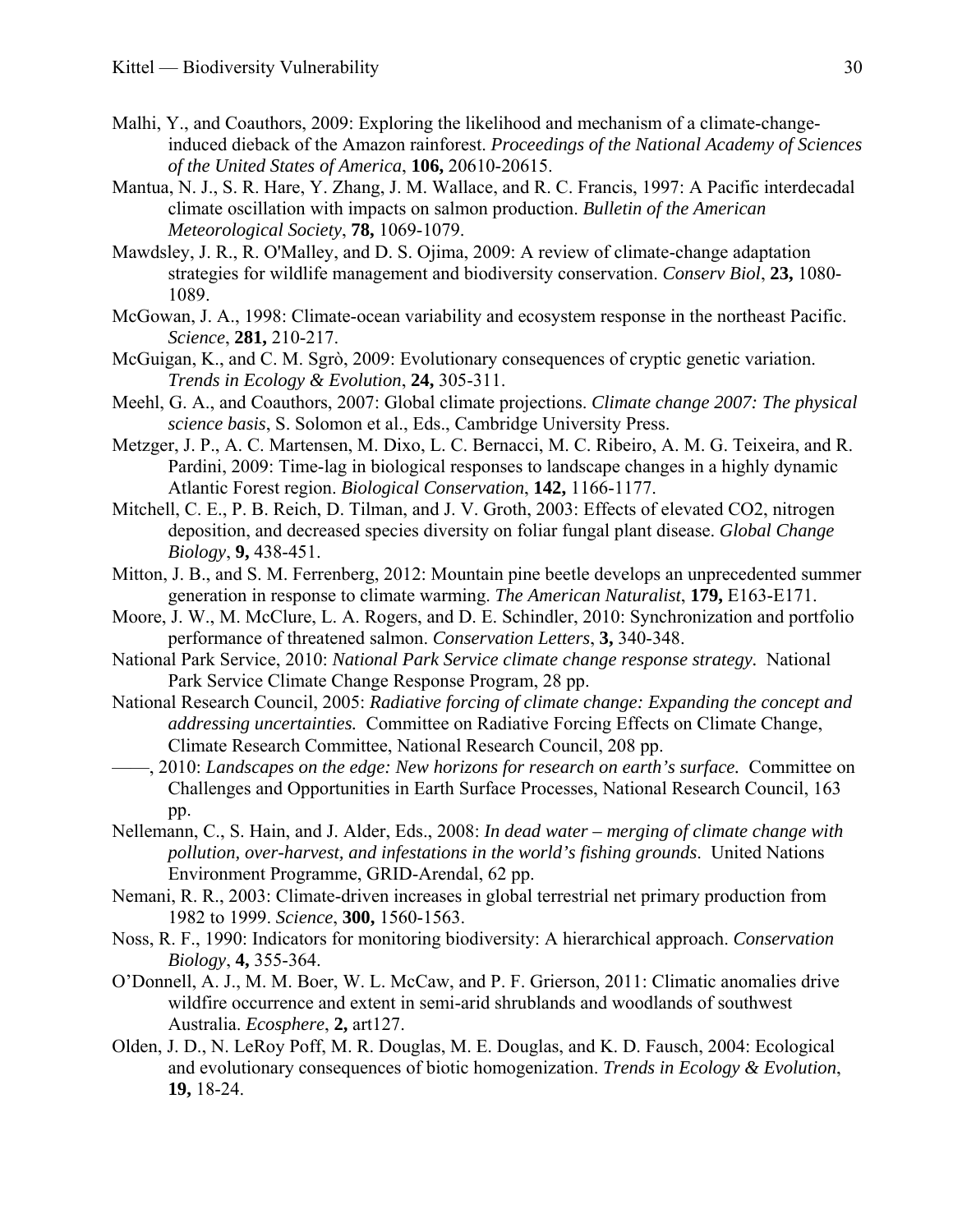- <span id="page-33-14"></span>Olds, A. D., R. M. Connolly, K. A. Pitt, and P. S. Maxwell, 2012: Habitat connectivity improves reserve performance. *Conservation Letters*, **5,** 56-63.
- <span id="page-33-3"></span>Overpeck, J., and R. Webb, 2000: Nonglacial rapid climate events: Past and future. *Proceedings of the National Academy of Sciences*, **97,** 1335-1338.
- <span id="page-33-6"></span>Overpeck, J. T., R. S. Webb, and T. Webb 1992: Mapping eastern North American vegetation change of the past 18 ka: No-analogs and the future. *Geology*, **20,** 1071-1074.
- <span id="page-33-15"></span>Pandolfi, J. M., S. R. Connolly, D. J. Marshall, and A. L. Cohen, 2011: Projecting coral reef futures under global warming and ocean acidification. *Science*, **333,** 418-422.
- <span id="page-33-11"></span>Parton, W. J., J. M. O. Scurlock, D. S. Ojima, D. S. Schimel, D. O. Hall, and SCOPEGRAM Group Members, 1995: Impact of climate change on grassland production and soil carbon worldwide. *Global Change Biology*, **1,** 13-22.
- <span id="page-33-17"></span>Patz, J. A., T. K. Graczyk, N. Geller, and A. Y. Vittor, 2000: Effects of environmental change on emerging parasitic diseases. *International Journal for Parasitology*, **30,** 1395-1405.
- <span id="page-33-0"></span>Pederson, G. T., S. T. Gray, D. B. Fagre, and L. J. Graumlich, 2006: Long-duration drought variability and impacts on ecosystem services: A case study from Glacier National Park, montana. *Earth Interactions*, **10,** 1-28.
- <span id="page-33-4"></span>Peterson, G. D., G. S. Cumming, and S. R. Carpenter, 2003: Scenario planning: A tool for conservation in an uncertain world. *Conservation Biology*, **17,** 358-366.
- <span id="page-33-1"></span>Pielke, R. A., 2005: Land use and climate change. *Science*, **310,** 1625-1626.
- <span id="page-33-2"></span>Pielke, R. A., Sr., 2008: A broader view of the role of humans in the climate system. *Physics Today*, **61,** 54-55.
- <span id="page-33-19"></span>Pielke, R. A., Sr., , and Coauthors, 2012: Dealing with complexity and extreme events using a bottom-up, resource-based vulnerability perspective. *Extreme events and natural hazards: The complexity perspective*, A. S. Sharma et al., Eds., American Geophyical Union, 345– 359.
- <span id="page-33-5"></span>Poiani, K. A., and W. C. Johnson, 1991: Global warming and prairie wetlands. *Bioscience*, **41,** 611- 618.
- <span id="page-33-7"></span>Post, E., M. C. Forchhammer, N. C. Stenseth, and T. V. Callaghan, 2001: The timing of life–history events in a changing climate. *Proceedings of the Royal Society of London. Series B: Biological Sciences*, **268,** 15-23.
- <span id="page-33-10"></span>Power, M. E., and Coauthors, 1996: Challenges in the quest for keystones. *Bioscience*, **46,** 609-620.
- <span id="page-33-12"></span>Purves, D., and S. Pacala, 2008: Predictive models of forest dynamics. *Science*, **320,** 1452-1453.
- <span id="page-33-16"></span>Raffa, K. F., B. H. Aukema, B. J. Bentz, A. L. Carroll, J. A. Hicke, M. G. Turner, and W. H. Romme, 2008: Cross-scale drivers of natural disturbances prone to anthropogenic amplification: The dynamics of bark beetle eruptions. *Bioscience*, **58,** 501.
- <span id="page-33-8"></span>Reed, T. E., D. E. Schindler, and R. S. Waples, 2011: Interacting effects of phenotypic plasticity and evolution on population persistence in a changing climate. *Conservation Biology*, **25,** 56-63.
- <span id="page-33-9"></span>Rehfeldt, G. E., C. C. Ying, D. L. Spittlehouse, and D. A. Hamilton, Jr., 1999: Genetic responses to climate in *Pinus contorta*: Niche breadth, climate change, and reforestation. *Ecological Monographs*, **69,** 375-407.
- <span id="page-33-13"></span>Reiners, W. A., and K. L. Driese, 2001: The propagation of ecological influences through heterogeneous environmental space. *Bioscience*, **51,** 939-950.
- <span id="page-33-18"></span>Renton, M., N. Shackelford, and R. J. Standish, 2012: Habitat restoration will help some functional plant types persist under climate change in fragmented landscapes. *Global Change Biology*, **18,** 2057-2070.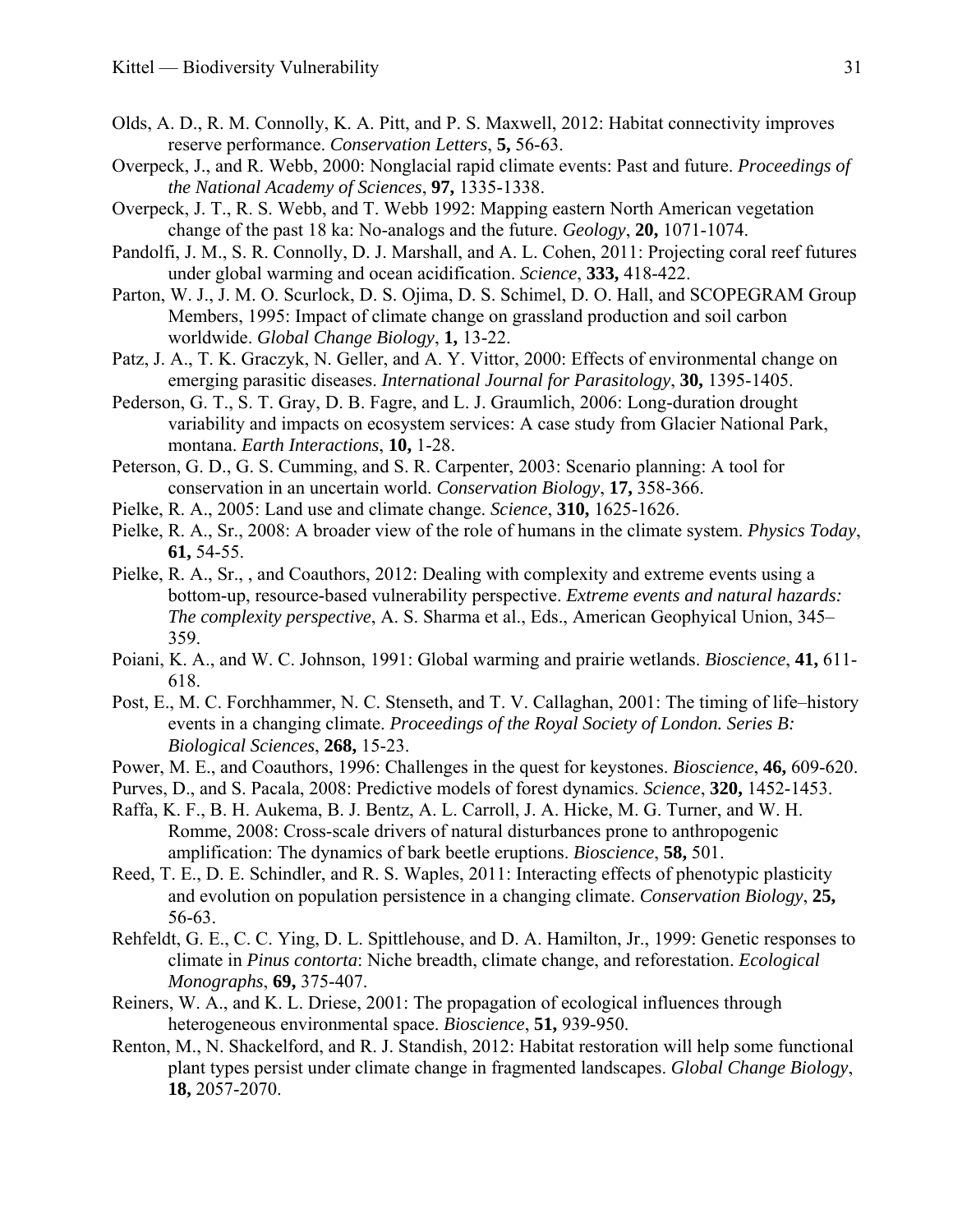- <span id="page-34-1"></span>Rial, J. A., and Coauthors, 2004: Nonlinearities, feedbacks and critical thresholds within the earth's climate system. *Climatic Change*, **65,** 11-38.
- <span id="page-34-7"></span>Rice, K. J., and N. C. Emery, 2003: Managing microevolution: Restoration in the face of global change. *Frontiers in Ecology and the Environment*, **1,** 469-478.
- <span id="page-34-5"></span>Root, T. L., D. P. MacMynowski, M. D. Mastrandrea, and S. H. Schneider, 2005: Human-modified temperatures induce species changes: Joint attribution. *Proceedings of the National Academy of Sciences of the United States of America*, **102,** 7465-7469.
- <span id="page-34-0"></span>Rosenzweig, C., and Coauthors, 2007: Assessment of observed changes and responses in natural and managed systems. *Climate change 2007: Impacts, adaptation and vulnerability*, M. L. Parry et al., Eds., Cambridge University Press, 79-131.
- Rouse, W. R., and Coauthors, 1997: Effects of climate change on the freshwaters of arctic and subarctic North America. *Hydrological Processes*, **11,** 873-902.
- <span id="page-34-18"></span>Runge, M. C., S. J. Converse, and J. E. Lyons, 2011: Which uncertainty? Using expert elicitation and expected value of information to design an adaptive program. *Biological Conservation*, **144,** 1214-1223.
- <span id="page-34-16"></span>Sala, O. E., and Coauthors, 2000: Global biodiversity scenarios for the year 2100. *Science*, **287,** 1770-1774.
- <span id="page-34-17"></span>Scheffer, M., and Coauthors, 2009: Early-warning signals for critical transitions. *Nature*, **461,** 53- 59.
- <span id="page-34-2"></span>Schellnhuber, H. J., 2009: Tipping elements in the earth system. *Proceedings of the National Academy of Sciences of the United States of America*, **106,** 20561-20563.
- <span id="page-34-11"></span>Schimel, D., and Coauthors, 2000: Contribution of increasing CO2 and climate to carbon storage by ecosystems in the United States. *Science*, **287,** 2004-2006.
- <span id="page-34-4"></span>Schlyter, P., I. Stjernquist, L. Bärring, A. M. Jönsson, and C. Nilsson, 2006: Assessment of the impacts of climate change and weather extremes on boreal forests in northern Europe, focusing on norway spruce. *Climate Research*, **31,** 75-84.
- <span id="page-34-15"></span>Schoennagel, T., T. T. Veblen, and W. H. Romme, 2004: The interaction of fire, fuels, and climate across Rocky Mountain forests. *Bioscience*, **54,** 661-676.
- <span id="page-34-12"></span>Seastedt, T. R., W. D. Bowman, T. N. Caine, D. McKnight, A. Townsend, and M. W. Williams, 2004: The landscape continuum: A model for high-elevation ecosystems. *Bioscience*, **54,** 111-121.
- <span id="page-34-6"></span>Seastedt, T. R., R. J. Hobbs, and K. N. Suding, 2008: Management of novel ecosystems: Are novel approaches required? *Frontiers in Ecology and the Environment*, **6,** 547-553.
- <span id="page-34-14"></span>Sharma, N. K., A. K. Rai, S. Singh, and R. M. Brown, 2007: Airborne algae: Their present status and relevance. *Journal of Phycology*, **43,** 615-627.
- <span id="page-34-9"></span>Shurin, J. B., J. L. Clasen, H. S. Greig, P. Kratina, and P. L. Thompson, 2012: Warming shifts topdown and bottom-up control of pond food web structure and function. *Philosophical Transactions of the Royal Society B: Biological Sciences*, **367,** 3008-3017.
- <span id="page-34-10"></span>Smith, T. M., H. H. Shugart, and F. I. Woodward, Eds., 1997: *Plant functional types: Their relevance to ecosystem properties and global change*. International Geosphere-Biosphere Programme book series, Vol. 1, Cambridge University Press, 388 pp.
- <span id="page-34-8"></span>Snitkin, E. S., and D. Segrè, 2011: Epistatic interaction maps relative to multiple metabolic phenotypes. *PLoS Genet*, **7,** e1001294.
- <span id="page-34-3"></span>Soil and Water Conservation Society, 2003: *Conservation implications of climate change: Soil erosion and runoff from cropland.* 24 pp.
- <span id="page-34-13"></span>Soranno, P. A., and Coauthors, 1999: Spatial variation among lakes within landscapes: Ecological organization along lake chains. *Ecosystems*, **2,** 395-410.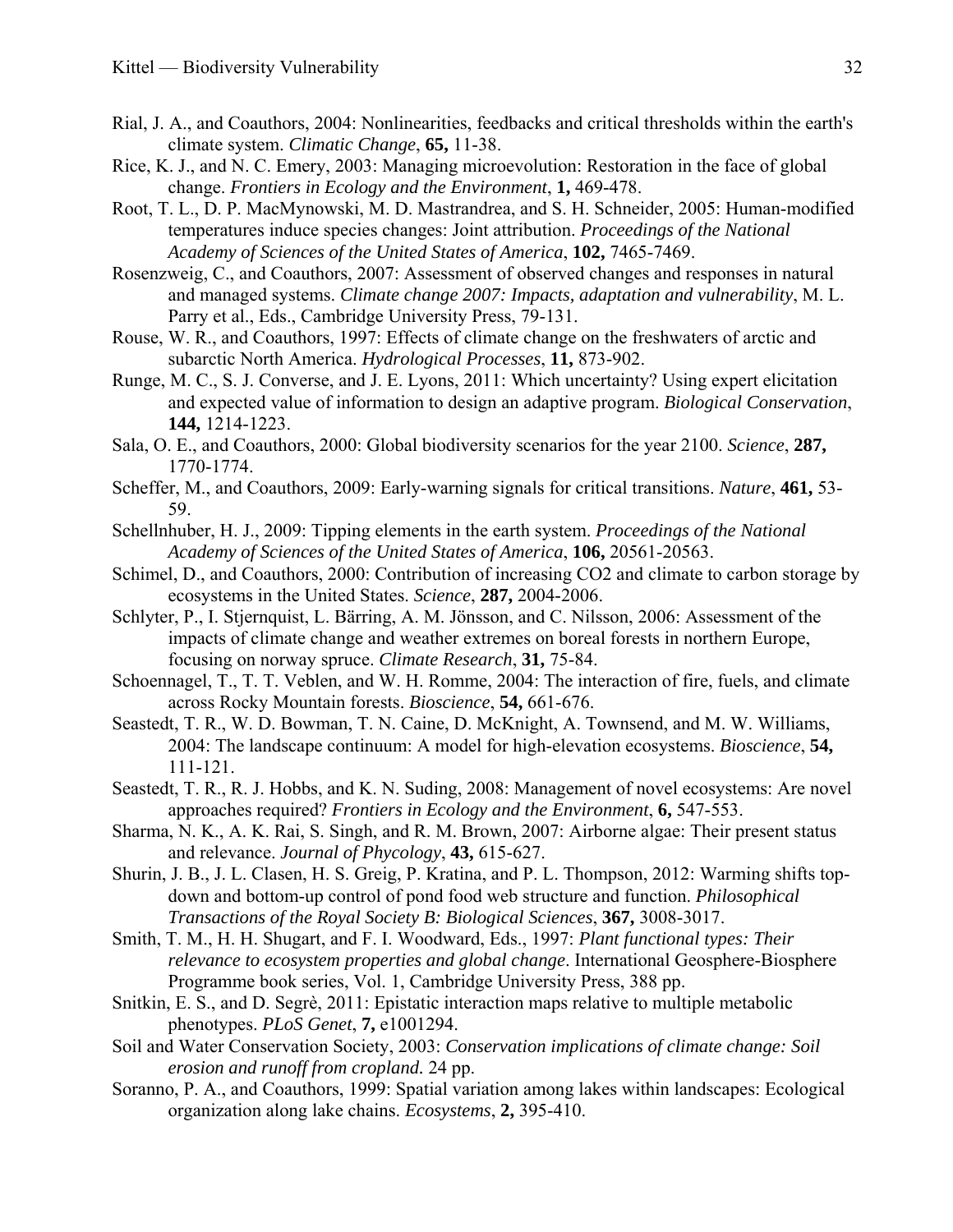- <span id="page-35-13"></span>Steltzer, H., C. Landry, T. H. Painter, J. Anderson, and E. Ayres, 2009: Biological consequences of earlier snowmelt from desert dust deposition in alpine landscapes. *Proceedings of the National Academy of Sciences of the United States of America*, **106,** 11629-11634.
- <span id="page-35-10"></span>Steltzer, H., and E. Post, 2009: Ecology. Seasons and life cycles. *Science*, **324,** 886-887.
- <span id="page-35-17"></span>Stenseth, N. C., and A. Mysterud, 2005: Weather packages: Finding the right scale and composition of climate in ecology. *Journal of Animal Ecology*, **74,** 1195-1198.
- <span id="page-35-7"></span>Stenseth, N. C., 2007: Canadian hare-lynx dynamics and climate variation: Need for further interdisciplinary work on the interface between ecology and climate. *Climate Research*, **34,** 91-92.
- <span id="page-35-2"></span>Stewart, I. T., D. R. Cayan, and M. D. Dettinger, 2005: Changes toward earlier streamflow timing across western North America. *Journal of Climate*, **18,** 1136-1155.
- <span id="page-35-8"></span>Stireman, J. O., and Coauthors, 2005: Climatic unpredictability and parasitism of caterpillars: Implications of global warming. *Proceedings of the National Academy of Sciences of the United States of America*, **102,** 17384-17387.
- <span id="page-35-3"></span>Strayer, D. L., and D. Dudgeon, 2010: Freshwater biodiversity conservation: Recent progress and future challenges. *Journal of the North American Benthological Society*, **29,** 344-358.
- <span id="page-35-1"></span>Turner, B. L., 2nd, and Coauthors, 2003: A framework for vulnerability analysis in sustainability science. *Proceedings of the National Academy of Sciences of the United States of America*, **100,** 8074-8079.
- <span id="page-35-6"></span>Urban, M. C., J. J. Tewksbury, and K. S. Sheldon, 2012: On a collision course: Competition and dispersal differences create no-analogue communities and cause extinctions during climate change. *Proceedings of the Royal Society B: Biological Sciences*, **279,** 2072-2080.
- <span id="page-35-4"></span>van Cleve, K., F. S. Chapin, III, C. T. Dyrness, and L. A. Viereck, 1991: Element cycling in taiga forests: State-factor control. *Bioscience*, **41,** 78-88.
- <span id="page-35-9"></span>van Wilgen, B. W., R. M. Cowling, and C. J. Burgers, 1996: Valuation of ecosystem services. *Bioscience*, **46,** 184-189.
- <span id="page-35-14"></span>Vieira, M. V., N. Olifiers, A. C. Delciellos, V. Z. Antunes, L. R. Bernardo, C. E. V. Grelle, and R. Cerqueira, 2009: Land use vs. Fragment size and isolation as determinants of small mammal composition and richness in Atlantic Forest remnants. *Biological Conservation*, **142,** 1191- 1200.
- <span id="page-35-15"></span>Vitousek, P. M., J. D. Aber, R. W. Howarth, G. E. Likens, P. A. Matson, D. W. Schindler, W. H. Schlesinger, and D. G. Tilman, 1997: Human alteration of the global nitrogen cycle: Sources and consequences. *Ecological Applications*, **7,** 737-750.
- <span id="page-35-11"></span>Wall, D. H., 2007: Global change tipping points: Above- and below-ground biotic interactions in a low diversity ecosystem. *Philosophical Transactions of the Royal Society B: Biological Sciences*, **362,** 2291-2306.
- <span id="page-35-16"></span>Walling, D. E., 2009: *The impact of global change on erosion and sediment transport by rivers: Current progress and future challenges.* World Water Assessment Programme.
- <span id="page-35-0"></span>Walther, G.-R., and Coauthors, 2002: Ecological responses to recent climate change. *Nature*, **416,** 389-395.
- <span id="page-35-5"></span>Walther, G. R., 2010: Community and ecosystem responses to recent climate change. *Philosophical Transactions of the Royal Society B: Biological Sciences*, **365,** 2019-2024.
- <span id="page-35-12"></span>Wardle, D. A., R. D. Bardgett, J. N. Klironomos, H. Setälä, W. H. van der Putten, and D. H. Wall, 2004: Ecological linkages between aboveground and belowground biota. *Science*, **304,** 1629-1633.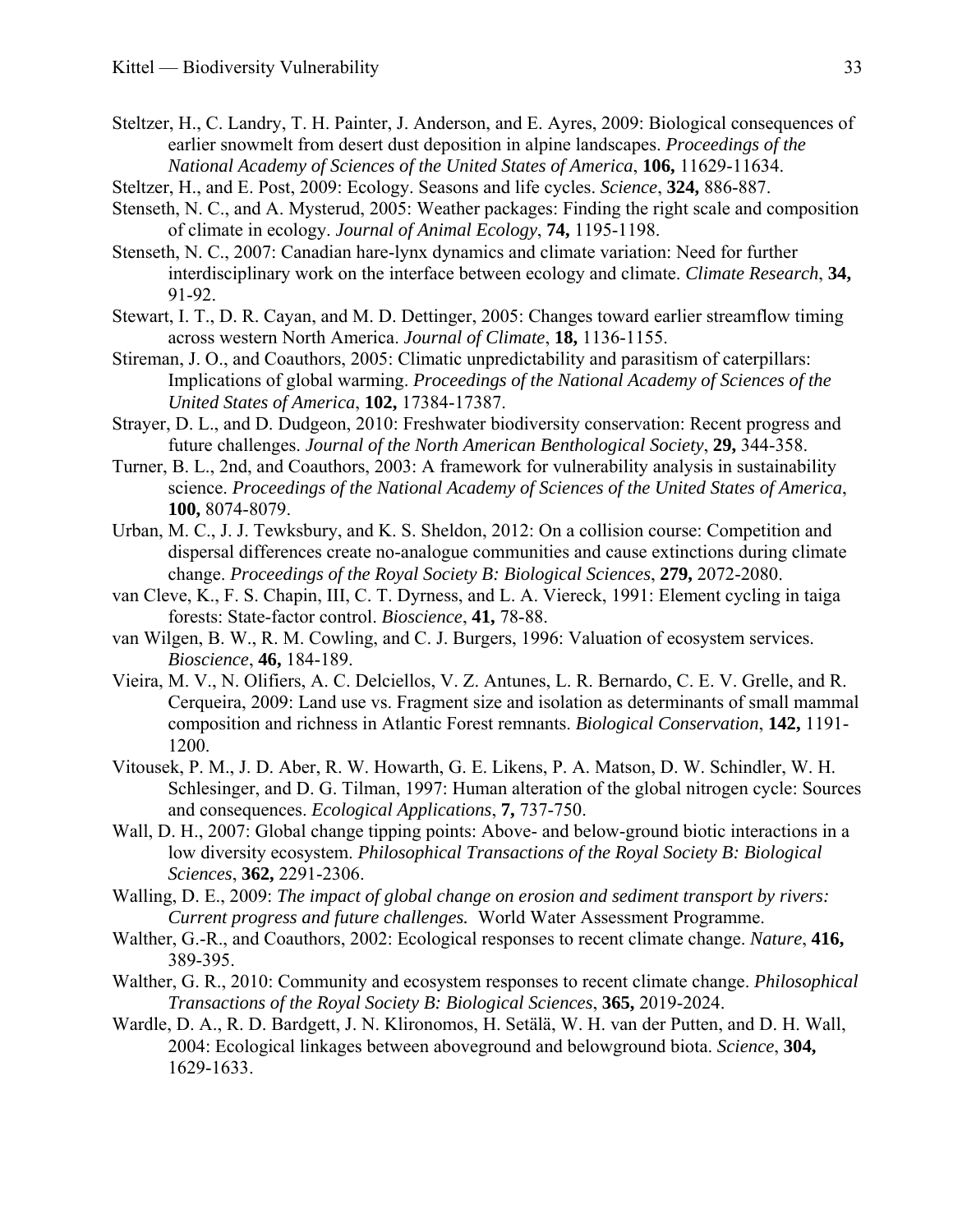- <span id="page-36-6"></span>Washington, R., and Coauthors, 2009: Dust as a tipping element: The Bodele Depression, Chad. *Proceedings of the National Academy of Sciences of the United States of America*, **106,** 20564-20571.
- <span id="page-36-7"></span><span id="page-36-2"></span>White, J. R., R. S. Cerveny, and R. C. Balling, 2012: Seasonality in European red dust/"blood" rain events. *Bulletin of the American Meteorological Society*, **93,** 471-476.
- <span id="page-36-10"></span>Whittaker, R. H., 1960: Vegetation of the siskiyou mountains, oregon and California. *Ecological Monographs*, **30,** 279-338.
- <span id="page-36-4"></span>Wiens, J. A., D. Stralberg, D. Jongsomjit, C. A. Howell, and M. A. Snyder, 2009: Niches, models, and climate change: Assessing the assumptions and uncertainties. *Proceedings of the National Academy of Sciences of the United States of America*, **106 Suppl 2,** 19729-19736.
- <span id="page-36-8"></span>Wilby, R. L., and K. Vaughan, 2011: Hallmarks of organisations that are adapting to climate change. *Water and Environment Journal*, **25,** 271-281.
- <span id="page-36-0"></span>Williams, J. W., and S. T. Jackson, 2007: Novel climates, no-analog communities, and ecological surprises. *Frontiers in Ecology and the Environment*, **5,** 475-482.
- <span id="page-36-9"></span>Williams, J. W., S. T. Jackson, and J. E. Kutzbach, 2007: Projected distributions of novel and disappearing climates by 2100 AD. *Proceedings of the National Academy of Sciences of the United States of America*, **104,** 5738-5742.
- <span id="page-36-5"></span>Wilson, J. B., and A. D. Q. Agnew, 1992: Positive-feedback switches in plant communities. *Advances in Ecological Research*, **23,** 263-336.
- <span id="page-36-1"></span>Wolkovich, E. M., and Coauthors, 2012: Warming experiments underpredict plant phenological responses to climate change. *Nature*.
- <span id="page-36-3"></span>Woods, A., K. D. Coates, and A. Hamann, 2005: Is an unprecedented dothistroma needle blight epidemic related to climate change? *Bioscience*, **55,** 761-769.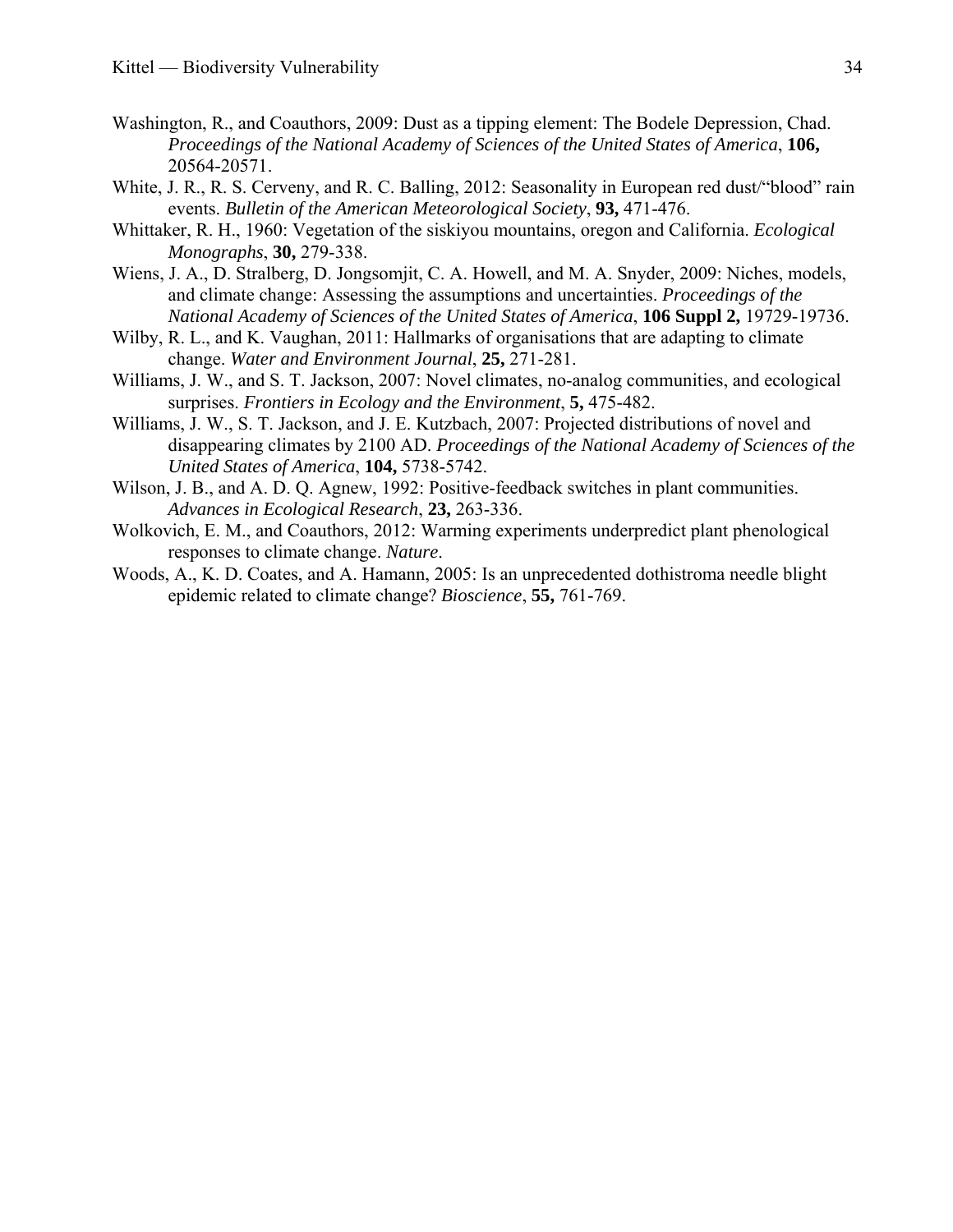# **Illustrations**

<span id="page-37-0"></span>

Figure 1. Determinants and consequences of species vulnerability. The figure is broadly organized into domains of stressors (climate and other anthropogenic environmental changes, *top left panel)*, species-level vulnerability factors (which limit or support a species' adaptive capacity, *middle panels*), and outcomes. Factors that set a species' vulnerability are its current adaptive capacity (*middle left panel*) and microevolutionary shifts in this capacity (*middle right panel*). Outcomes of these vulnerabilities include species persistence and range changes (*bottom panel*), altered landscape and regional ecological heterogeneity (*top right panel*), and changes to genetic diversity, community structure, and the complexity of ecosystem interactions—all of which are elements of biodiversity (double-bordered boxes). Selected factors (bulleted items) give examples for factor categories, and factor linkages and feedbacks (narrow-lined arrows) illustrate interactions; not all possible factors and linkages are shown. With respect to local and regional/landscape community structure, symbols  $\alpha$ , β, and γ refer to Whittaker's ([1960\)](#page-36-10) levels of species diversity, where  $\alpha$  = site (sample) species diversity,  $\gamma$  = regional total diversity, and  $\beta$  = among-sample heterogeneity in species diversity across the region.